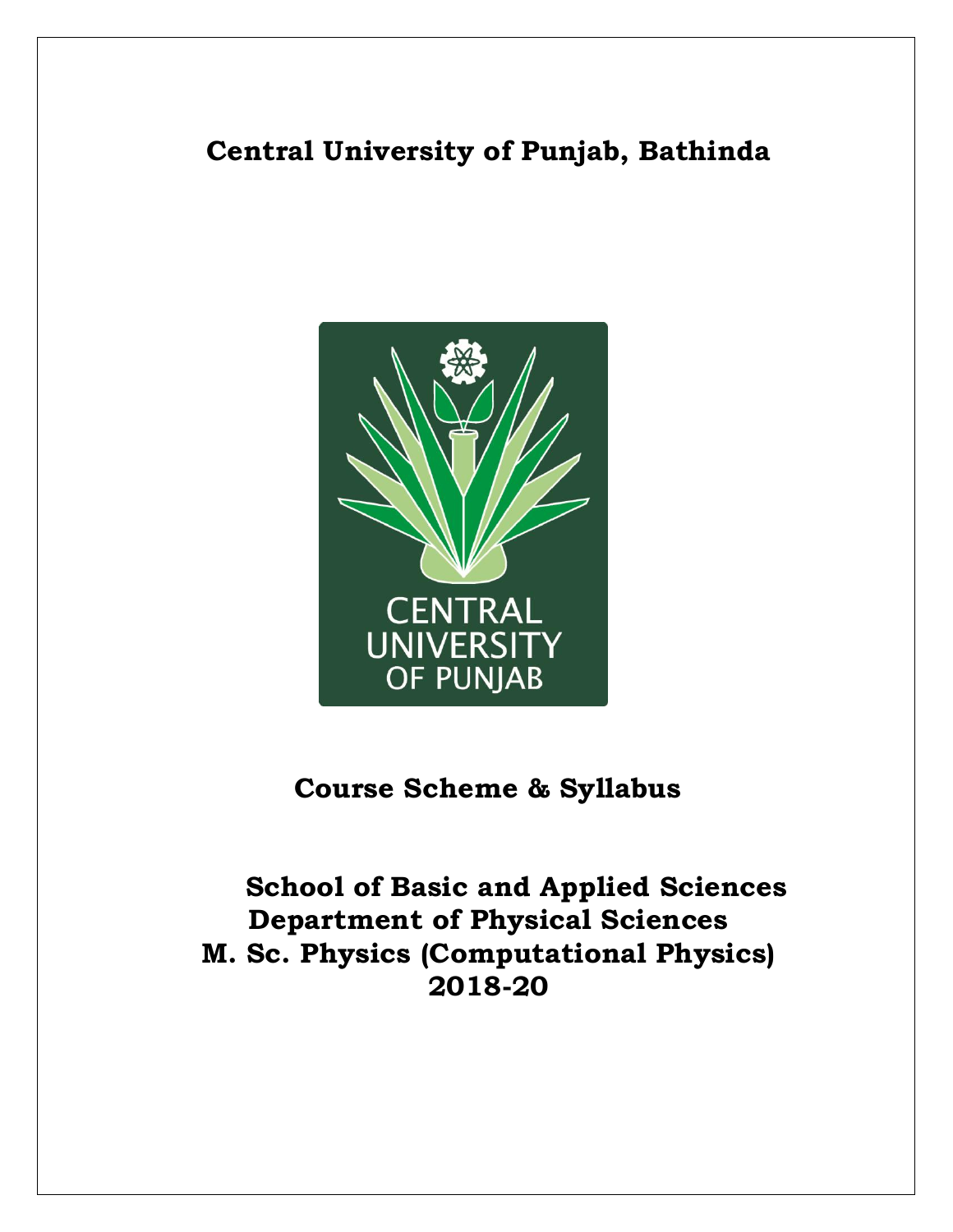### **Semester-I**

| S. No. | <b>Paper Code</b> | <b>Course Title</b>         | <b>Course Type</b> |    |   |   |  |
|--------|-------------------|-----------------------------|--------------------|----|---|---|--|
|        | PHY.506           | <b>Mathematical Physics</b> |                    |    |   |   |  |
|        | PHY.507           | <b>Classical Mechanics</b>  |                    |    |   |   |  |
|        | PHY.508           | <b>Quantum Mechanics</b>    |                    |    |   |   |  |
|        | PHY.509           | Electronics                 |                    |    |   |   |  |
|        | PHY.510           | Electronics Laboratory      |                    |    |   | 6 |  |
|        | PHY.511           | Modern Physics Laboratory   |                    |    | Ю | 6 |  |
|        | <b>XXX</b>        | Interdisciplinary Elective  | IDE                |    |   |   |  |
|        |                   |                             |                    | 18 |   |   |  |

### **Semester-II**

|                | <b>S No. Paper Code</b> | <b>Course</b>                         | Course Type L |          |   | P Cr    |
|----------------|-------------------------|---------------------------------------|---------------|----------|---|---------|
|                | PHY.521                 | <b>Numerical Methods</b>              | CF            | 2        |   |         |
| ႒              | PHY.522                 | Numerical Methods Laboratory          | СF            | $\Omega$ | 4 |         |
| 3              | PHY.523                 | Quantum, Atomic and Molecular Physics |               | 4        |   |         |
| 4              | PHY.524                 | Electromagnetic Theory                | C             | 4        |   |         |
| 5              | PHY.525                 | Solid State Physics                   | C             | 4        |   |         |
| 6              | PHY.526                 | Solid State Physics Laboratory        | C             |          | 8 |         |
| $\overline{ }$ | <b>XXX</b>              | Interdisciplinary Elective            | IDC           | 2        |   |         |
|                |                         | <b>Total</b>                          |               | 16       |   | 0 12 22 |
|                |                         | Semester-III                          |               |          |   |         |

# **Semester-III**

| S. No.                             | <b>Paper Code</b> | <b>Course Title</b>                 | Course<br>L<br>Type |          | T                        | P        | $\mathbf{C}\mathbf{r}$ |
|------------------------------------|-------------------|-------------------------------------|---------------------|----------|--------------------------|----------|------------------------|
|                                    | PHY.551           | <b>Statistical Mechanics</b>        | $\Omega$<br>4<br>C  |          |                          | $\Omega$ | 4                      |
| $\overline{2}$                     | PHY.552           | <b>Nuclear and Particle Physics</b> | C                   | 4        | 0                        | $\Omega$ | $\overline{4}$         |
| 3                                  | PHY.553           | <b>Nuclear Physics Laboratory</b>   | $\mathcal{C}$       | $\Omega$ | $\Omega$                 | 8        | 4                      |
| 4                                  | PHY.XXX           | Elective Course - I                 | DE                  | 4        | $\overline{\phantom{0}}$ |          | 4                      |
| 9                                  | PCP.543           | Seminar $-I$                        | <b>SE</b>           |          |                          |          |                        |
| 10                                 | PCP.599           | Project                             | ΕP                  |          |                          |          | 6                      |
|                                    |                   | Value Added Course<br><b>VAC</b>    |                     |          | $\overline{\phantom{0}}$ |          |                        |
|                                    |                   |                                     |                     | 13       | 0                        | 8        | 24                     |
|                                    |                   |                                     |                     |          |                          |          |                        |
| <b>PHY.XXX - Elective Course-I</b> |                   |                                     |                     |          |                          |          |                        |
| 4                                  | PHY.554           | <b>Advanced Solid State Physics</b> | DE                  | 4        |                          |          | 4                      |
| 5                                  | PHY.555           | Nuclear Techniques - I              | DE                  | 4        |                          |          |                        |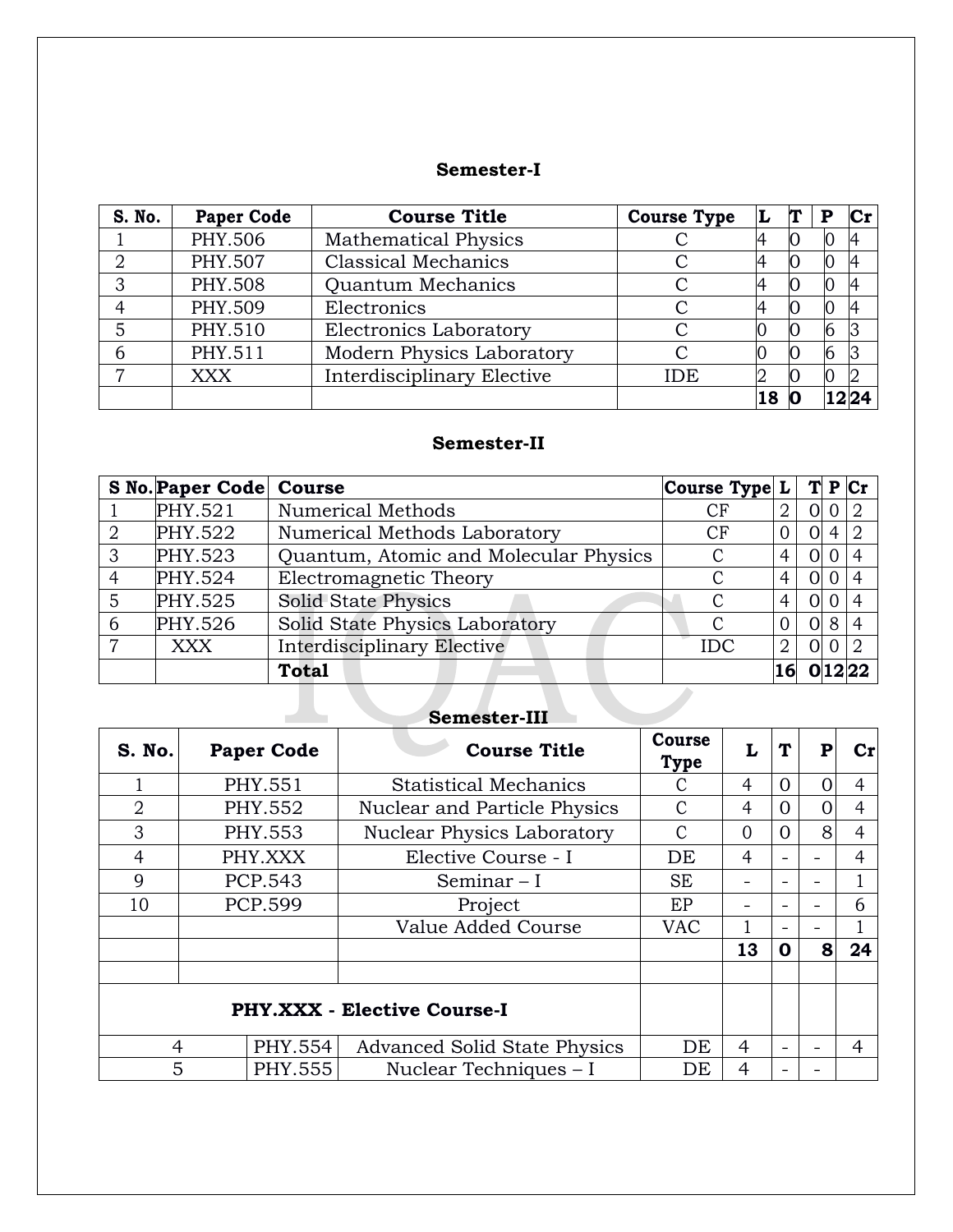| PHY.556     | Introduction to Computational Materials | DE |   |  |  |
|-------------|-----------------------------------------|----|---|--|--|
|             | Physics                                 |    |   |  |  |
| PHY.558(a)* | Computational Materials Physics         | DE |   |  |  |
|             | Laboratory*                             |    |   |  |  |
| PCP.561     | Fundamentals of Molecular Simulations   | DE | 4 |  |  |
| PHY.557     | <b>Functional Materials and Devices</b> | DE | 4 |  |  |

\*Students opting PHY.556 need also to opt its laboratory course PHY.558(a)

### **Semester IV**

| S.             | <b>Paper Code</b>            | <b>Course Title</b>                            | Course      | Ll             | T        | $\mathbf{P}$   | $cr$           |
|----------------|------------------------------|------------------------------------------------|-------------|----------------|----------|----------------|----------------|
| <b>No</b>      |                              |                                                | <b>Type</b> |                |          |                |                |
|                | PHY.571                      | <b>Research Methodology</b>                    | CF          | $\overline{4}$ |          |                | 4              |
| $\overline{2}$ | PHY.XXX                      | Elective Course-II                             | DE          | 4              | $\Omega$ | 0              | 4              |
| 3              | PCP.572                      | Molecular Simulation Lab                       | DE          |                |          | 4              | 2              |
| 4              | PHY.576                      | The Enrich Physics Course - I                  | CF          | $\overline{2}$ |          |                | $\overline{2}$ |
| 5              | PHY.577                      | The Enrich Physics Course - II                 | CF          | $\overline{2}$ |          |                | $\overline{2}$ |
| 6              | PCP.544                      | Seminar-II                                     | <b>SE</b>   |                |          |                |                |
| 4              | PCP.599                      | Project                                        | <b>SE</b>   |                |          |                | 6              |
|                |                              | Value Added Course                             | <b>VAC</b>  |                |          |                |                |
|                |                              |                                                |             | 12             |          | $\overline{4}$ | 22             |
|                | PHY.XXX - Elective Course-II |                                                |             |                |          |                |                |
|                | PHY.574                      | Introduction to Mesoscopic Physics             | DE          | $\overline{4}$ | $\Omega$ | $\Omega$       | 4              |
| 2              | PHY.575                      | Nuclear Techniques - II                        | DE          | 4              | 0        |                | 4              |
| 3              | PHY.576                      | Nanostructured Materials                       | DE          | $\overline{4}$ |          |                | 4              |
| 4              | PCP.576                      | <b>Basics of Computational Nanoelectronics</b> | DE          | 4              | $\theta$ |                | 4              |
| 5              | PHY.577                      | Materials Characterization                     | DE          | $\overline{4}$ |          |                | 4              |

**CF**: Compulsory Foundation, **C**: Core, **DE**: Discipline Elective, **IDC**: Inter-Disciplinary Elective, **SE**:Skill-based

Elective, VAC: Value Added Courses

**L**: Lecture, **T**: Tutorial, **P**: Practical

**Weightage (%):**

**Surprise Test (s):** There is no limit for the surprise test and average of best two will be considered. Surprise tests are based on multiple choice questions and total weightage of surprise tests is 10%.

**Term Paper(s):** Each student will be given different topics. All detailed regarding term paper will be communicated to students at the start of teaching. Total weightage of term paper is 10%.

**Assignment(s):** All details regarding assignments will be communicated to students by the course coordinators. Total weightage of assignments is 5%.

**Mid Semester Tests (MSTs):** This continuous assessment is based on two preannounced Tests. These tests are of subjective type and contain 02 long answer type questions of 5 marks each and 05 medium answer type questions of 3 marks each. Each MST carries 25% weightage and total weightage of MSTs is 50%.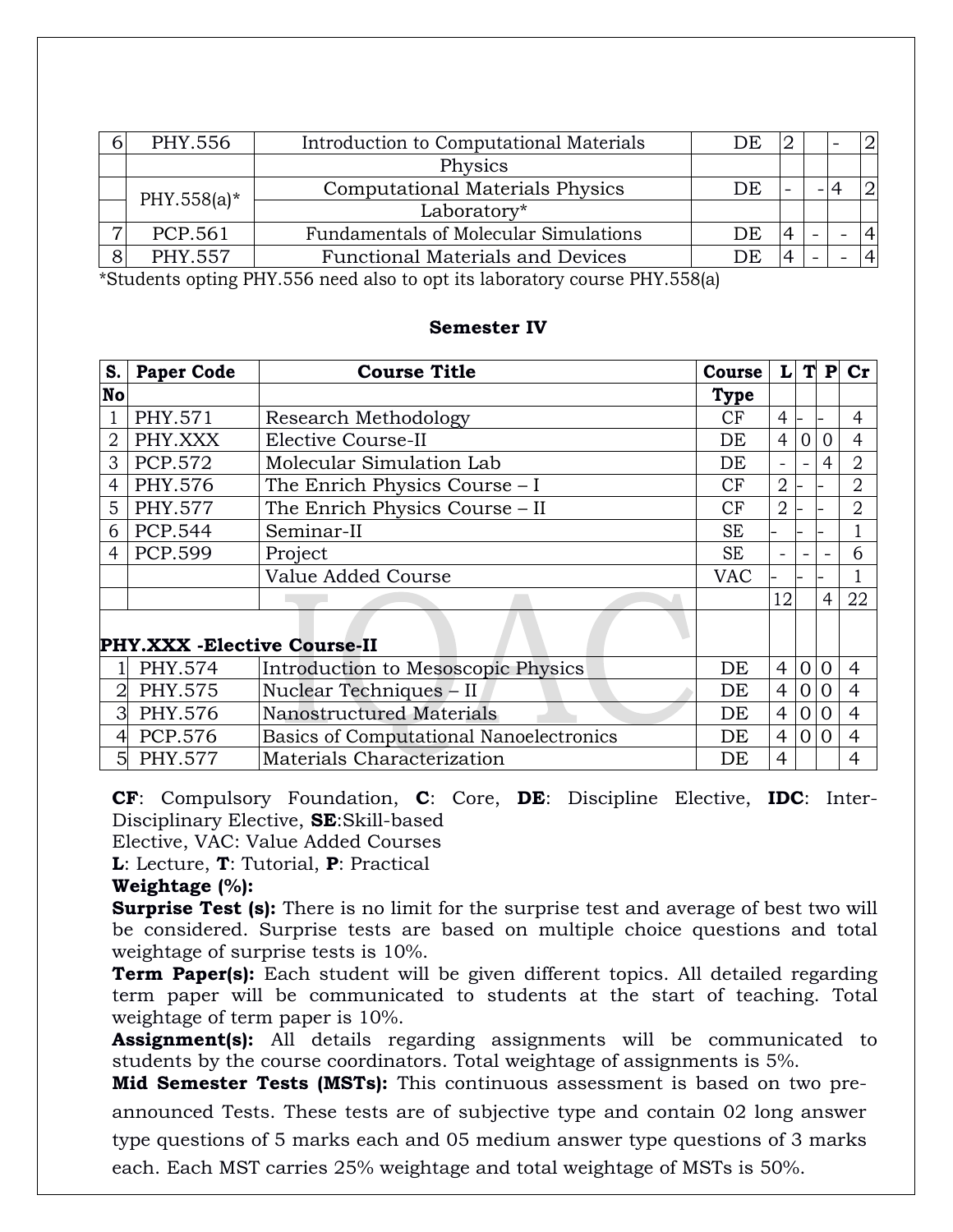**End Semester Examination:** End semester examination is conducted through online mode in university computer center. End semester examination is based on MCQs/fill-ups. Weightage of end semester examination is 25%.

**Practical Course/Seminars:** Based on Practical work performance/Written Test/Presentation/Viva-vice is 100%. **Project Work:** Project report will be evaluated on 5-point scale: Excellent, Very Good, Good, Average and Unsatisfactory.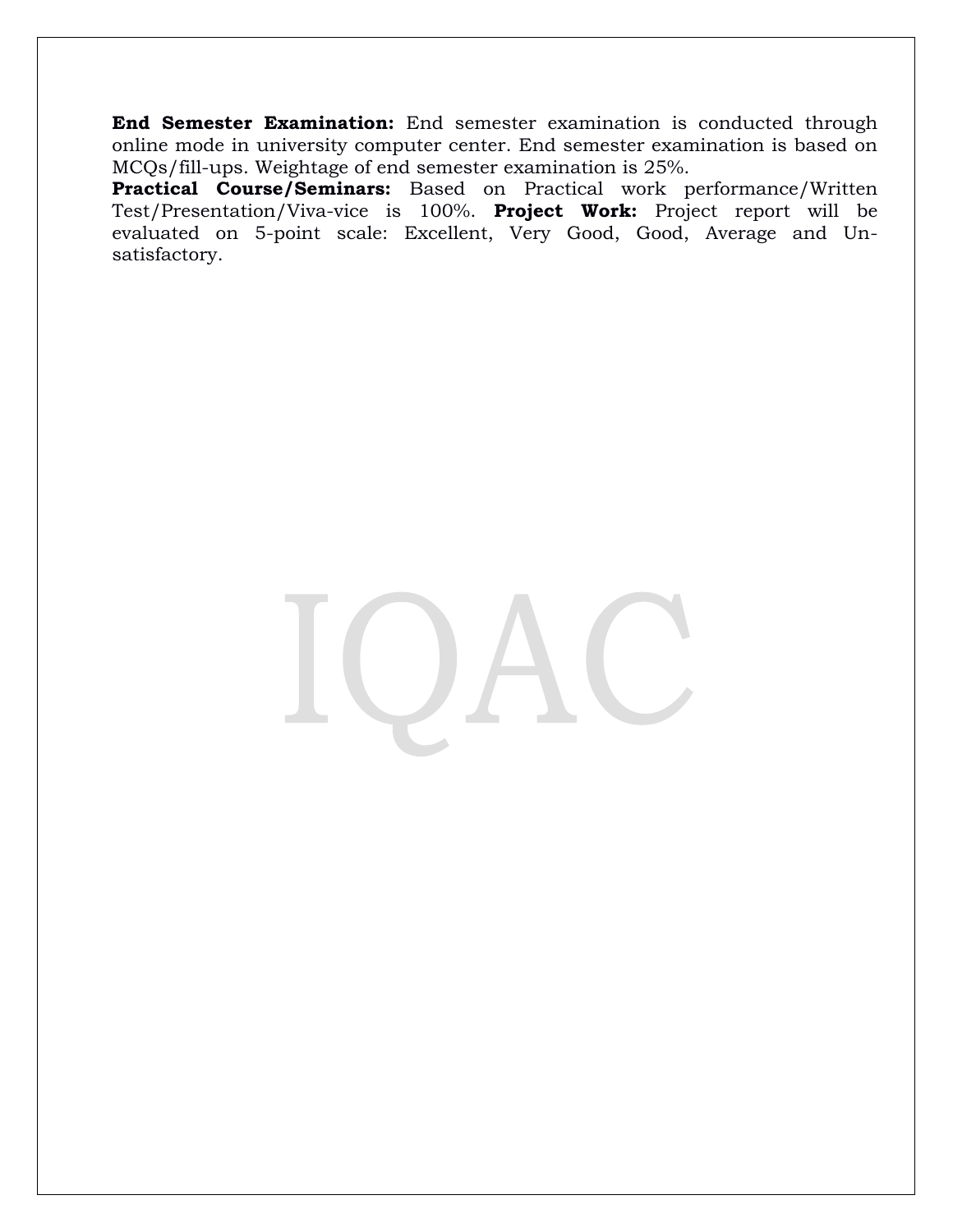### **Semester-I**

**Course Title: Mathematical Physics** 

# **Paper Code: PHY.506**

# **Total Lectures: 60**

**Course Objective:** The course on Mathematical Physics is introduced to familiarize the students with the idea about transformation of coordinates and complex functions, special functions, group theory, and tensors which will be useful in understanding theoretical treatment and for developing a strong background to pursue research in theoretical physics.

**Vector Calculus, Matrices & Tensors** : Vector calculus: properties of Gradient, divergence and Curl, matrix algebra, Caley-Hamilton theorem, Eigen values and Eigen vectors, curvilinear coordinates.(spherical and cylindrical coordinates) Tensors, Symmetric and antisymmetric, kronecker and Levi Civita tensors.

**Elements of group theory:** Group postulates, Lie group and generators, representation, Commutation relations, SU(2), O(3).

### **Unit-II 15 hours**

**Delta, Gamma, and Beta Functions:** Dirac delta function, Properties of delta function, Gamma function, Properties of Gamma and Beta functions.

**Special Functions:** Legendre, Bessel, Hermite and Laguerre functions, recurrence relations, Orthogonality and special properties. Associated Legendre functions: recurrence relations, Parity and orthogonality, functions, Green's function,

**Complex Variable:** Elements of complex analysis, Analytical functions, Cauchy-Riemann equations, Cauchy theorem, Properties of analytical functions, Contours in complex plane, Integration in complex plane, Deformation of contours, Cauchy integral representation, Taylor and Laurent series, Isolated and essential singular points, Poles, Residues and evaluation of integrals, Cauchy residue theorem and applications of the residue theorem.

**Unit-IV 15 hours Fourier and Laplace Transforms:** Fourier series, Dirichlet condition, General properties of Fourier series, Fourier transforms, Their properties and applications, Laplace transforms, Properties of Laplace transform, Inverse Laplace transform and application.

**Differential Equations** Solutions of Hermite, Legendre, Bessel and Laugerre Differential equations, basics properties of their polynomials, and associated Legendre polynomials, Partial differential equations (Laplace, wave and heat equation in two and three dimensions), Boundary value problems and Euler equation.

### **Suggested Readings**

1. G. Arfken, H. Weber and F. Harris, *Mathematical Methods for Physicists* (Elsevier Academic Press, Massachusetts, USA) 2012.

|   | Ð |   |
|---|---|---|
| 4 |   | щ |

### **Unit-III 15 hours**

# **Unit-I 15 hours**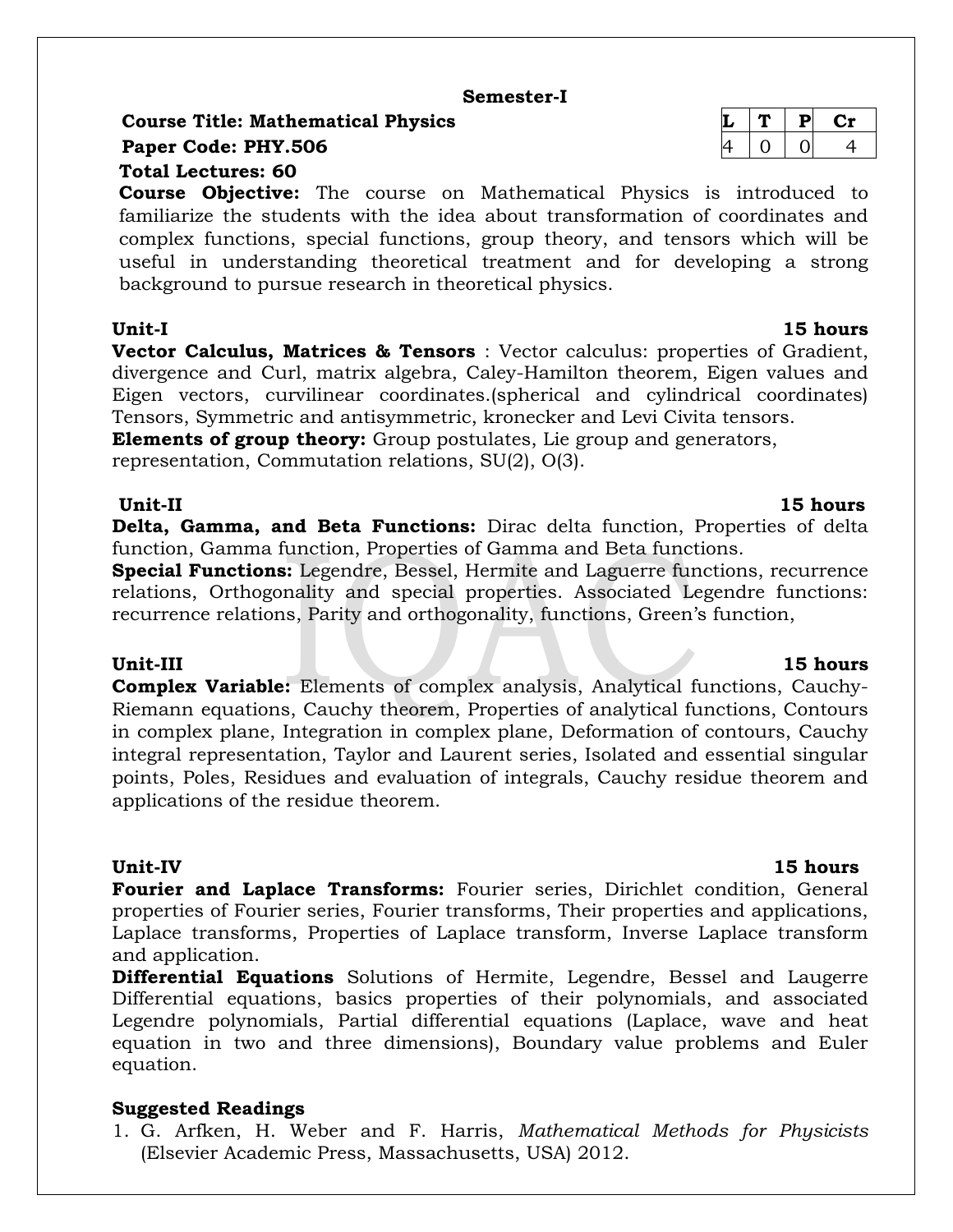- 2. E. Kreyszig, *Advanced Engineering Mathematics* (Wiley India Pvt. Ltd., New Delhi, India) 2011.
- 3. L. A. Pipes, *Applied Mathematics for Engineers and Physicist* (McGraw-Hill, Noida, India) 1985.
- 4. D. G. Zill, *Advanced Engineering Mathematics* (Jones & Barlett Learning, Massachusetts, USA) 2012.
- 5. P. K. Chattopadhyay, *Mathematical Physics* (New Age International (P) Ltd., New Delhi) 2000
- 6. Mathematical Physics, B.S. Rajput, Pragati Prakashan

### **Course Title: Classical Mechanics Paper Code: PHY.507**

|  | D |    |
|--|---|----|
|  |   | ч. |

**Objective and Learning Outcomes:** The overall goal of this course is to provide tools and applications of classical mechanics that student can use these in various branches of physics. Student will learn solid understanding of classical mechanics (Newton's laws, Lagrangian mechanics, conservation principles, Hamiltonian formalism, Hamilton - Jacobi theory, central force, scattering, rigid body dynamics, small oscillations and special relativity). Establish firm physics and math foundation on which student can build a good carrier in physics.

**Lagrangian Formalism:** Newton's laws, Classification of constraints, D'Alembert's principle and its applications, Generalized coordinates, Lagrange's equation for conservative, non-conservative and dissipative systems and problems, Lagrangian for a charged particle moving in an electromagnetic field, Cyclic-coordinates, Symmetry, Conservations laws (Invariance and Noether's theorem).

**Hamiltonian Formalism:** Variational principle, Principle of least action, Hamilton's principle, Hamilton's equation of motion, Lagrange and Hamilton equations of motion from Hamilton's principle, Hamilton's principle to nonconservative and non-holonomic systems, Dynamical systems, Phase space dynamics and stability analysis.

**Unit-II 14 hours Canonical Transformations and Hamilton - Jacobi theory:** Canonical transformation and problems, Poisson brackets, Canonical equations in terms of Poisson bracket, Integral invariants of Poincare, Infinitesimal canonical transformation and generators of symmetry, Relation between infinitesimal transformation and Poisson bracket, Hamilton–Jacobi equation for Hamilton's principal function, Linear harmonic oscillator problem by Hamilton-Jacobi method, Action angle variables, Application to Kepler's problem.

**Rigid Body Dynamics**: Euler's angles, Euler's theorem, Moment of inertia tensor, Non- inertial frames and pseudo forces: Coriolis force, Foucault's pendulum, Formal properties of the transformation matrix, Angular velocity and momentum,

### **Unit-I 16 hours**

# **Unit-III 15 hours**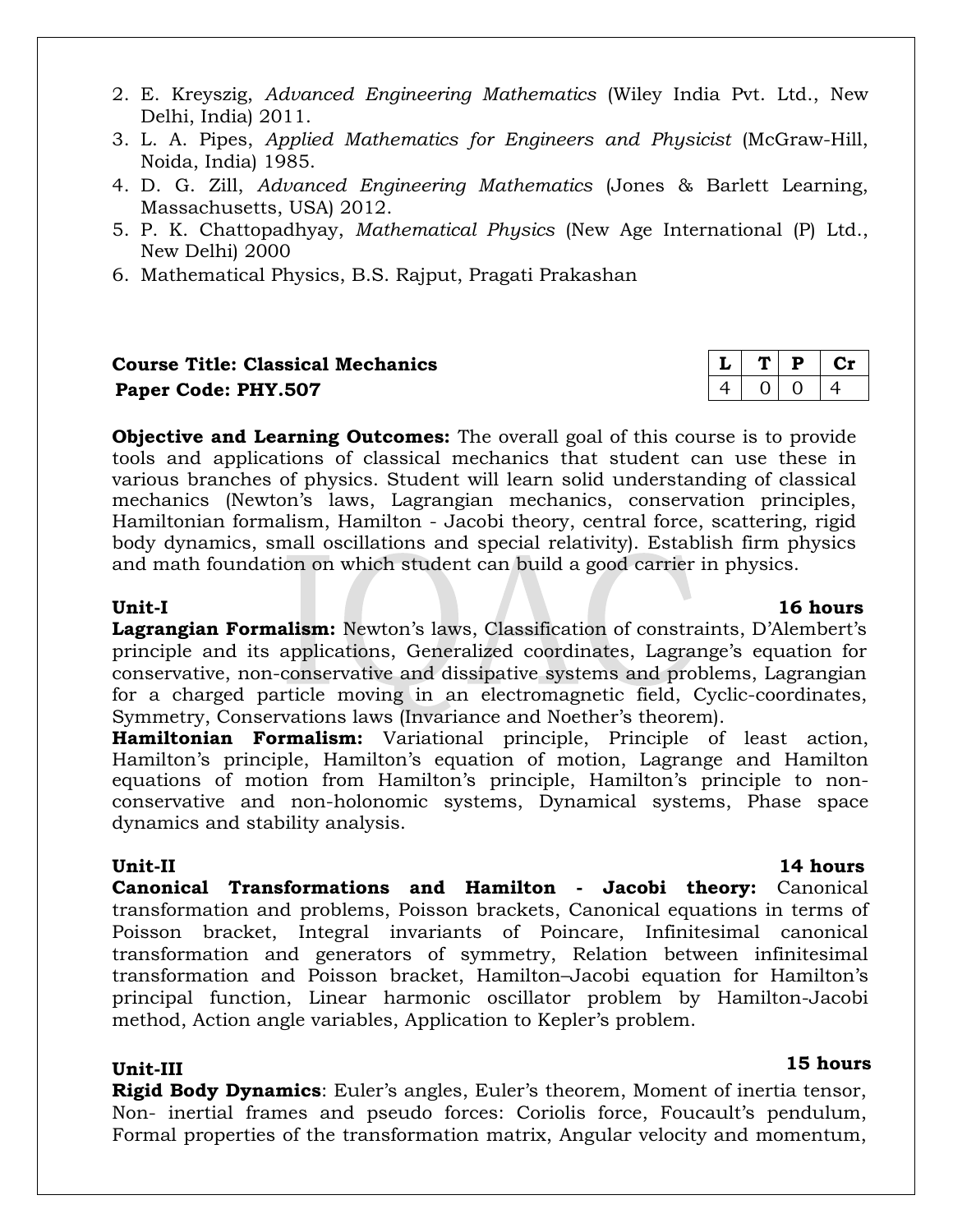Equations of motion for a rigid body, Torque free motion of a rigid body - Poinsot solutions, Motion of a symmetrical top under the action of gravity.

**Two Body Problems:** Central force motions, Reduction to the equivalent one-body problem, Differential equation for the orbit, Condition for closed orbits (Bertrand's theorem), Virial theorem, Kepler's laws and their derivations, Classification of orbits, Two body collisions, Scattering in laboratory and centre-of-mass frames.

### **Unit-IV 15 hours**

**Theory of Small Oscillations:** Periodic motion, Types of equilibria, General formulation of the problem, Lagrange's equations of motion for small oscillations, Normal modes, Applications to linear triatomic molecule, Double pendulum and N-Coupled oscillators.

**Special Theory of Relativity:** Lorentz transformations and its consequences, Relativistic kinematics and mass energy equivalence, Relativistic Lagrangian and Hamiltonian, Four vectors, Covariant formulation of Lagrangian and Hamiltonian.

### **Suggested Readings**

- 1. S.T. Thornton and J.B. Marion, *Classical Dynamics of Particles and Systems* (Cengage Learning, Boston/Massachusetts, United State), 5th edition, 2013.
- 2. J. Safko, H. Goldstein and C. P. Poole, *Classical Mechanics* (Pearson, New Delhi, India) 2011.
- 3. G. Walter, *Systems of Particles and Hamiltonian Dynamics* (Springer, New York, USA) 2010.
- 4. P.S. Joag and N.C. Rana, *Classical Mechanics* (Tata McGraw-Hill, Noida, India) 1991.
- 5. S.T. Thornton and J.B. Marion, *Classical Dynamics of Particles and Systems* (Cengage Learning, Boston/Massachusetts, United State),  $5<sup>th</sup>$  edition, 2013.
- 6. J. Safko, H. Goldstein and C. P. Poole, *Classical Mechanics* (Pearson, New Delhi, India) 2011.
- 7. G. Walter, *Systems of Particles and Hamiltonian Dynamics* (Springer, New York, USA) 2010.
- 8. P.S. Joag and N.C. Rana, *Classical Mechanics* (Tata McGraw-Hill, Noida, India) 1991.

### **Course Title: Quantum Mechanics Paper Code: PHY.508 Total Lectures: 60**

**Course Objective:** The objective of this course is to develop familiarity with the physical concepts of quantum mechanics and its mathematical formulation. Student will learn basics of the subject and make them understand the concept of operators, observables, Schrodinger equation and its applications to simple physical systems. Also angular momentum and scattering theory with emphasis on the physical structure of the theory and their applications will be introduced.

### **Mathematical Formulation and Postulates of Quantum Mechanics:** Limitations of Classical Mechanics and foundation of Quantum Mechanics, Review of linear

| ◡         | T | P | τn         |
|-----------|---|---|------------|
| <u> 1</u> | 0 |   | <u>. т</u> |

# **Unit-I 14 hours**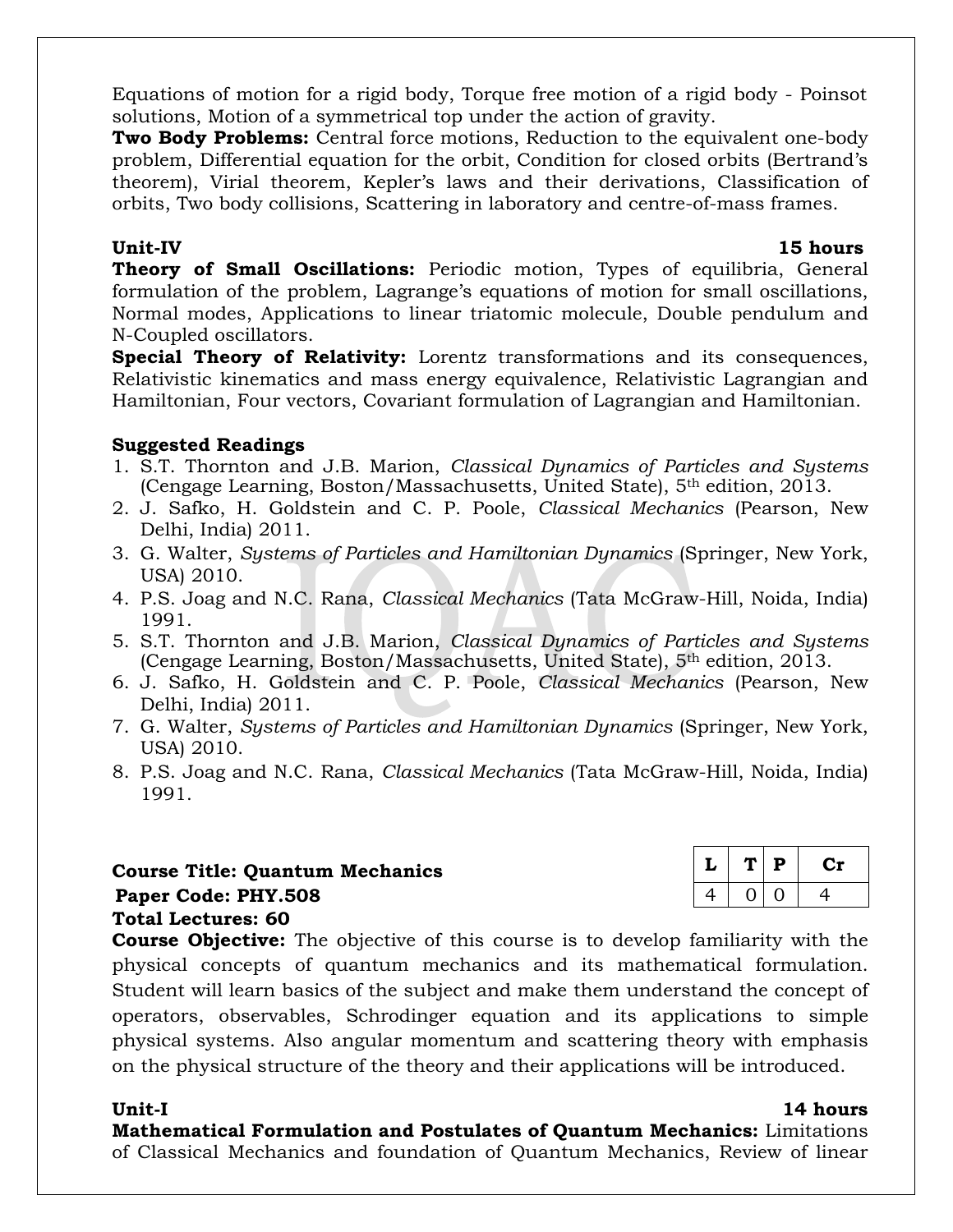vector spaces and related algebra and Hilbert space, Dirac notation, Operators: Hermitian, Unitary & Projection operators, Matrix representations of kets, bras and operators, Change of basis, Basic postulates of quantum mechanics, Schrödinger wave equation (time dependent and time independent), Expectation values, Commutation relations, Ehrenfest theorem. Generalized Heisenberg uncertainty principle, density matrix, Schrodinger, Heisenberg and Interaction pictures.

### **Unit-II 16 hours**

**Applications of Schrödinger Wave Equation:** Solution of Harmonic oscillator using wave mechanics and matrix mechanics: matrix representation and eigen values of various operators, Anisotropic and isotropic harmonic oscillator, The box potential. **Hydrogen Atom:** Motion in central potential, Solution of Schrodinger equation for hydrogen atom. energy spectra of Hydrogen atom.

**Angular Momentum:** eigenvalues and eigen vectors of orbital angular momentum, Spherical harmonics, Angular momentum algebra and commutation relations, Matrix representation of angular momentum, Stern-Gerlach experiment, Spin angular momentum: Pauli matrices and their properties.

**Addition of Angular Momenta:** Addition of two angular momenta, Transformation between bases: Clebsch-Gordan Coefficients, Eigenvalues of J<sup>2</sup> and Jz, Coupling of orbital and spin angular momenta. Wigner-Eckart Theorem (statement only)

**WKB Method and its Applications:** General formulation of WKB method, validity of WKB approximation, Bound states of potential wells with zero, one and two rigid walls, Application of WKB method to barrier penetration and cold emission of electrons from metals

**Scattering Theory:** Quantum Scattering theory, Scattering cross-section and scattering amplitude, Born scattering formula, Central force problem, Partial wave analysis, Phase shifts, Optical theorem, Low energy s -wave and p-wave scatterings, Bound states and resonances, Breit-Wigner resonance formula (statement only), Green's functions in scattering theory, Born approximation and its validity, Scattering for different kinds of potentials, Scattering of identical particles.

# **Suggested Readings**

- 1) N. Zettili, *Quantum Mechanics-Concepts and Applications* (John Wiley & Sons Ltd., Sussex, U.K.) 2009.
- 2) E. Merzbacher, *Quantum Mechanics* (Wiley India Pvt. Ltd., New Delhi, India) 2011.
- 3) L.I. Schiff, *Quantum Mechanics* (Tata McGraw-Hill Education, Noida, India) 2010.
- 4) K. Venkatesan, P.M. Mathews, *A Textbook of Quantum Mechanics* (Tata McGraw - Hill Education, Noida, India) 2010.
- 5) J. J. Sakurai, *Modern Quantum Mechanics* (Pearson Education, India) 2009.

### **Unit-III 16 hours**

### **Unit-IV 14 hours**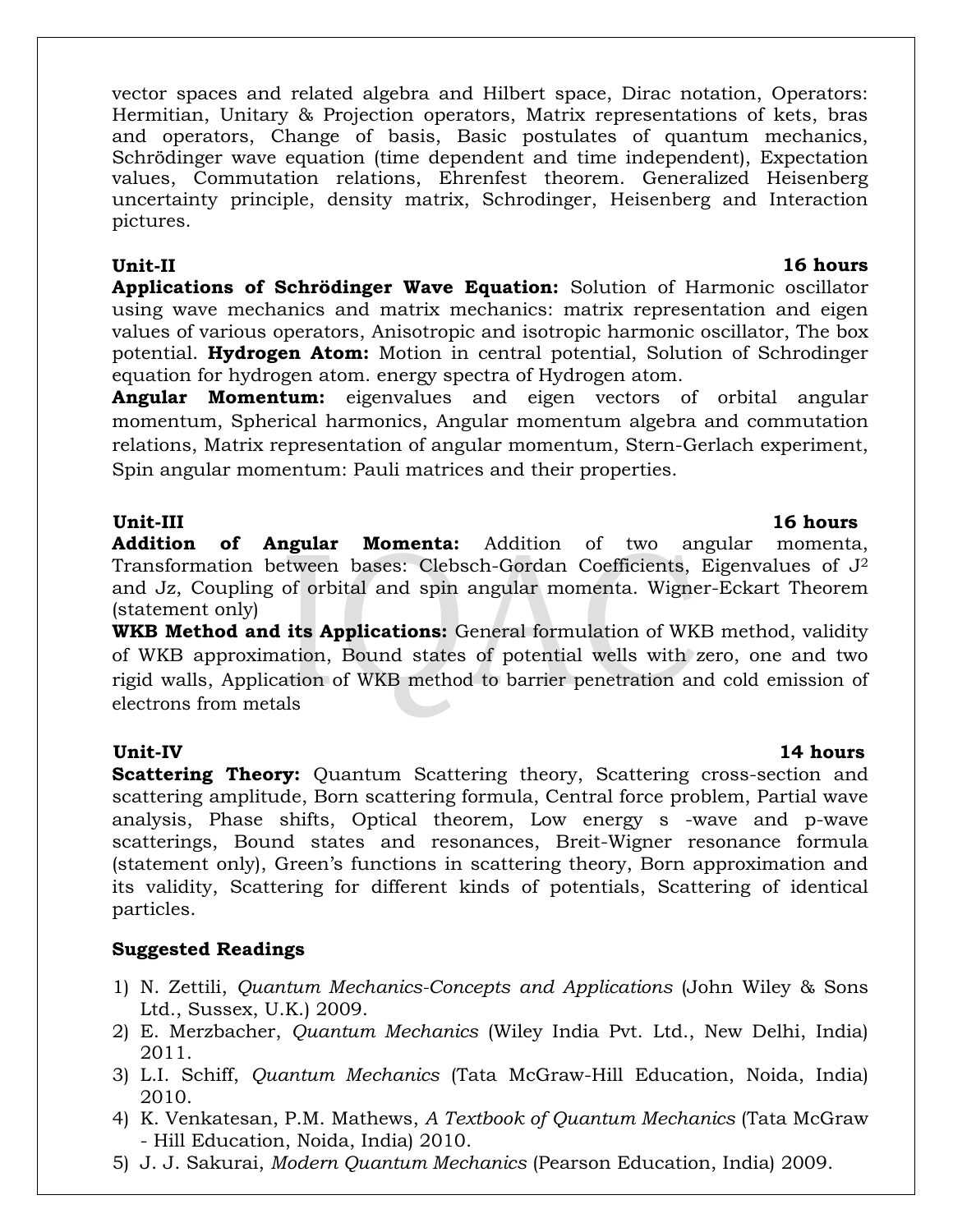- 6) D. J. Griffiths, *Introduction to Quantum Mechanics*, 2nd Ed. (Pearson Education, India) 2015.
- 7) G. D. Mahan, Quantum Mechanics in a Nutshell (Princeton University Press) 2009.
- 8) P.M. Mathews & K. Venkatesan, Tata-McGraw Pub. N. Delhi
- 9) V.K. Thankappan, Quantum Mechanics, New Age Pub. N. Delhi.

# $C$  **Course Title: Electronics Paper Code: PHY.509 Total Lectures: 60**

**Course Objective:** The course on Electronics and Digital Electronics Circuits Theory is introduced to familiarize the students with the idea of electronic devices, circuits, operations, signal processing and applications.

**Transistor Amplifiers:** Theory of semiconductors, Semiconductor devices: diode, homo and hectojunction devices, Transistor, Device structure and characteristics, Amplifiers, Frequency dependence and applications, Impedance matching, H and R parameters and their use in small signal amplifiers, Conversion formulae for the h-parameters of the different transistor configurations, Analysis of a transistor CE amplifier at low frequencies using h-parameters, CE amplifier with unbypassed emitter resistor, Emitter follower at low frequencies, Emitter-coupled differential amplifier and its characteristics, Cascaded amplifiers, Transistor biasing, Self-bias and thermal stability, filtering, Noise reduction, Low frequency power amplifiers, High and applications.

**Optoelectronic Devices and Transducers:** Solar cell, Photo detector and LEDs, Transducers, Measurement and control, Shielding and grounding.

**Field Effect Transistor:** Field effect transistor and its small signal model, CS and CD amplifiers at low frequencies, Biasing the FET, CS and CD amplifiers at high frequencies.

**Unit-III 18 hours Feedback:** The gain of an amplifier with feedback, General characteristics of negative feedback/instrumentation amplifiers, Stability of feedback amplifiers, Barkhaussen criteria, Grain and phase margins, Compensation, Sinusoidal oscillators: RC oscillators: Phase shift and the Wien's bridge oscillators, LC oscillators, Frequency stability and the crystal oscillators, lockin detector , Box Car integrator and modulation techniques.

**Operational Amplifier and Their Applications:** Characteristics of an ideal operational amplifier, Amplification, Applications of operational amplifiers: Inverting and non-inverting amplifiers, Summing circuits, Integration and differentiation, Waveform generators signal conditioning and recovery.

| ц | ρ |  |
|---|---|--|
|   |   |  |

### **Unit-II 12 hours**

# **Unit-I 20 hours**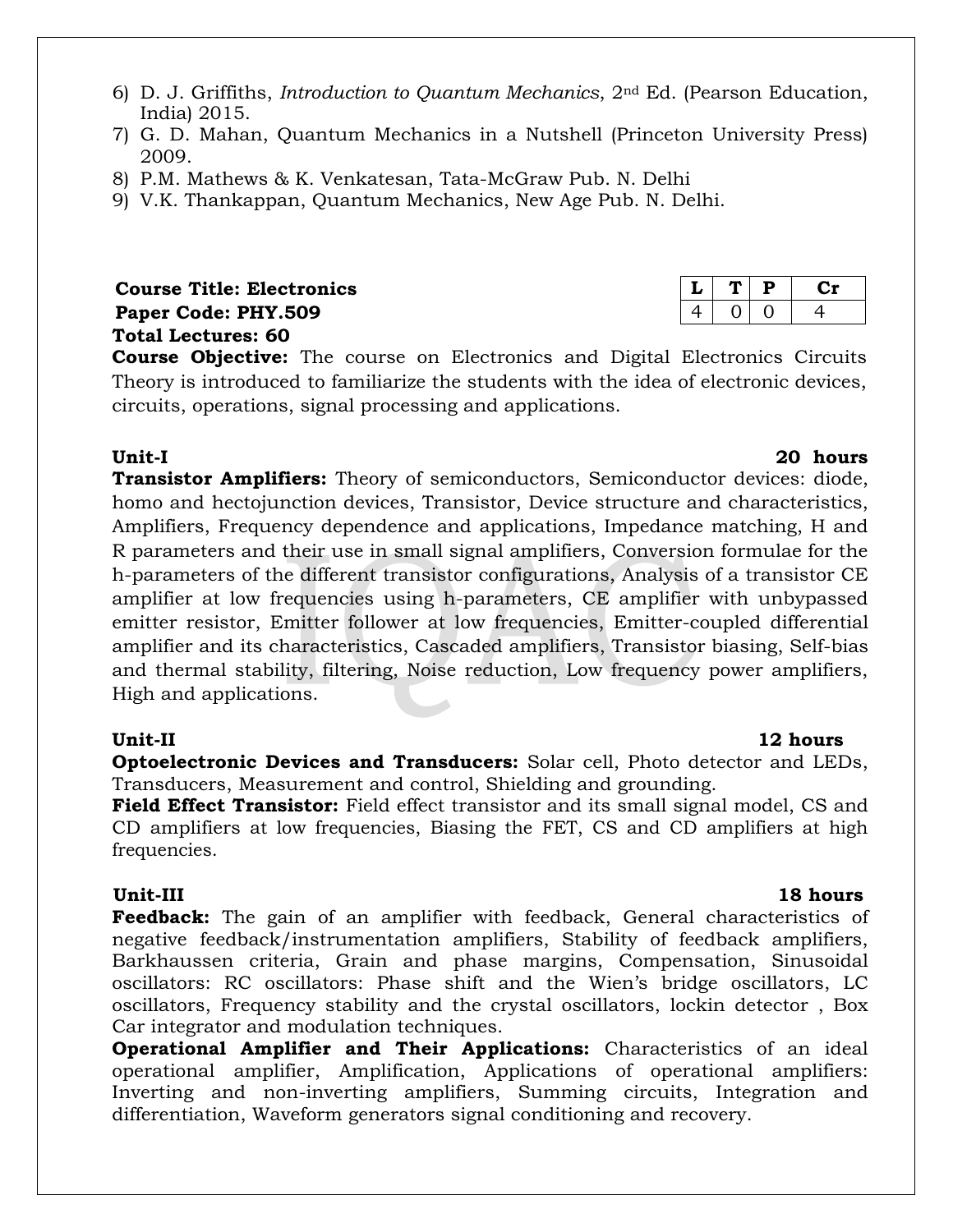### **Unit-IV 10 hours**

**Combinational and Sequential Logic:** Adders-subtractors, Carry look ahead adder, BCD adder, Magnitude comparator, Multiplexer/demultiplexer, Encoder/decoder, Comparator Asynchronous/ripple counters, Synchronous counters, Shift counters, Shift registers, Universal shift register.

**Data Converters:** Analog to digital (A/D) data converters, Digital to analog (D/A) data converters, Logic families, Microprocessors and micro controller basics.

### **Suggested Readings**

- J. Millman, C. Halkias and C. Parikh, *Integrated Electronics : Analog and Digital Circuits and Systems* (Tata McGraw - Hill Education, Noida, India) 2009.
- R.L. Boylestad and L. Nashelsky, *Electronic Devices and Circuit Theory* (Pearson, New Delhi, India) 2009.

[B. L. Theraja,](http://books.google.com/books/about/Basic_Electronics.html?id=GyZyhuY4SngC) *Basic Electronics: Solid State* (S. Chand & Company Ltd., New Delhi, India) 2010.

- D. Chattopadhyay and P. C*.* Rakshit, *[Electronics: Fundamentals and Applications](http://www.flipkart.com/electronics-fundamentals-applications-11th/p/itmdythgaggxzhrd)* (New Age International, New Delhi, India) 2008.
- G. Saha, A.P. Malvino and D.P. Leach, *Digital Principles and Applications* (Tata McGraw - Hill Education, Noida, India) 2011.
- P. Malvino and J.A. Brown, *Digital Computer Electronics* (Tata McGraw Hill Education, Noida, India) 2011.
- C. Hawkins and J. Segura, *Introduction to Modern Digital Electronics* (Scitech Publishing, New York, USA) 2010.

### **Course Title: Electronics Laboratory Paper Code: PHY.510 Total Hours: 90**

| ◡ |  |  |
|---|--|--|
|   |  |  |

**Course Objective:** The laboratory exercises have been so designed that the students can verify some of the concepts learnt in the electronic circuit theory classes. During these laboratory they will get sufficient training to carrying out precise measurements and handling sensitive equipment. Student has to perform any of eleven experiments from the following experiments.

- 1. Power supplies: Bridge rectifiers with capacitive input filters.
- 2. Power supplies: Shunt Voltage regulator using Zener diode.
- 3. Clipping and Clamping along with CRO.
- 4. Common Emitter Amplifier with and without feedback.
- 5. Determination of h-parameters in the CE configuration using the measured input and output characteristics of a BJT.
- 6. Common Source and Common Drain Amplifiers using JFET.
- 7. RC Oscillators: Phase shift oscillator using RC ladder network as the phase shifting network.
- 8. Wien's Bridge Oscillator.
- 9. Colpitts Oscillators.
- 10. Hartley Oscillators.
- 11. Emitter Coupled Differential Amplifier using BJT's.
- 12. Multivibrators Bistable, Monostable and Free Running multivibrators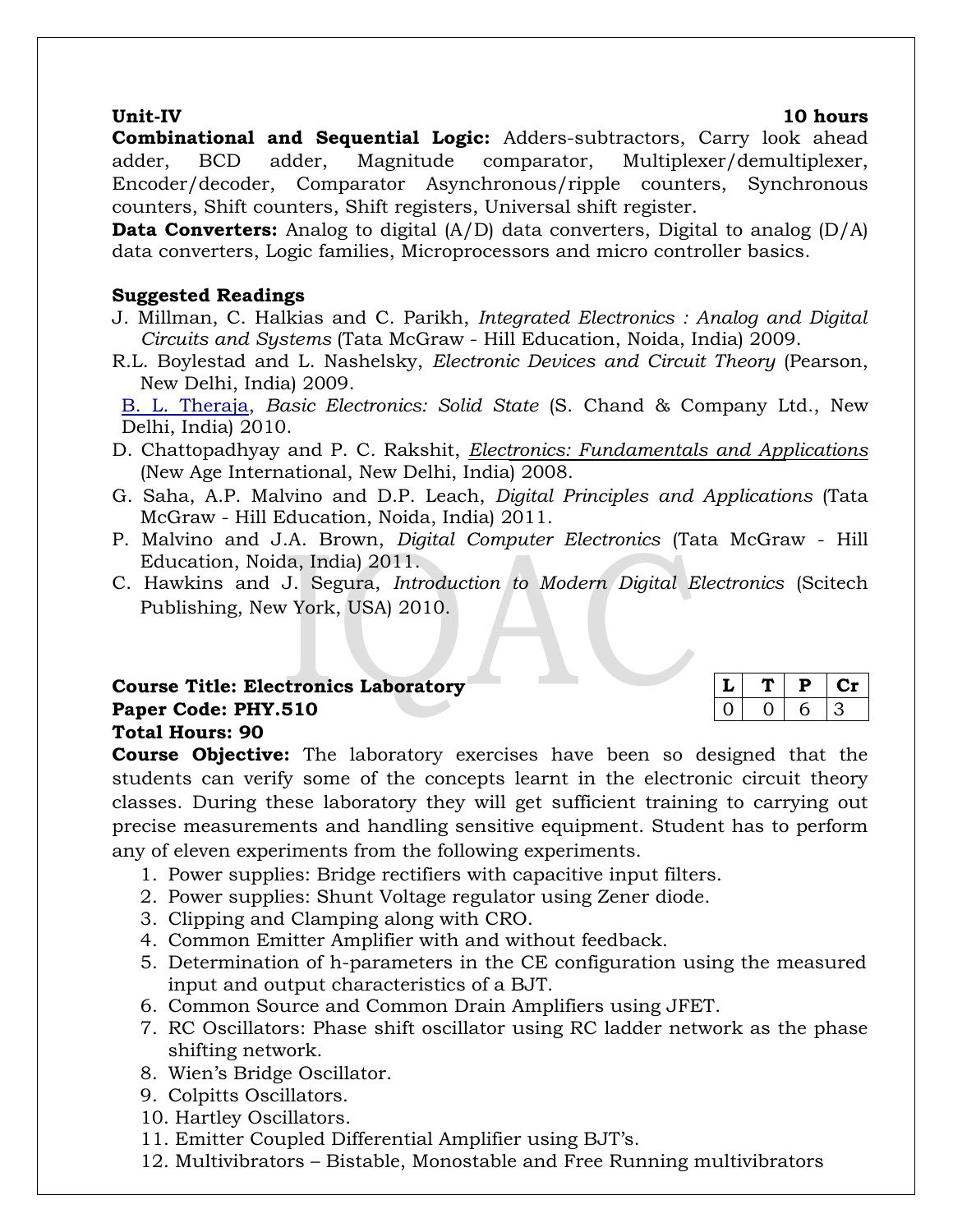- 13. Op-Amp characteristics: Vio, Ib, Vol, CMRR, Slew Rate. Applications of Opamps: inverting Amplifier, Unity Gain Buffer, Summing Amplifier.
- 14. 555 IC timers. Free Running and Monostable Multivibrators, Sawtooth wave generator.
- 15. Realization of universal logic gates.
- 16. Implementation of the given Boolean function using logic gates in both SOP and POS form.
- 17. Perform the logic state tables of RS and JK flip-flops using NAND & NOR gates.
- 18. Perform the logic state tables of T and D flip-flops using NAND & NOR gates.
- 19. Perform the Verification of logic state tables of master slave flip flop using NAND & NOR gates.
- 20. Triggering mechanism of flip flop.
- 21. Perform the Realization of Half adder and full adder.
- 22. Perform the Half substractor and full substractor.
- 22. Decoders and code converters.
- 23. Up/Down Counters.
- 24. Shift Resistor.

- 1. J. Millman, C. Halkias and C. Parikh, *Integrated Electronics : Analog and Digital Circuits and Systems* (Tata McGraw - Hill Education, Noida, India) 2009.
- 2. R.L. Boylestad & L. Nashelsky, *Electronic Devices and Circuit Theory* (Pearson, New Delhi) 2009.
- 3. B. L. Theraja, *Basic Electronics: Solid State* (S. Chand & Company Ltd., New Delhi) 2010.
- 4. D. Chattopadhyay and P. C*.* Rakshit, *Electronics: Fundamentals and Applications* (New Age International, New Delhi, India) 2008.
- 5. G. Saha, A.P. Malvino and D.P. Leach, *Digital Principles and Applications* (Tata McGraw - Hill Education, Noida, India) 2011.
- 6. P. Malvino and J.A. Brown, *Digital Computer Electronics* (Tata McGraw Hill Education, Noida, India) 2011.
- 7. C. Hawkins and J. Segura, *Introduction to Modern Digital Electronics* (Scitech Publishing, New York, USA) 2010.

# **Course Tile: Modern Physics Laboratory Paper Code: PHY.511**

| ◡ | в. |  |
|---|----|--|
|   | n  |  |

### **Total Hours: 90**

**Course Objective:** The laboratory exercises have been so designed that the students can verify some of the concepts learned in Modern Physics. During this laboratory they will get sufficient training to carrying out precise measurements and handling sensitive equipment.

Student has to perform any of seven practicals from the following list of experiments.

- 1. Ionization potential by Franck Hertz experiment.
- 2. Photo electric effect.
- 3. Band gap of a semiconductor by Four Probe method.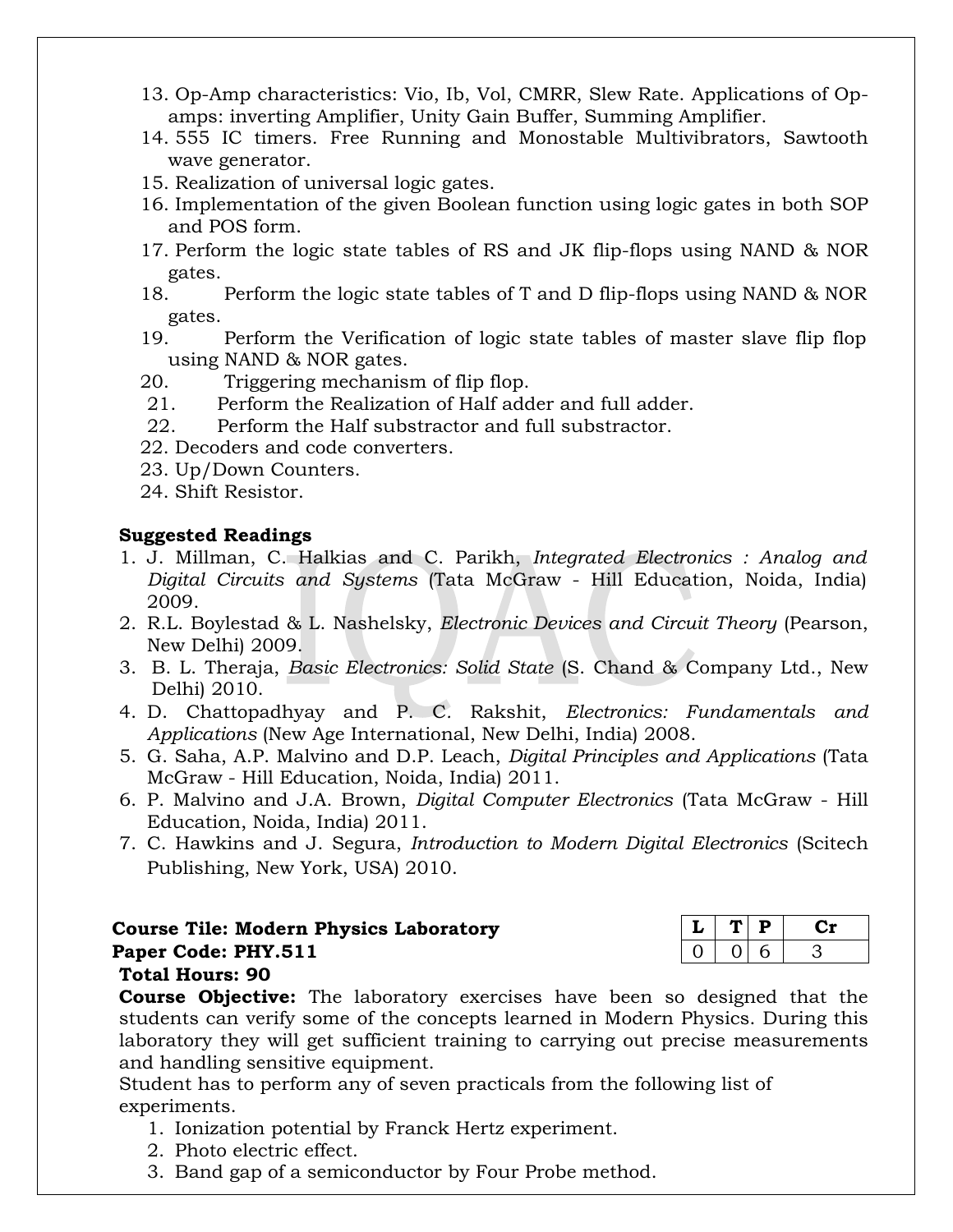- 4. Wavelength measurement of laser using diffraction grating.
- 5. Michelson interferometer.
- 6. Fabry-Perot Interferometer
- 7. Dual nature of electron experiment.
- 8. Millikan's oil drop experiment.
- 9. Stefan's law
- 10. Zeeman effect experiment

- 1. R.A. Serway, C.J. Moses & C.A. Moyer, *Modern physics,* Brooks Cole, Massachusetts,USA2012.
- 2. S.T. Thornton, *A. Rex Modern Physics for Scientists and Engineers* (Thomson Brooks/Cole, Massachusetts, USA) 2012.
- 3. K.S. Krane, *Modern Physics* (Wiley India (P) Ltd., New Delhi, India) 2012.
- 4. A. Beiser, *Concepts of Modern Physics* (Tata McGraw Hill Education, Noida, India) 2007.

# **Course Tile: Physics in Everyday Life Paper Code: PHY.512 Total Lectures: 30**

| <b>Course Objective:</b> Physics is playing an important role in the everyday life of |
|---------------------------------------------------------------------------------------|
| human beings. Therefore, this course is design to introduce students with physics     |
| and science in everyday life by considering objects from our daily environment and    |
| focuses on their principles of operation and relationships to one another. Out of     |
| these considerations arise better understanding of physics principles spanning        |
| motion, forces, heat, electromagnetism optics and modern physics.                     |

**Physics in Earth's Atmosphere:** Sun, Earth's atmosphere as an ideal gas; Pressure, temperature and density, Pascal's Law and Archimedes' Principle, Coriolis acceleration and weather systems, Rayleigh scattering, the red sunset, Reflection, refraction and dispersion of light, Total internal reflection, Rainbow.

**Physics in Human Body:** The eyes as an optical instrument, Vision defects, Rayleigh criterion and resolving power, Sound waves and hearing, Sound intensity, Decibel scale, Energy budget and temperature control.

**Physics in Sports:** The sweet spot, Dynamics of rotating objects, Running, Jumping and pole vaulting, Motion of a spinning ball, Continuity and Bernoulli equations, Bending it like Beckham, Magnus force, Turbulence and drag.

**Physics in Technology:** Microwave ovens, Lorentz force, Global Positioning System, CCDs, Lasers, Displays, Optical recording, CD, DVD Player, Tape records, Electric motors, Hybrid car, Telescope, Microscope, Projector etc.

### **Unit-I 15 hours**

### **Unit-II 15 hours**

|  | redits<br>. |
|--|-------------|
|  |             |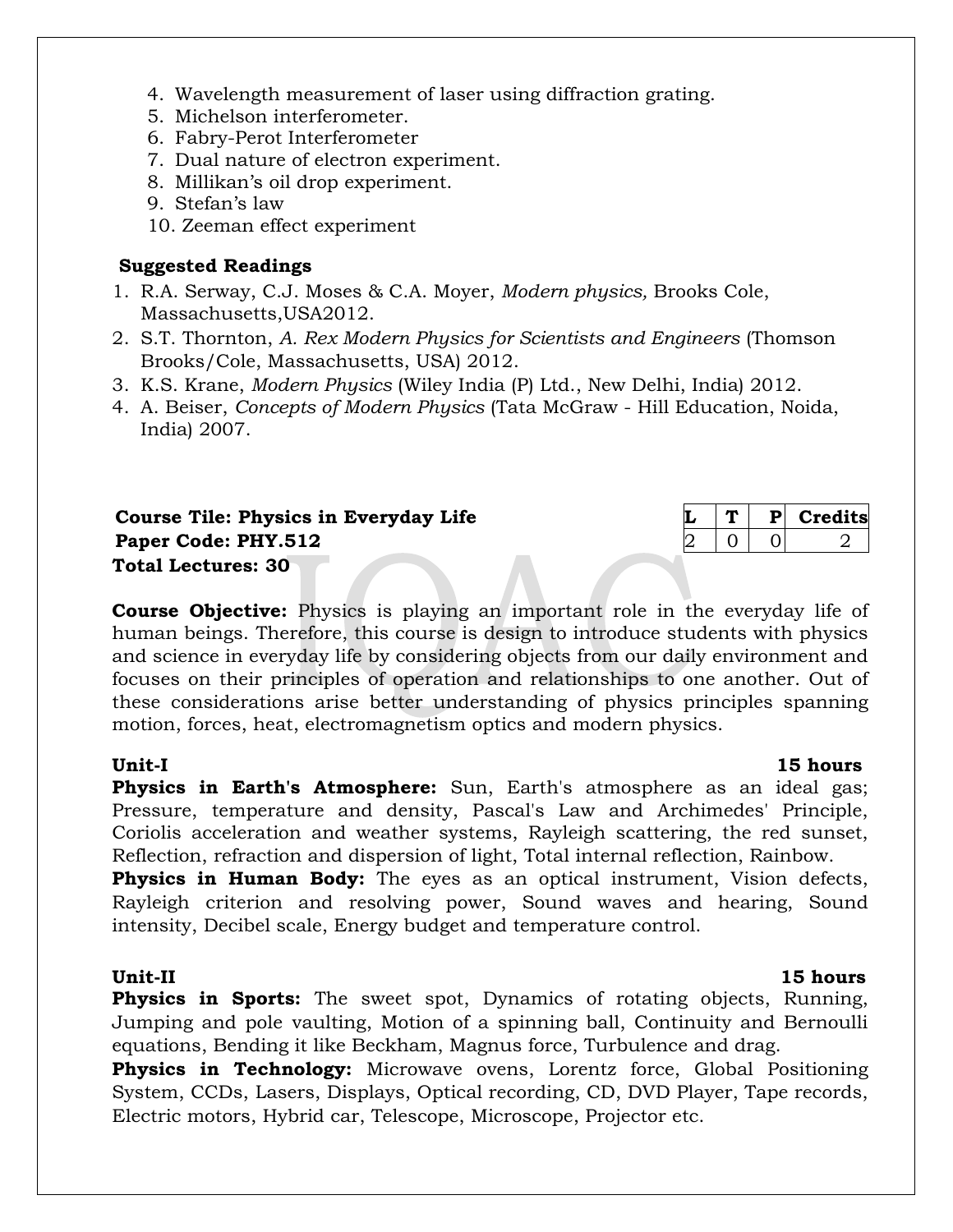- 1. How Things Work THE PHYSICS OF EVERYDAY LIFE, Louis A. Bloomfield, Wiley, 2013.
- 2. Sears and Zemansky, *University Physics* (Addison Wesley, Boston, USA) 2007.
- 3. M. Nelkon and P. Parker, *Advanced Level Physics* (Heinemann International, London, U.K.) 2012.
- 4. B. Lal and Subramaniam, Electricity and Magnetism (Ratan Prakashan Mandir, Agra, India) 2013.
- 5. E. Hecht, *Optics* (Addison Wesley, Boston, USA) 2001.
- 6. H. C. Verma, *Concepts of Physics* (Bharati Bhawan publishers and distributers, New Delhi, India) 2011.

### **Semester II**

### **Course Title: Numerical Methods**

# **Paper Code: PHY.521**

### **Total Hours: 30**

**Course Objective:** The course on Numerical Methods has been framed to equip the students of M.Sc. Physics with knowledge of programming in C, roots of equation, interpolation, curve fitting, numerical differentiation, numerical integration, solution of ordinary differential equations.

### **Unit-I 8 hours**

**Programming with C:** Computer Algorithm, Data types, C programming syntax for Input/Output, Control statements: if, if-else and nested-if statements. Looping: while, for and do-while loops, Functions: Call by values and by references, Arrays and structures: one dimensional and two-dimensional arrays, Pointers, Idea of string and structures. Preprocessors.

**Roots of Nonlinear Equations:** Element of computational techniques: Error analysis, Propagation of errors. Roots of functions, Bracketing and open end methods: Bisection Method, False position method and Newton Raphson method.

### **Unit-III 8 hours**

**Interpolation and Least Square Fitting:** Linear Interpolation, Lagrange and Newton Interpolation, Linear and non-linear curve fitting

**Numerical Differentiation and Integration:** Differentiation of continuous functions Integration by Trapezoidal and Simpson's rule.

### **Unit-IV 7 hours**

**Numerical Solution of Ordinary Differential Equations:** Euler method and Runge-Kutta method.

**Random Numbers:** Introduction to random numbers, Monte Carlo method for random number generation, Chi square test.

### **Unit-II 7 hours**

| , |  |  |
|---|--|--|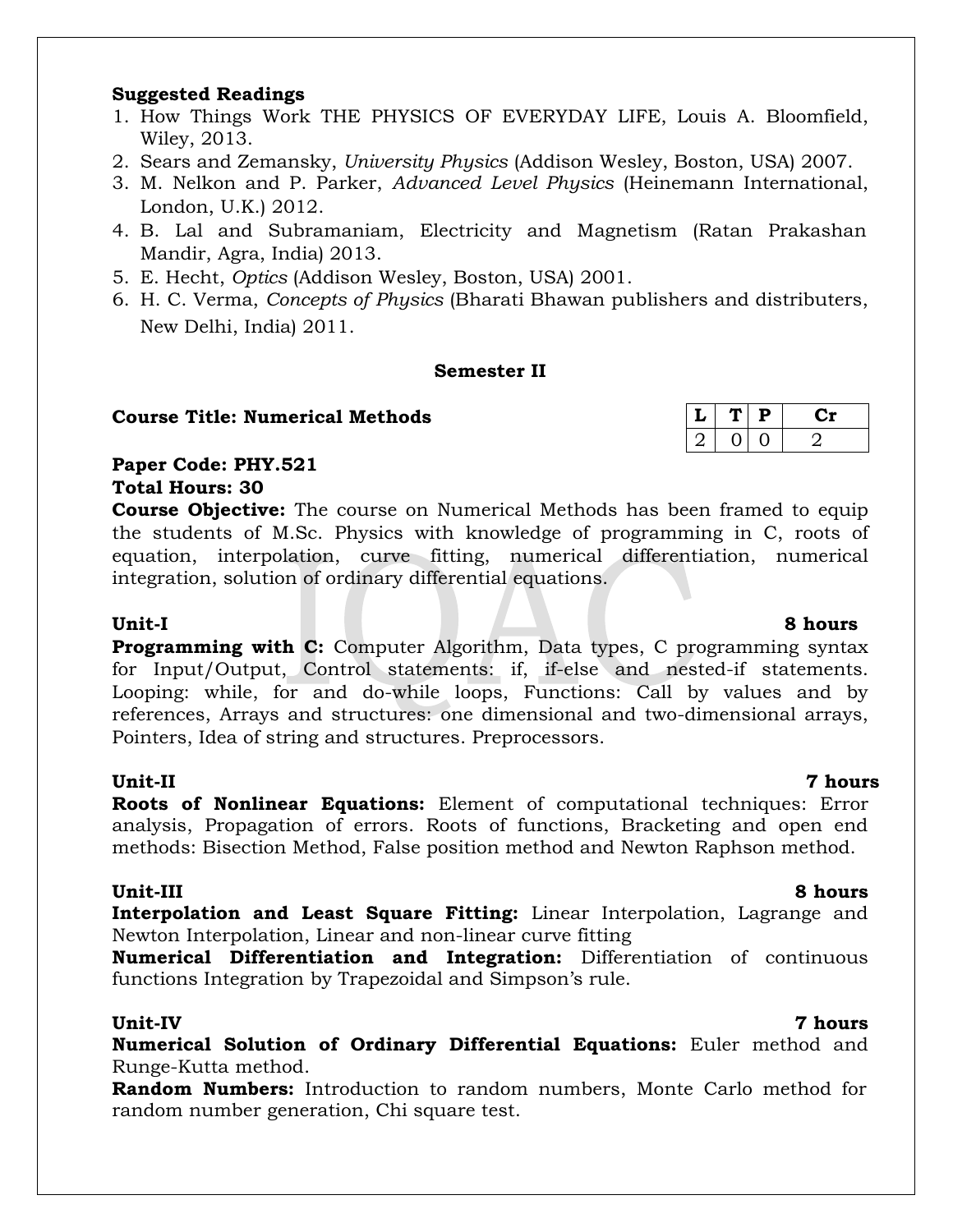- 1. Y. Kanetkar, *Let Us C* (BPB Publications, New Delhi, India) 2012.
- 2. E. Balaguruswamy, *Numerical Methods* (Tata McGraw Hill, Noida, India) 2009.
- 3. S. S. Sastry, *Introductory Methods of Numerical Analysis,* PHI Learning Pvt.Ltd., NewDelhi,2012.
- 4. R. C. Verma, P. K. Ahluwalia & K. C. Sharma, Computational Physics, New Age, 1st edition,1999.
- 5. Tao Pang, an Introduction to Computational Physics (Cambridge University Press ) 2nd edition, 2006.

# **Course Title: Numerical Methods Laboratory Paper Code: PHY.522 Total Hours: 60**

| L | г | D  | U 75 |
|---|---|----|------|
|   | 0 | ъ. |      |

### **List of Experiments**

**Course Objective:** The laboratory exercises have been so designed that the students learn the usage of C language to numerical methods and various physics problems, so that they are well equipped in the use of computers for solving physics based problems.

Students have to perform at least five experiments from Part-A and five experiments from Part-B.

### **Part-A**

- 1. To find the root of nonlinear equation using Bisection method.
- 2. To study the numerical convergence and error analysis of non-linear equation using Newton Raphson method.
- 3. To find the value of y for given value of x using Newton's interpolation method.
- 4. Perform numerical integration on 1-D function using Trapezoid rule.
- 5. Perform numerical integration on 1-D function using Simpson rules.
- 6. To find the solution of differential equation using Runge-Kutta method.
- 7. To find the solution of differential equation using Euler's method.
- 8. Choose a set of 10 values and find the least squared fitted curve.
- 9. To find eigenvalues and eigenvectors of a Matrix.

### **Part-B**

- 1. Study the motion of spherical body falling in viscous medium using Euler method.
- 2. To study the path of projectile with and without airdrag using Fynmen-Newton method.
- 3. Study the motion of an artificial satellite around a planet.
- 4. Study the motion of one dimensional harmonic oscillator without and with damping effects.
- 5. To obtain the energy eigenvalues of a quantum oscillator using Runge-Kutta method.
- 6. Study the motion of charged particles in uniform electric field, uniform magnetic field and combined uniform EM field.
- 7. To study the phenomenon of nuclear radioactive decay.
- 8. To study the EM oscillation in a LCR circuit using Runge-Kutta method.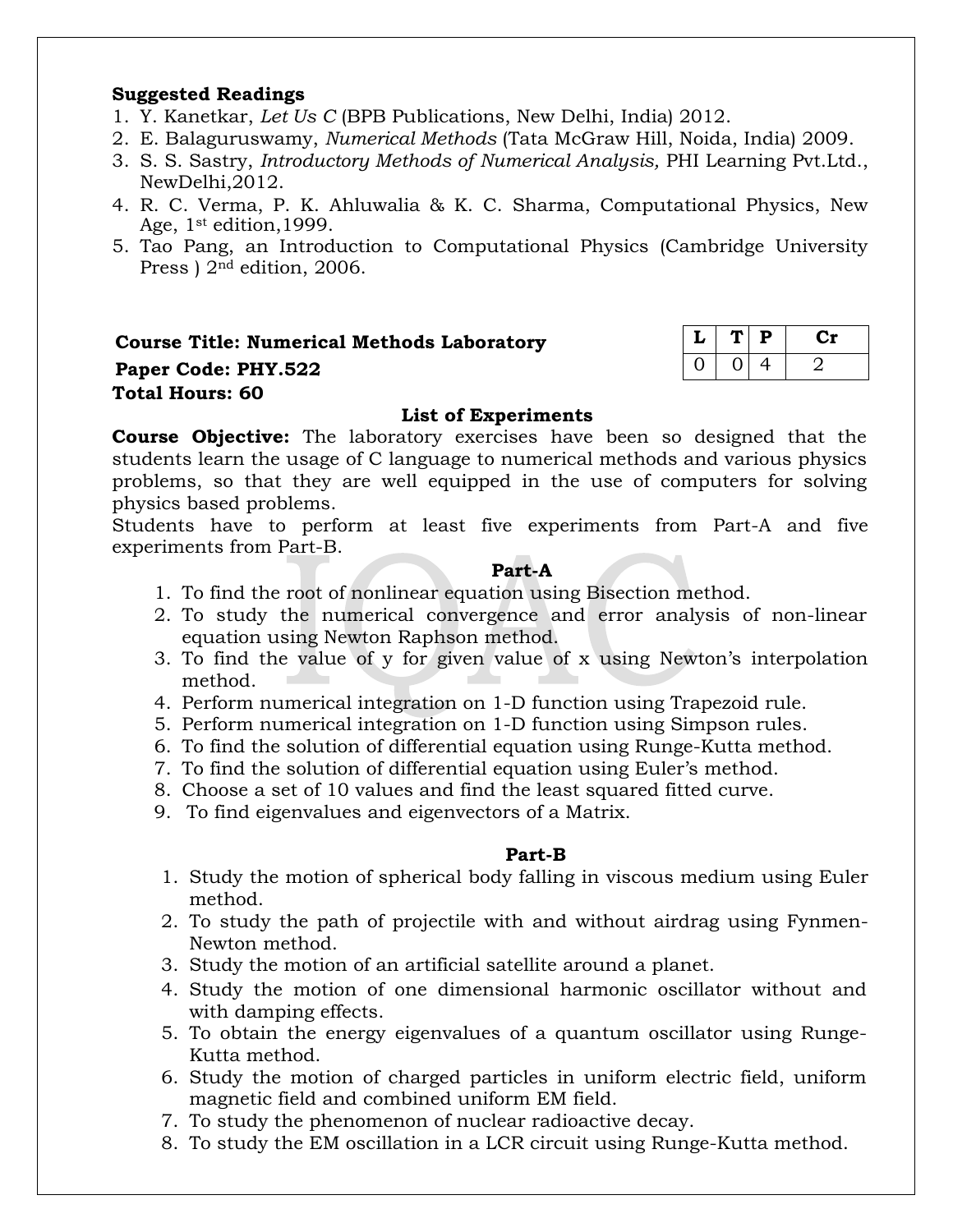- 1. Y. Kanetkar, *Let Us C* (BPB Publications, New Delhi, India) 2012.
- 2. E. Balaguruswamy, *Numerical Methods* (Tata McGraw Hill, Noida, India) 2009.
- 3. S. S. Sastry, *Introductory Methods of Numerical Analysis,* PHI Learning Pvt.Ltd., NewDelhi,2012.
- 4. R. C. Verma, P. K. Ahluwalia & K. C. Sharma, Computational Physics, New Age, 1st edition,1999.
- 5. Tao Pang, an Introduction to Computational Physics (Cambridge University Press ) 2nd edition, 2006.

### **Course Tile: Fundamentals of Molecular Simulations Paper Code: PHY.561 Total Lecture:** 72

**Course Objective and Learning outcomes:** The objective of this subject is to ensure that a student learns modelling of molecular structures and understanding the dynamics of the structural transitions, which will help them use the techniques of molecular simulations in their further potential careers in academia and industry.

**Molecular Modeling and Structure** - molecular modeling today: overview of problems, tools, and solution analysis, minitutorials with protein and nucleic acid structure as example.

**Force Fields and Molecular Representation** – (a) Intramolecular Interactions, (b) Non-bonded Interactions – London (van der Waals) Interactions, Electrostatic Interactions, (c) Hydrogen Bonds,

(d) Constraints and Restraints, (e) United Atom and Other Coarse-Grained Approaches, (f) Non-pairwise Interactions, (g) How accurate are force fields? Example: Protein, Nuclic Acid, Small Molecule Force Field, Water Models.

### **Unit-I 18 hours**

### **Methods for Simulating Large Systems**

(a) Non-bonded Cutoffs – Shifted Potential and Shifted Force, Switching Functions, Neighbor Lists,

(b) Boundaries – Periodic Boundary Conditions, Stochastic Forces at Spherical Boundary, (c) Long-range Interactions – The Ewald Sum, The Reaction Field Method

### Unit-II **Unit-II 18 hours**

### **Energy Minimization and Related Analysis Techniques**

(a) Steepest Descent, (b) Conjugate Gradient, (c) Newton-Raphson, (d) Comparison of Methods, (e) Advanced Techniques: Simulated Annealing, Branchand-bound, Simplex, (f) What's the big deal about the minimum? Introduction to Equilibrium Statistical Mechanics

### **Unit-I 18 hours**

 $\bf{Cr}$ 

4 0 0 4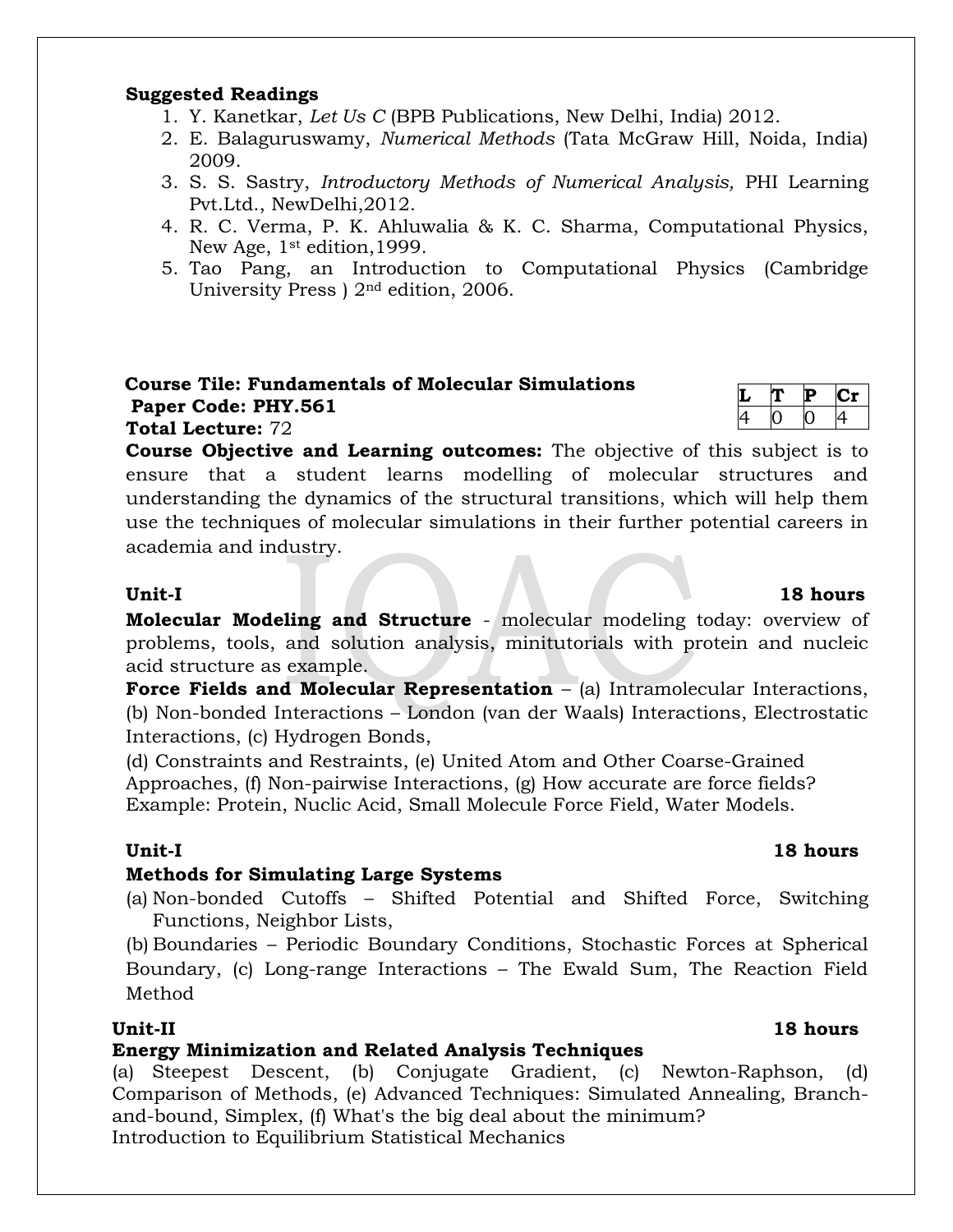(a) Phase space, Ergodicity, and Liouville's theorem, (b) Ensemble theory, Thermodynamic averages - Microcanonical Ensemble, Canonical Ensemble, Other MD Simulation Related Ensembles (c) Statistical Mechanics of Fluids

### **Unit IV 18 hours**

# **Simulation Methods:**

**Monte Carlo:** (a) MC integration and Markov chains, (b) The Metropolis method, (c) Biased MC

**Molecular Dynamics:** (a) Classical Mechanics: Equations of Motion, (b) Finite Difference

Methods: Verlet Algorithm, Velocity Verlet, The Time Step: Practical Issues, Multiple time-step algorithms (c) Constraint Dynamics: Fundamental

concepts, SHAKE and RATTLE, (d) Temperature: Maxwell-Boltzmann distribution of velocities, (e) Temperature Control: Velocity Scaling, Andersen's Method, Nose-Hoover Dynamics, (f) Pressure Control: Andersen's Method, Nose-Hoover Method, Rahman-Perrinilo Method, (g) Calculating properties from MD trajectories, (h) Hybrid MC,

**Free Energy:** (a) Perturbation Methods, (b) TI (Thermodynamic Integration) Brownian dynamics and the Langevin Equation.

### **Suggested Readings**

- 1. Computer Simulation of Liquids, by M.P. Allen and D.J. Tildesley, (QC 145.2.A43 1992)
- 2. Understanding molecular simulation, by Daan Frenkel and Berend Smit, (QD 461 F86 1996)
- 3. Andrew R.Leach Molecular Modelling Principles and applications . (2001) II ed . Prentice Hall.

### **Course Title: Quantum, Atomic and Molecular Physics**

### **Paper Code: PHY.523**

**Total Lectures: 60**

**Course Objective:** The objective of this course is to introduce the students about the relativistic quantum mechanics, variational principles and perturbation theories (both time independent and time dependent) and their importance to study atomic and molecular physics. Students will be equip with the knowledge of atomic, molecular, electronic, rotational, vibrational, and Raman spectra.

**The Variational Method**: Theory and its applications to ground state of harmonic oscillator and hydrogen atom, the ground state of helium and hydrogen molecule ion.

**Time-independent Perturbation Theory**: Non-degenerate (1st and 2nd order) and degenerate case, Application of perturbation theory: charged oscillator in an electric field, Stark effect, Paschen-Bach Effect and Zeeman effect in hydrogen atom, Width of spectrum lines.

|  | в. |     |
|--|----|-----|
|  | 0  | . . |

### **Unit-I 14 hours**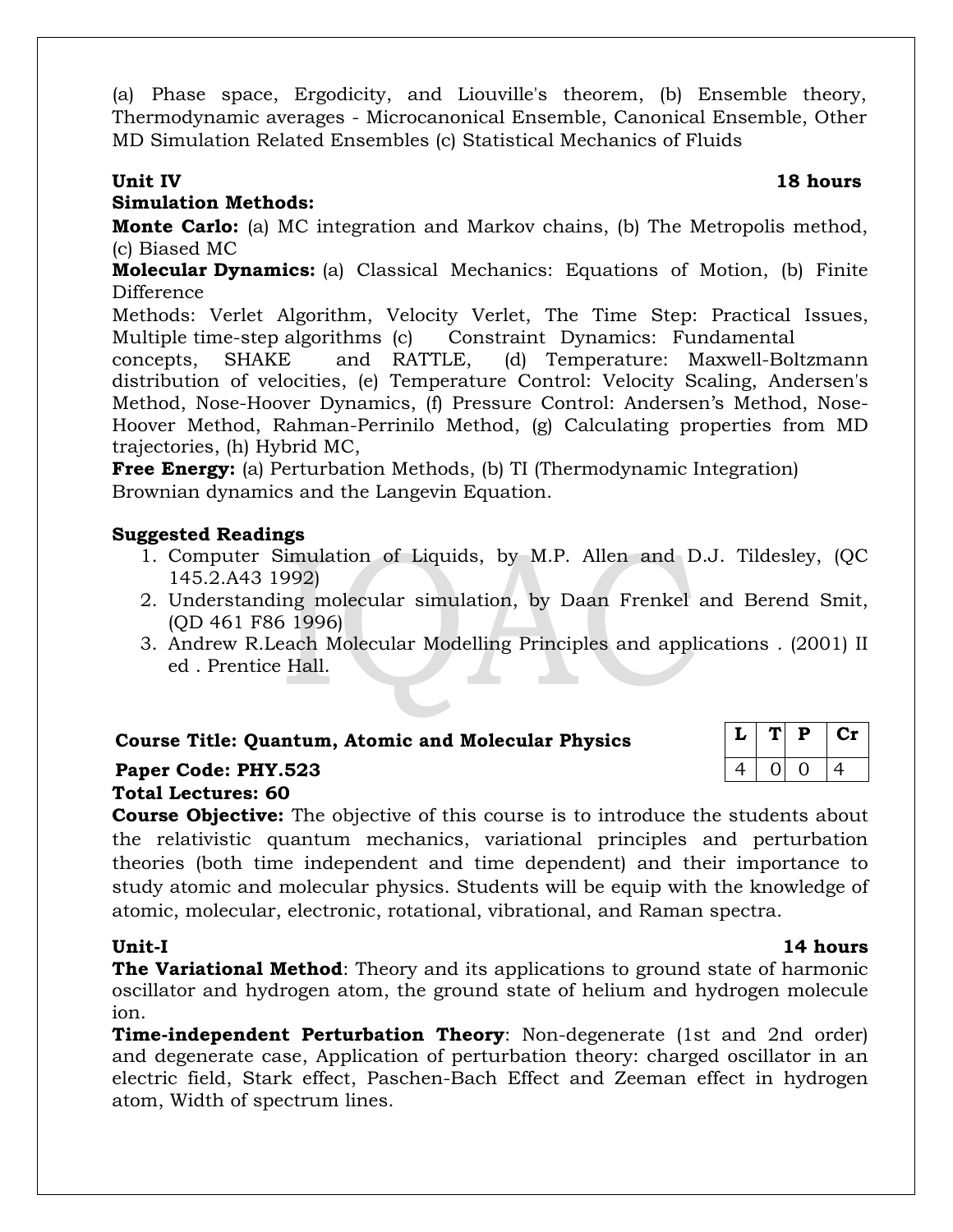**Time-dependent Perturbation Theory:** Time development of states and transition probability, Adiabatic and sudden approximations, Fermi golden rule and its application to radiative transition in atoms, Spontaneous emission: Einstein's A and B coefficients, Selection rules for emission and absorption of light, Optical pumping and population inversion, rate equation, Modes of resonators and coherent length.

**Relativistic Quantum Mechanics:** Klein-Gordon equation, Dirac relativistic equation, Gamma Matrices, Significance of negative energy, Spin-orbit interaction, Relativistic correction, Fine structure of hydrogen atom.

**Atomic Spectra**: Revision of quantum numbers, electron configuration, Hund's rule etc. origin of spectral lines, LS & JJ coupling , selection rules, Spectrum of hydrogen, helium and alkali atoms, X-ray spectra, fine spectra, hyperfine structure, Width of spectrum lines.

**Identical Particles**: Spin-Statistics connection, Pauli's exclusion principle, Slater determinant, Exchange energy: Parahelium and orthohelium, Hartree-Fock equations, Elementary idea of density functional theory.

**Unit-IV 14 hours Molecular Spectra:** Molecular potential, Separation of electronic and nuclear wave functions, Born-Oppenheimer approximation, Electronic, Vibrational and rotational spectrum of diatomic molecules, Selection rules, Frank-Condon principle, Raman transitions and Raman spectra, Normal vibrations of CO2 and H2O molecules.

**Electrons Systems**: Quantum state of an electron in an atom, Electron spin, Mass correction term, Lamb shift, Independent particle model, Central field approximation for many electron atom.

### **Suggested Readings**

- 1. K. Venkatesan, P.M. Mathews, *A Textbook of Quantum Mechanics* (Tata McGraw - Hill Education, Noida, India) 2010.
- 2. J.J Sakurai, *Advanced Quantum Mechanics* (Pearson, New Delhi, India) 2006.
- 3. J.J. Sakurai, J. Napolitano, *Modern Quantum Mechanics* (Pearson India, New Delhi,) 2014.
- 4. N. Zettili, *Quantum Mechanics: Concepts and Applications* (John Wiley & Sons Ltd., Sussex, U.K.) 2009.
- 5. D. J. Griffiths, *Introduction to Quantum Mechanics*, Second Edition (Pearson Education, India) 2015.
- 6. G. D. Mahan, Quantum Mechanics in a Nutshell (Princeton University Press) 2009.
	- 7. V.K. Thankappan, Quantum Mechanics, New Age Pub. N. Delhi.
	- 8. M.P. Khanna, Quantum Mechanics, Har Anand Pub. N. Delhi. (1999)
	- 9. C.J. Foot, Atomic Physics (Oxford University Press, Oxford, U. K.) 2005.

### **Unit-II 16 hours**

### **Unit-III 16 hours**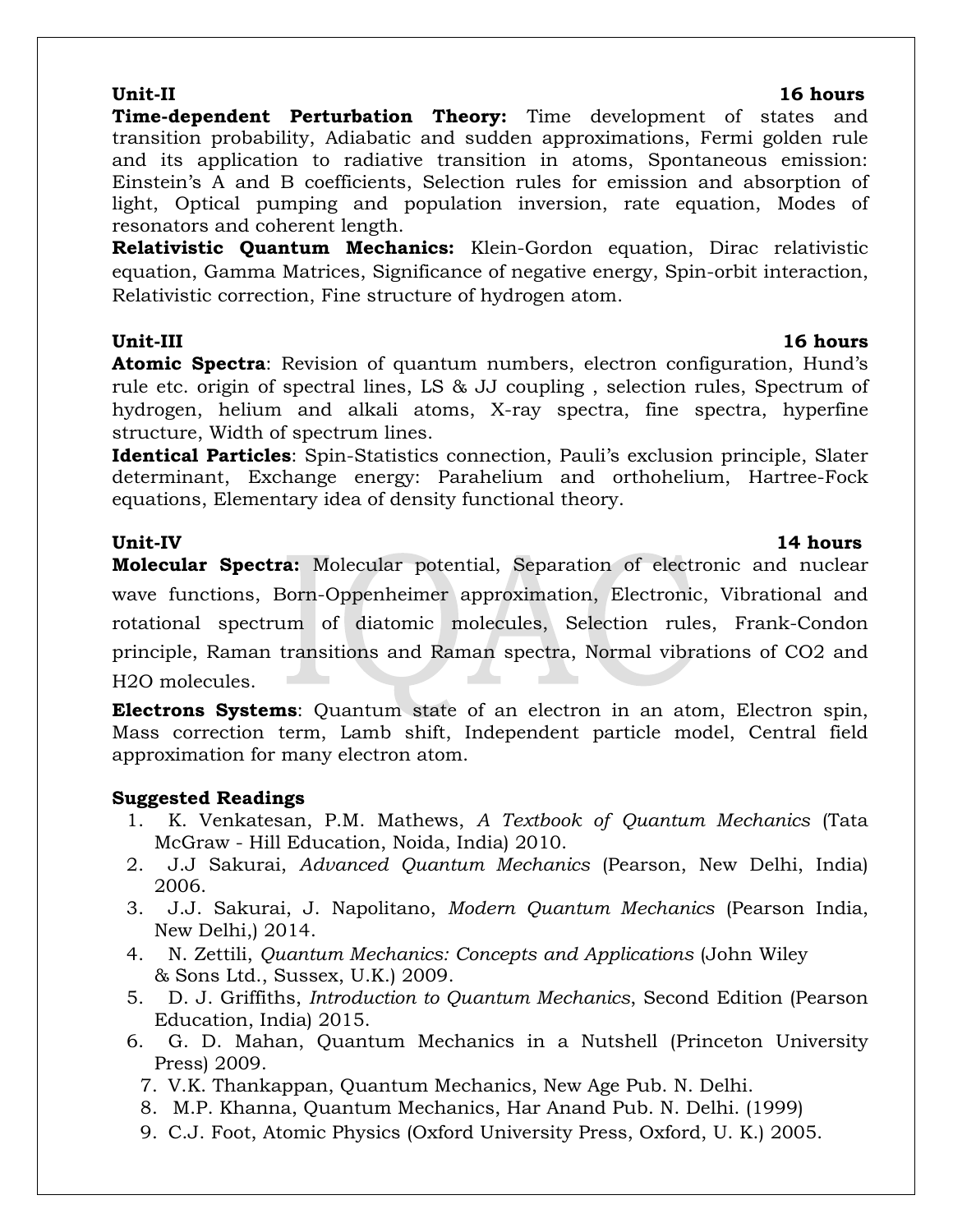10. Fundamentals of Molecular Spectroscopy, C. N. Banwell and E. M. McCash, (Tata, McGraw Hill Publishing Company Limited).

# **Course Title: Electromagnetic Theory**  $\begin{bmatrix} L & T & P & Cr \end{bmatrix}$

# **Paper Code: PHY.524**  $\begin{array}{|c|c|c|c|c|} \hline \end{array}$   $\begin{array}{|c|c|c|c|c|} \hline \end{array}$   $\begin{array}{|c|c|c|c|c|} \hline \end{array}$   $\begin{array}{|c|c|c|c|c|} \hline \end{array}$   $\begin{array}{|c|c|c|c|c|} \hline \end{array}$   $\begin{array}{|c|c|c|c|c|} \hline \end{array}$   $\begin{array}{|c|c|c|c|c|} \hline \end{array}$   $\begin{$ **Total Lecture: 60**

**Course Objective:** The Electromagnetic Theory is a course that covers electrostatics, magnetostatics, dielectrics, and Maxwell equations. The course has also been framed to solve the boundary value problems. The course contains the propagation of electromagnetic waves in dielectrics, metals and plasma. The course also covers the motion of relativistic and non- relativistic charged particles in electrostatic and magnetic fields.

**Electrostatics:** Gauss's law and its applications, Work and energy in electrostatics, Electrostatic potential energy, Poisson and Laplace equations, Uniqueness theorem I & II, Energy density and capacitance.

**Boundary Value Problems:** General methods for the solution of boundary value problems, Solutions of the Laplace equation, Various boundary value problems.

**Multipoles and Dielectrics:** Multipole expansion, Multipole expansion of the energy of a charge distribution in an external field, Dielectrics and conductors, Gauss's law in the presence of dielectric, Boundary value problems with dielectrics, , Electrostatic energy in dielectric media.

### **Unit-II 12 hours**

**Magnetostatics:** Biot-Savart law and Ampere's theorem, Electromagnetic induction, Vector potential and magnetic induction for a circular current loop, Magnetic fields of a localized current distribution, Boundary condition on B and H, Uniformly magnetized sphere.

**Magnetic Fields in Matter:** Magnetization, Dia, para and ferro-magnetic materials, Field of a magnetized object, Magnetic susceptibility and permeability.

**Maxwell's Equations:** Maxwell's equations in free space and linear isotropic media, Boundary conditions on the fields at interfaces.

**Time Varying Fields and Conservation Laws:** Scalar and vector potentials, Gauge invariance, Lorentz gauge and Coulomb gauge, Poynting theorem and conservations of energy and momentum for a system of charged particles, EM fields.

**Plane Electromagnetic Waves and Wave Equations:** EM wave in free space, Dispersion characteristics of dielectrics, Waves in a conducting and dissipative media, Reflection and refraction, Polarization, Fresnel's law, Skin effect, Transmission lines and wave guides, TE mode, TM mode, Cut off wavelength, Phase Velocity, Group velocity and Guide wave length.

### **Unit-III 16 hours**



# **Unit-I 18 hours**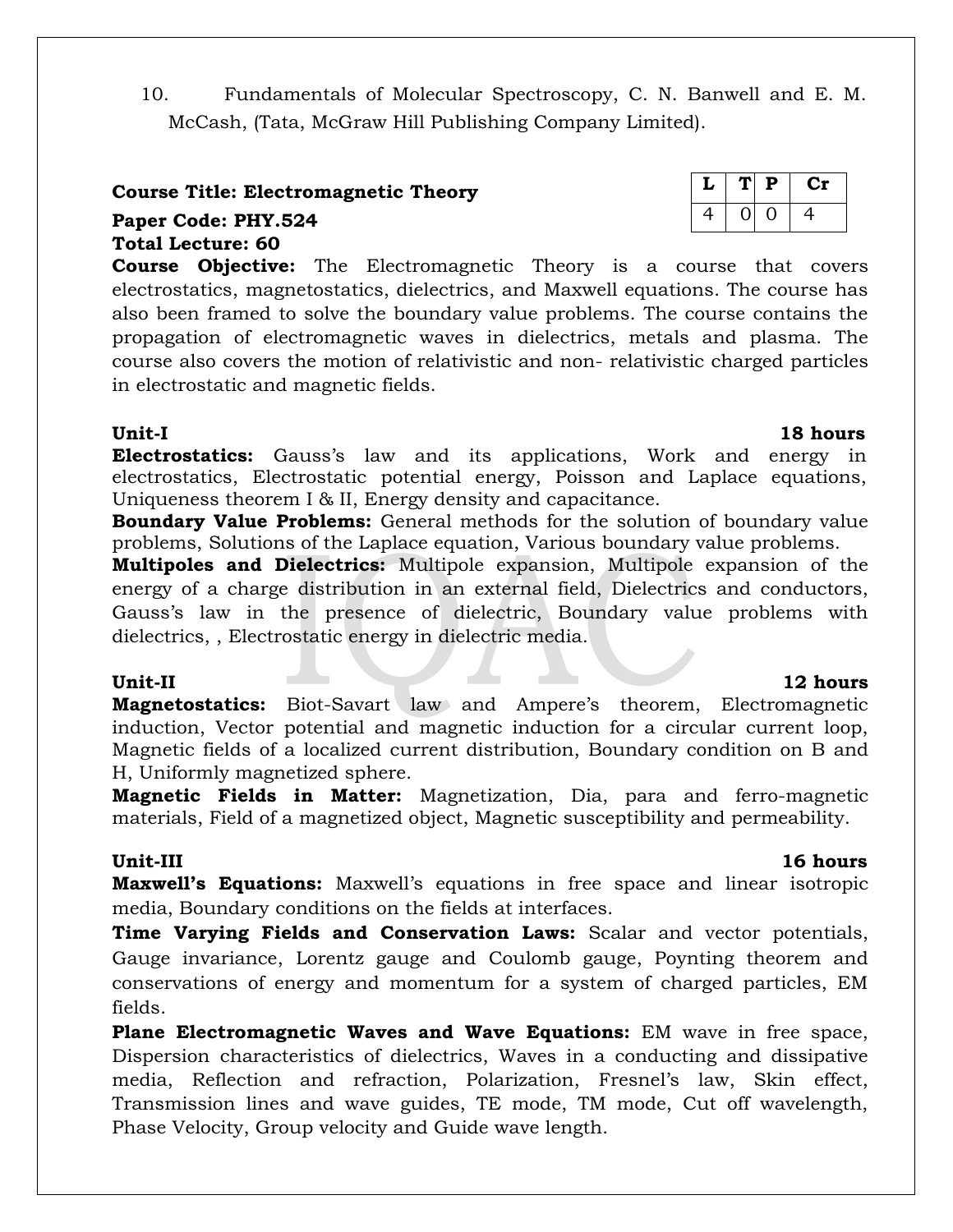### **Unit-IV 14 hours Radiation from Moving Point Charges and Dipoles:** Retarded potentials, Lienard-Wiechert potentials, Radiation from a moving point charge and oscillating electric and magnetic dipoles, Dipole radiation, Multipole expansion for radiation fields.

**Relativistic Electrodynamics:** Lorentz transformation law for the electromagnetic fields and the fields due to a point charge in uniform motion, Field invariants, Covariance of Lorentz force equation and dynamics of a charged particle in static and uniform electromagnetic fields.

# **Suggested Readings**

- 1. M.A. Heald and J.B. Marion, *Classical Electromagnetic Radiation* (Dover Publications, New York, USA) 2012.
- 2. D.J. Griffiths, *Introduction to Electrodynamics*, Prentice Hall of India Pvt.Ltd., New Delhi,2012.
- 3. A. Zangwill, *Modern Electrodynamics* (Cambridge University Press, Cambridge, U.K.) 2012.
- 4. J.D. Jackson, *Classical Electrodynamics* (Wiley India (P) Ltd., New Delhi, India) 2004.
- 5. E.M. Lifshitz, L.D. Landau and L.P. Pitaevskii, *Electrodynamics of Continuous Media* (Elsevier, New York, USA) 1984.

# **Course Title: Solid State Physics Paper Code: PHY.525 Total Lectures: 60 Course Objective:**

The objectives of this physics course are to provide the student with a clear and logical presentation of the basic and advanced concepts and principles of solid state physics. The contents of the course are designed so that the students can learn topics like crystal structure, lattice vibrations, band theory of solids, magnetic properties of solids, defects, superconductivity so that they are able to use these techniques in investigating the aspects of the matter in condensed phase.

**Crystal Structure and its determination:** Bravais lattices, Crystal structures, Reciprocal lattices, Ewald sphere, X-ray diffraction, Lattice parameter determination, Atomic and crystal structure factors, Intensity of diffraction maxima, Electron and neutron diffraction, Bonding of solids.**,** Ordered phases of matter: translational and orientational order, kinds of liquid crystalline order, Quasi crystals.

**Lattice Dynamics:** Elastic properties of solids, Vibrations of linear monatomic and diatomic lattices, Acoustical and optical modes, Long wavelength limits, Optical properties of ionic crystal in the infrared region, Normal modes and phonons, Inelastic scattering of neutron by phonon, Lattice heat capacity, models of Debye and Einstein, Comparison with electronic heat capacity, Thermal expansion, Thermal conductivity.

## **Unit-I 15 hours**

|  | н |  |
|--|---|--|
|  |   |  |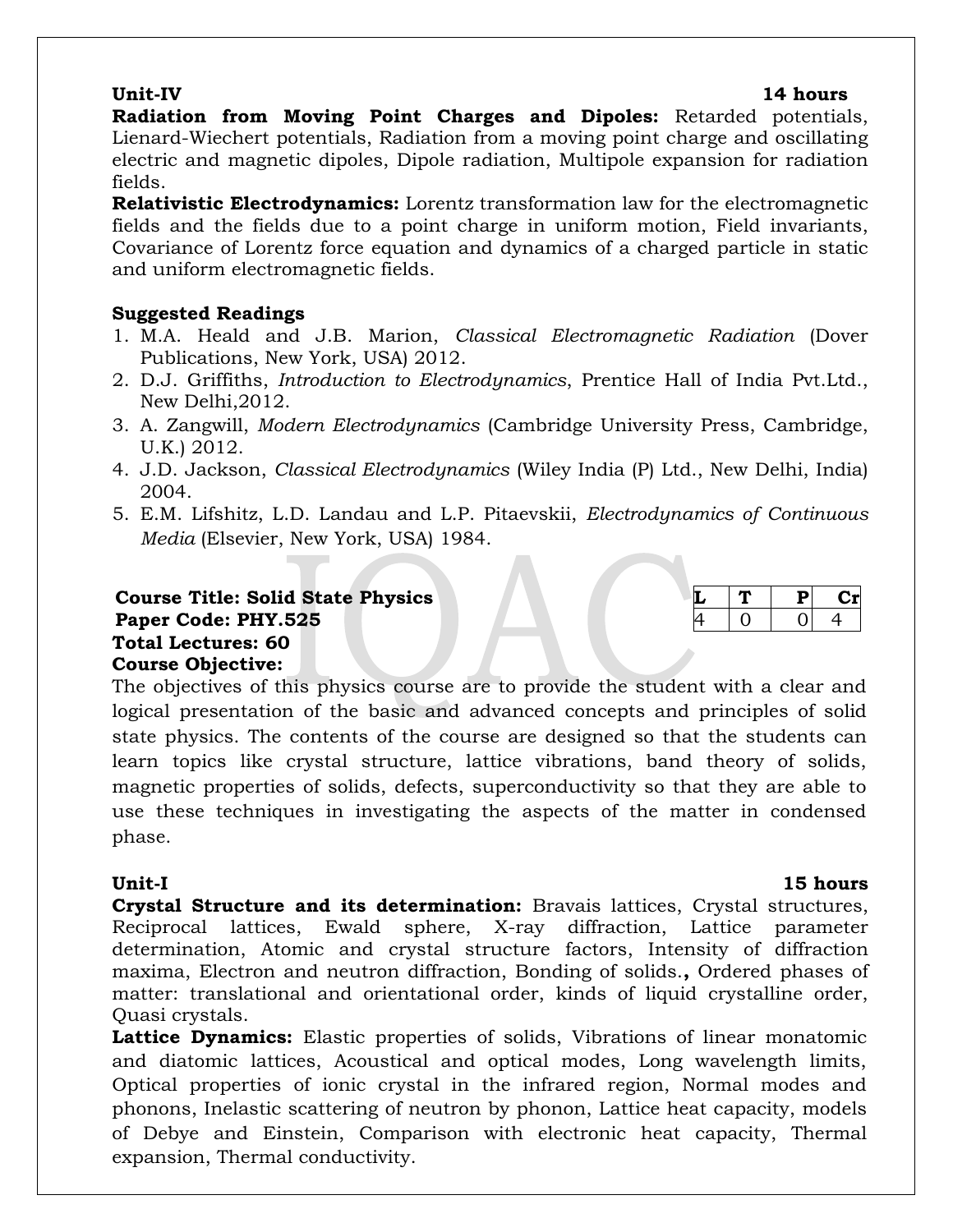**Free Electron and Band Theory of Solids:** Free electron theory, Density of states, Boltzmann transport equation (Response and relaxation phenomena), Drude model of electrical and thermal conductivity and Sommerfeld theory, Hall effect and quantum Hall effect, Electrons motion in periodic potentials, Bloch theorem, Kronig Penny model, Nearly free electron theory, Band gap, Number of states in a band, Tight binding method, Effective mass of an electron in a band, Classification of metal, Semiconductor (Direct and Indirect) and insulator, Thermoelectric power.

### **Unit-III 15 hours**

**Magnetic Properties of Solids:** Classical and quantum theory of diamagnetism and paramagnetism, Pauli paramagnetism, Landau diamagnetism, Cooling by adiabatic demagnetization, Weiss theory of ferromagnetism, Curie-Weiss law, Heisenberg's model and molecular field theory, Domain structure and Bloch wall, Neel model of antiferromagnetism and ferrimagnetism, Spin waves, Bloch T3/2 law, ESR, NMR and chemical shifts.

**Unit-IV 15 hours Defects and Dislocations:** Point defects (Concentration of Frenkel and Schottky), Line defects (slip, plastic deformation, Edge and Screw dislocation, Burger's vector, Concentration of line defects, Estimation of dislocation density, Mechanism of Dislocation Motion), Frank-Reid mechanism of dislocation multiplication, Strength of Alloy, Role of dislocation in crystal growth, Surface defects: Grain boundaries and stacking faults, Volume Defects.

**Superconductivity:** Meissner effect, Type-I and type -II superconductors; Heat capacity, energy gap and isotope effect, BCS theory, London equation, Flux quantization, Coherence, AC and DC Josephson effect, Superfluity, High TC superconductors and their applications (information only).

### **Suggested Readings**

- 1. J. Ziman, *Principles of the Theory of Solids* (Cambridge University Press, Cambridge, U.K.) 2011.
- 2. C. Kittel, *Introduction to Solid State Physics* (Wiley India (P) Ltd., New Delhi, India) 2007.
- 3. R.J. Singh, *Solid State Physics* (Pearson, New Delhi, India) 2011.
- 4. A.J. Dekker, *Solid State Physics* (Macmillan, London, U.K.) 2012.
- 5. N. W. Ashcroft and N. D. Mermin, *Solid State Physics* (Thomson Press), 2003.

**Course Tile: Solid State Physics Laboratory Paper Code: PHY.526 Total Hours: 120**

|  | o de |  |
|--|------|--|
|  |      |  |

**Course Objective:** The Solid State Physics laboratory experiments have been so designed that the students learn basic concept of solid state physics learnt in the theory course.

### **Unit-II 15 hours**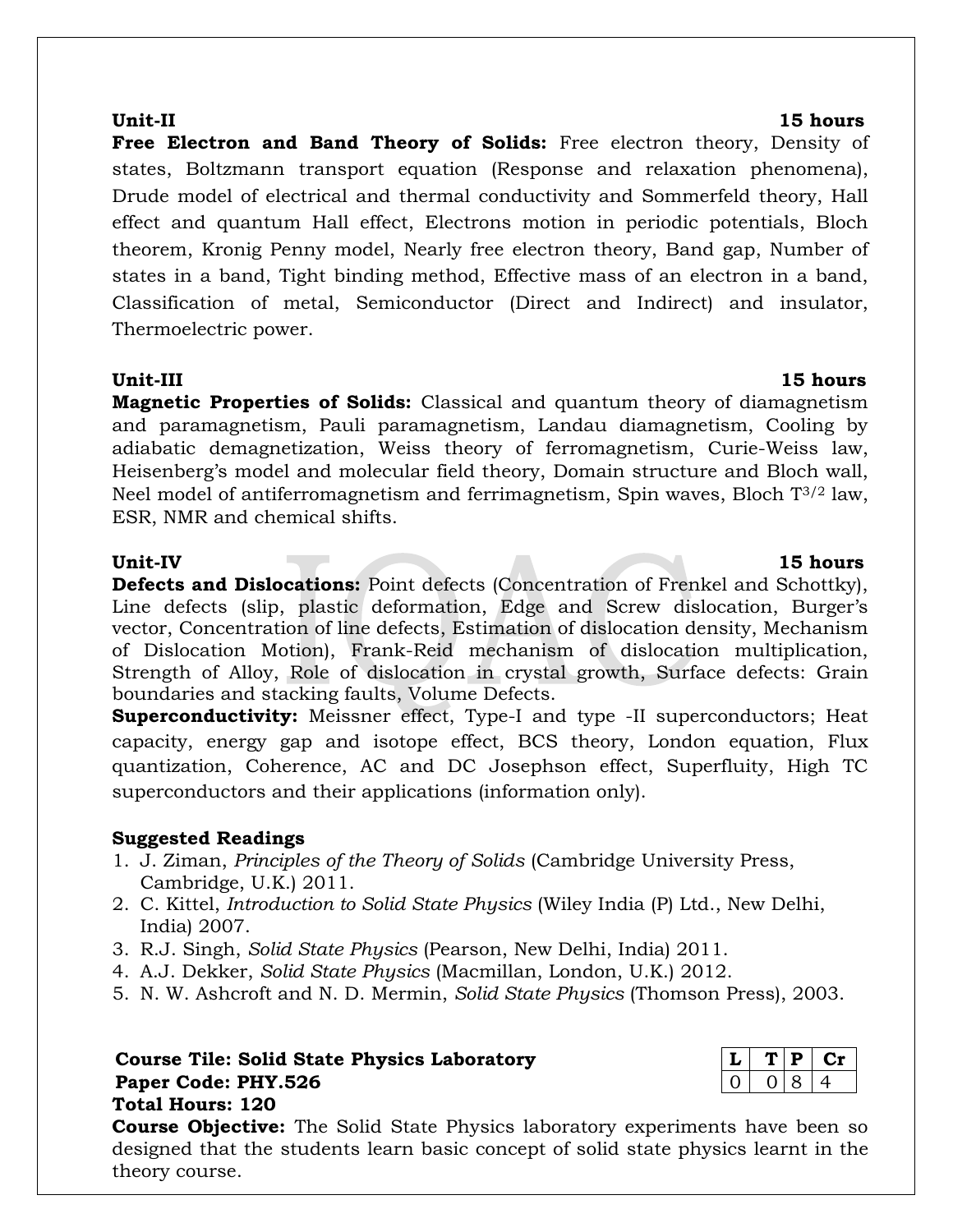- 1. Student has to perform any of ten experiments from the following experiments.
- 2. Determination of carrier concentration and their sign in semiconductor at room temperature by Hall Effect.
- 3. Dielectric constant of insulating and ferroelectric materials at room and elevated temperatures.
- 4. Electrons spin resonance.
- 5. Magnetic parameters of a magnetic material by hysteresis loop tracer.
- 6. To determine the magnetic susceptibility of NiSO4, FeSO4, CoSO4 by Gauy's method.
- 7. To determine magneto resistance of a Bismuth crystal as a function of magnetic field.
- 8. Determination of critical temperature of high temperature superconductor and Meissner effect for a high Tc superconductor.
- 9. Determination of ferromagnetic to paramagnetic phase transition temperature (TC = Curie temperature).
- 10. Photoconductivity measurements.
- 11. NMR spectrometer.
- 12. UV-Visible spectral analysis of nanomaterials and thin films.
- 13. FTIR studies of nanomaterials and thin film.
- 14. Dielectric studies of nanomaterials, thin films and liquid crystals.
- 15. FESEM micrograph study of nanomaterials and thin films.
- 16. TGA analysis of polymers.

- 1. J. Ziman, *Principles of the Theory of Solids* (Cambridge University Press, New Delhi) 2011.
- 2. J.P. Srivastava, *Elements of Solid State Physics* (PHI Learning, New Delhi, India) 2011.
- 3. R.J. Singh, *Solid State Physics* (Pearson, New Delhi, India) 2011.
- 4. C. Kittel, *Introduction to Solid State Physics* (Wiley India (P) Ltd., New Delhi, India) 2014.

### **Course Tile: Introduction to Nanotechnology**

| L             | T   | Р | C1 |
|---------------|-----|---|----|
| $\mathcal{L}$ | ו ו |   |    |

### **Paper Code: PHY.527**

### **Total Lectures: 30**

**Objective and Leaning Outcomes:** The objectives of this course are to provide the students with knowledge and the basic understanding of nanotechnology. This is an interdisciplinary course dealing with basics, applications of the nanotechnology, synthesis and properties of the nanomaterials. Since Nanotechnology is multidisciplinary in nature students from other courses can benefit from the opportunities offered by this course as it provides basic knowledge of nanotechnology. Nanotechnology is based on various disciplines comprising of engineering, physics, chemistry, biology, mathematics and computer science.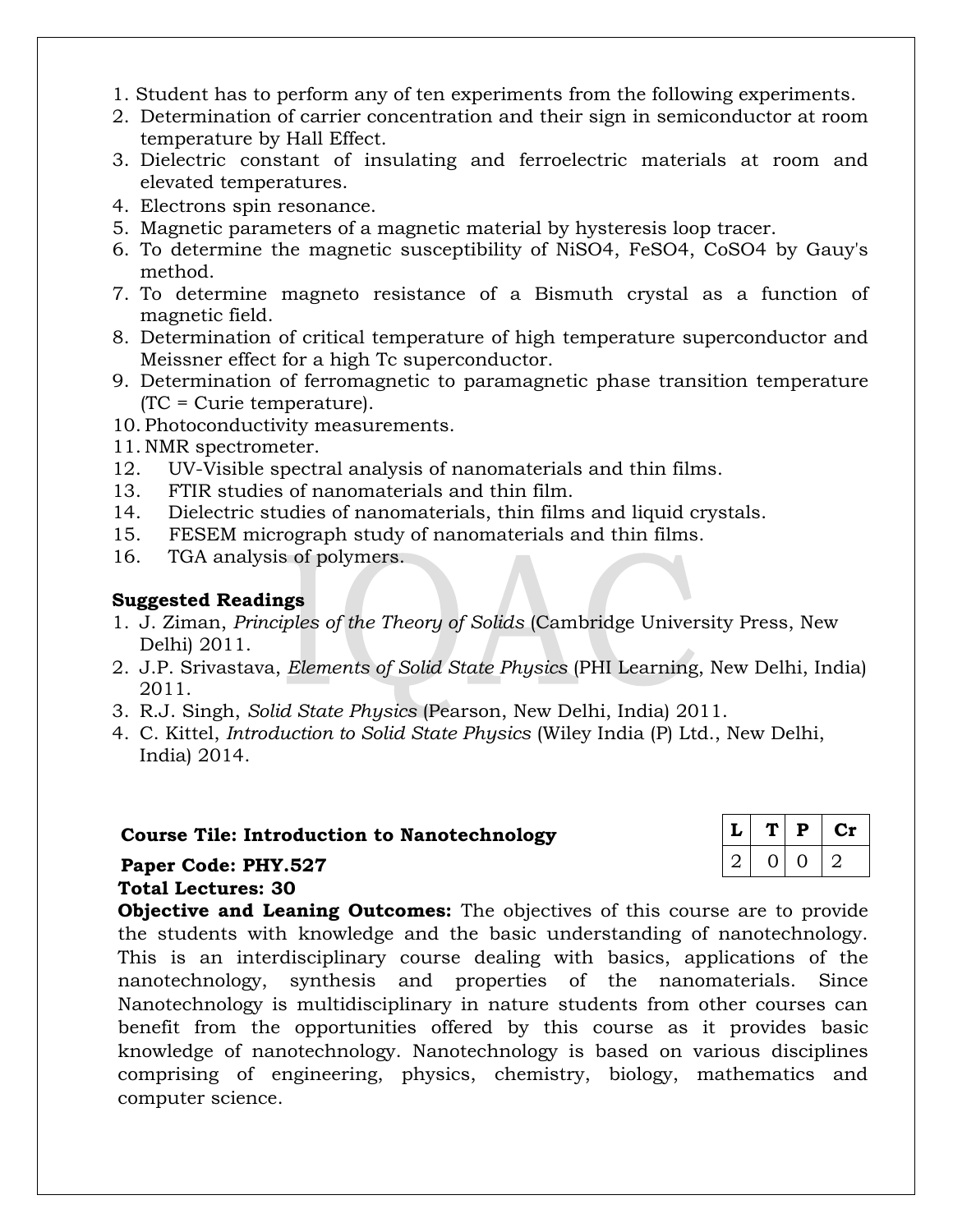# **Unit I 7 hours**

**Basics of Nanotechnology:** Definition, Overview: Why and How, History of Nanotechnology, Types of nanomaterials (i.e. Zero (0), One (1), Two (2), and Three (3) dimensional), Graphene, Fullerenes, Single and Multi wall Carbon Nanotube, and Porous Silicon: Synthesis, Properties and Applications.

## **Unit-II 8 hours**

**Applications of Nanotechnology:** Lotus, Rose Petal and Gecko effect, Applications of Nanotechnology in textile, paints that cleans air, Health Care, Cosmetics, Sports, Food, Water Purification, Use of nanosilver, Nano-Robotics, Defense, Agriculture, Construction and space, Use and Benefits of Nanotechnology, Challenges and Future of nanotechnology, Bio and Environmental Nanotechnology, Advantages and Disadvantages, Global ethics ofnanotechnology. Devices by nanotechnology: Solar Cell, Fuel Cell, and LED.

**Unit III 8 hours Synthesis of Nanomaterials:** Fabrication methods i.e. top-down and bottom-up approach: Ball Milling, Sol-Gel method, Colloidal Method, Hydrothermal, Sonochemical, Biological Methods Using Plant Leaf and Microorganism, Micro-Emulsion Method, Core-shell particles

# **Unit IV 7 hours**

**Properties of Nanomaterials:** Self Assembly, Structural, electrical, optical, mechanical, chemical, and magnetic properties at nanoscale.

# **Suggested Readings**

- 1) An introduction to Nanoscience and Nanotechnology by Alain Nouailhat, Wiley (2006)
- 2) Introduction to Nanotechnology by Henrik Bruus, Springer (2004)
- 3) NANOTECHNOLOGIES: Principles, Applications, Implications and Hands-on Activities by Luisa Filipponi and Duncan Sutherland, European Union, (2012) Luxembourg
- 4) Nanostructure and Nanomaterials (Synthesis, Properties and Applications) by Guozhong Cao, Imperical College Press (2004) London.
- 5) Nanotechnology and Nanoelectronics by W. R. Fahrner, Springer (2005) Berlin

# **Semester-III**

**Course Title: Statistical Mechanics Paper Code: PHY.551 Total Lectures: 60**

 $\bf{Cr}$ **4 0 0 4**

**Course Objective:** This course is designed to provide statistical basis of thermodynamics and physical significance of various statistical quantities. The course has been framed to teach the techniques of ensemble theory to understand the macroscopic properties of the matter in bulk in terms of its microscopic constituents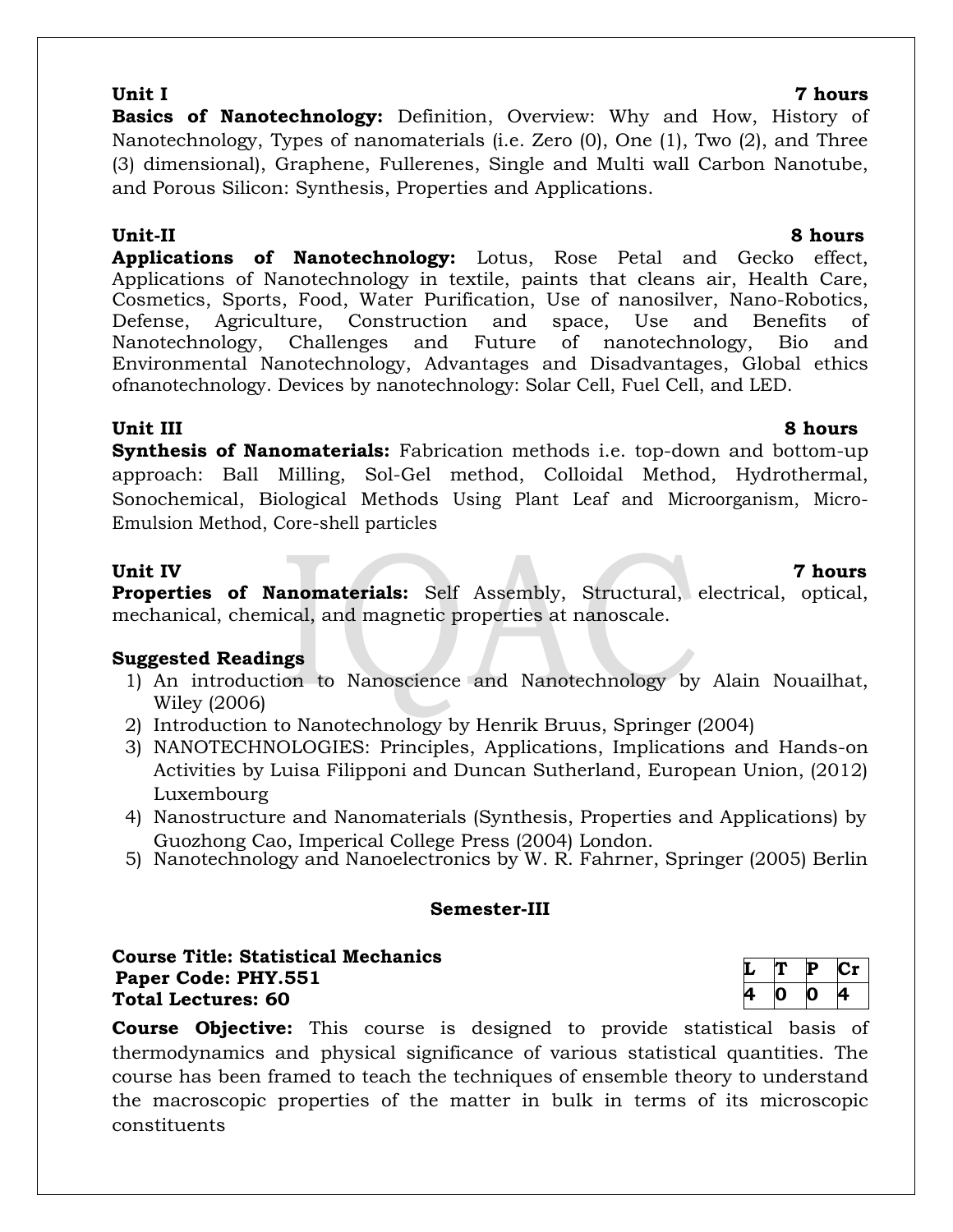**Basics of Thermodynamics:** Laws of thermodynamics and their consequences, Thermodynamic potentials and Maxwell relations.

**Statistical Basis of Thermodynamics:** Micro- and macro- states, Postulate of equal a priori probability, Contact between statistics and thermodynamics, Classical ideal gas, Entropy of mixing, Gibbs' paradox and its solution.

**Unit-II 16 hours Elements of Ensemble Theory:** Phase space and Liouville's theorem, Microcanonical ensemble theory and its application to classical ideal gas and simple harmonic oscillator, System in contact with a heat reservoir, Thermodynamics of canonical ensemble, Partition function, Classical ideal gas in canonical ensemble, Energy fluctuation.

**Grand Canonical Ensemble:** System in contact with a particle reservoir, Chemical potential, Grand canonical partition function, Classical ideal gas in grand canonical ensemble theory, Density and energy fluctuations.

**Unit-III 14 hours Elements of Quantum Statistics:** Quantum statistics of various ensembles, Ideal gas in various ensemble, statistics of occupation number, Thermodynamics of black body radiations.

**Phase Transitions:** Thermodynamic phase diagrams, Super-fluidity in liquid He II, First and second order phase transitions, Dynamic model of phase transition, Ising and Heisenberg model.

**Unit-IV 16 hours Ideal Bose and Fermi Gas:** Thermodynamical behavior of ideal Bose gas, Bose-Einstein condensation, Gas of photons and phonons. Thermodynamical behavior of ideal Fermi gas, Heat capacity of ideal Fermi gas at finite temperature, Pauli paramagnetism, Landau diamagnetism, Ferromagnetism.

**Thermodynamic Fluctuations:** Diffusion equation, Random walk and Brownian motion, Introduction to nonequilibrium processes.

# **Suggested Readings**

- 1. R.K. Pathria and Paul D. Beale, *Statistical Mechanics* (Elsevier, USA) 2011.
- 2. K. Huang, *Statistical Mechanics* (Wiley India Pvt. Ltd., New Delhi, India) 1987.
- 3. R.H. Swendsen, *An Introduction to Statistical Mechanics and Thermodynamics* (Oxford University Press, Oxford, U.K.) 2012.
- 4. M.V. Sadovskii, *Statistical Physics* (Walter de Gruyter GmbH and Co. KG, Berlin/Boston, USA) 2012.
- 5. B.B. Laud, *Fundamentals of Statistical Mechanics* (New Age International, New Delhi) 2012.

### **Unit-I 14 hours**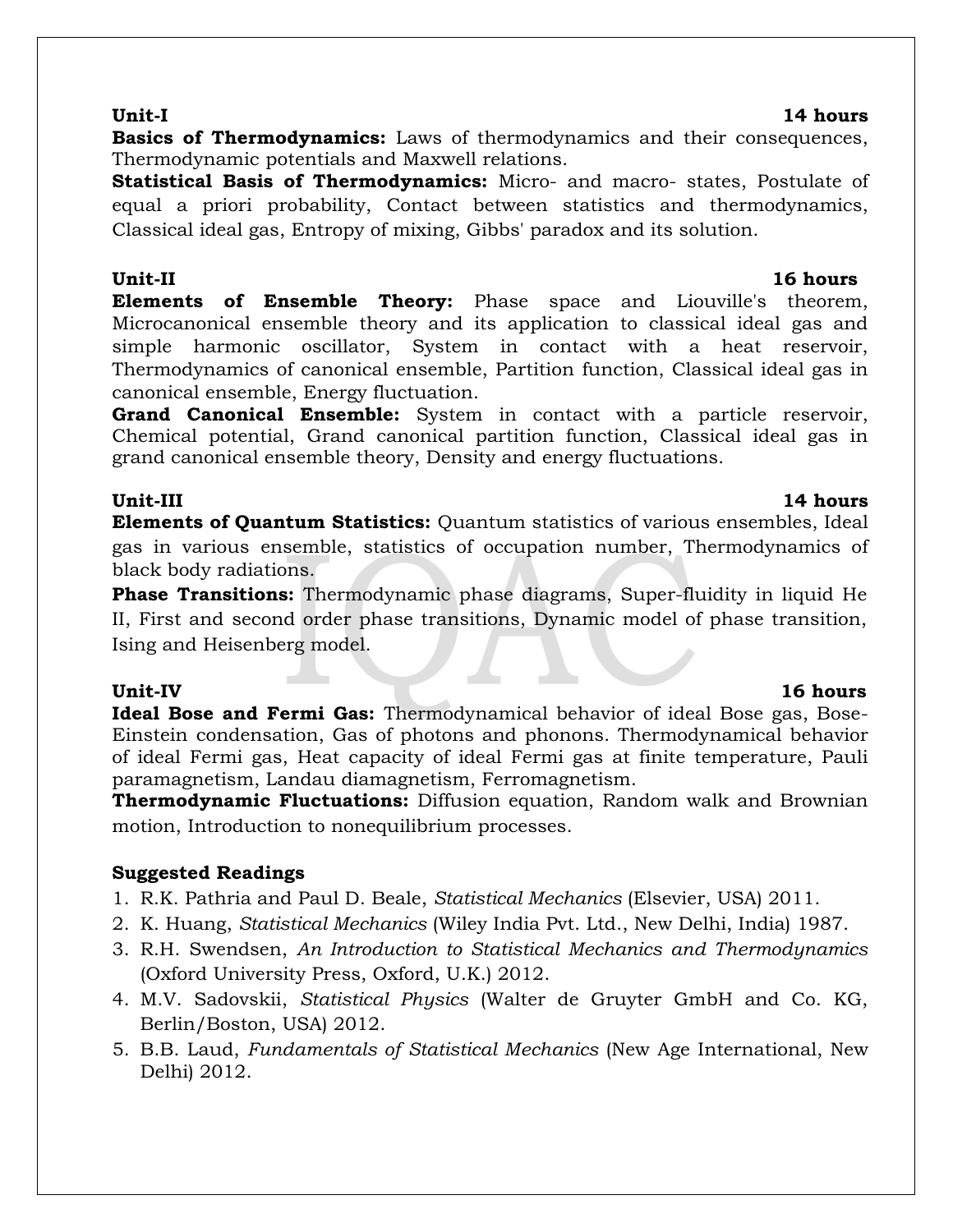### **Course Title: Nuclear and Particle Physics**  $\vert L \vert T \vert P \vert$  **Cr**

# **Paper Code: PHY.552** 4 0 0 4

### **Total Lectures: 60**

**Course Objective:** The objective of the course on Nuclear and Particle Physics is to teach the students the basic of nuclear properties, nuclear interactions, nuclear decay, nuclear models, detectors, nuclear reactions and elementary particles.

### **Unit-I 12 hours**

**Basic Nuclear Properties:** Nuclear size, shape and charge distribution, Form factor, Mass and binding energy, Saturation of nuclear force, Abundance of nuclei, Spin, Isospin, Mirror nuclei, Parity and symmetry, Magnetic dipole moment and electric quadrupole moment.

**Two Nucleon Problems:** Nature of nuclear forces, Deuteron problem, Spin dependence of nuclear forces, Form of nucleon-nucleon potentials, Electromagnetic moment and magnetic dipole moment of deuteron, General form of nuclear force. Experimental n-p scattering data, Partial wave analysis and phase shifts, Scattering length, Magnitude of scattering length and strength of scattering, Charge independence, Charge symmetry and iso-spin invariance of nuclear forces.

**Nuclear Decay:** Different kinds of particle emission from nuclei, Alpha decay Fine structure of spectrum, Beta and Gamma decay and their selection rules. Fermi's theory of allowed beta decay, Selection rules for Fermi and Gamow-Teller transitions. Double beta decay.

**Nuclear Models:** Evidence of shell structure, Single particle shell model, its validity and limitations, Rotational spectra, Shell model, Liquid drop model, Collective model, Semi empirical mass formula. Exchange force model. Double beta decay.

### **Unit-III 14 hours**

**Nuclear Reactions**: Types of Nuclear Reactions and conservation laws, Energetic of Nuclear reactions, Isospin, Reaction Cross sections, Coulomb Scattering, Optical model, Compound nucleus reactions, Direct Reactions, Resonance reactions, Heavy Ion reactions,

**Neutron Physics**: Neutron Sources, absorption and moderation of neutrons, Introduction to nuclear fission and fusion.

### **Unit-IV**

**Elementary Particle Physics:** Classification of particles: Fermions and bosons, Elementary Particles and antiparticles, Quarks model, baryons, mesons and leptons, Classification of fundamental forces: Strong, Electromagnetic, Weak and Gravitational. Conservation laws of momentum, energy, Angular momentum, Parity non conservation in weak interaction, Pion parity, Isospin, Charge conjugation, Time reversal invariance, CPT invariance. Baryon and Lepton

# **Unit-II 16 hours**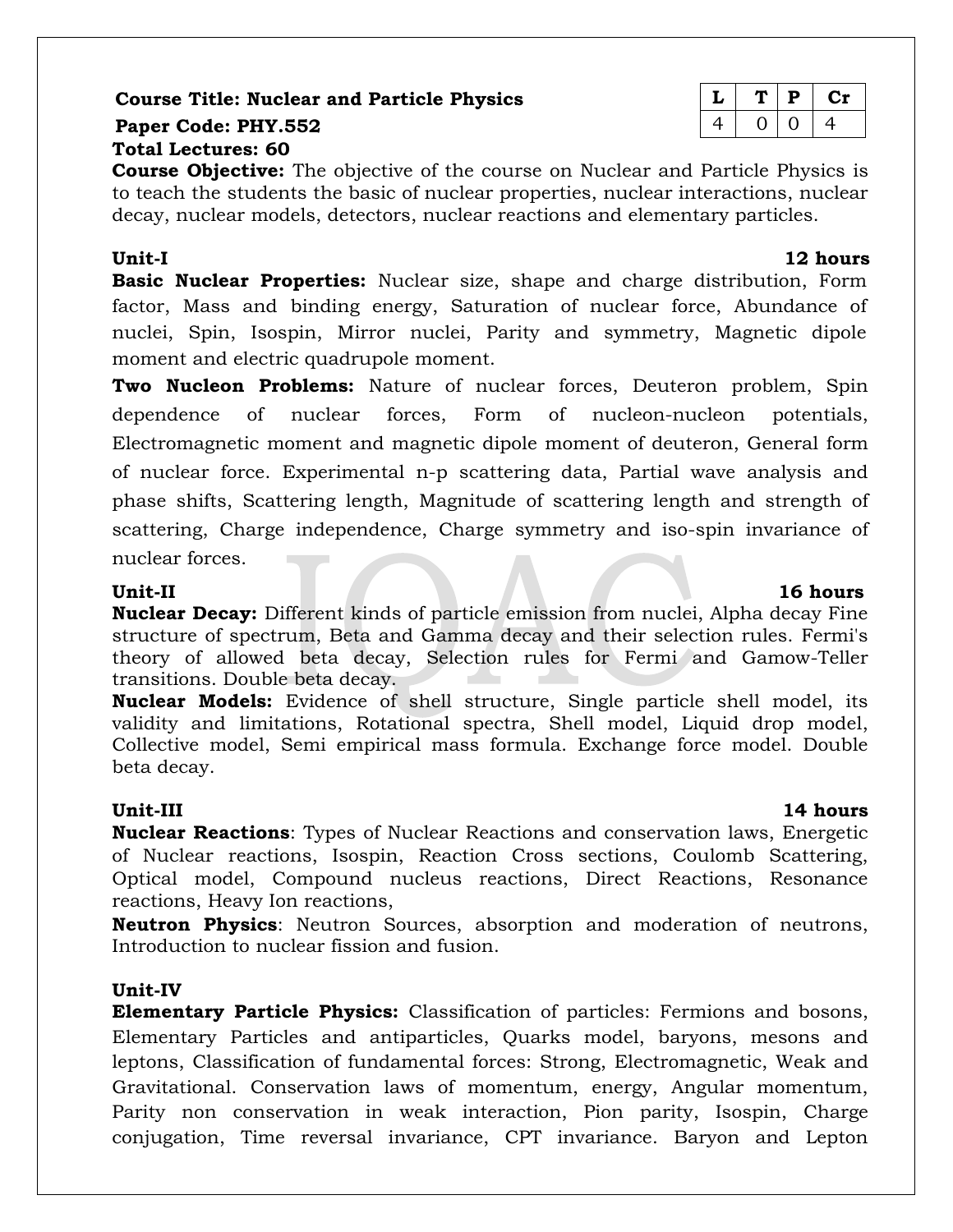numbers, Strangeness, charm and other additive quantum numbers, Gell Mann Nishijima formula.

### **Suggested Readings**

- 1. B. Martin, *Nuclear & Particle Physics* An Introduction : (John Wiley & Sons, Inc., New Jersey, USA) 2011.
- 2. K.S. Krane, *Introductory Nuclear Physics* (John Wiley & Sons, Inc., New Jersey, USA) 2008.
- 3. C.A. Bertulani, *Nuclear Physics in a Nutshell* (Princeton University Press, Princeton, USA) 2007.
- 4. S.S.M. Wong, *Introductory Nuclear Physics* (John Wiley & Sons, Inc., New Jersey, USA) 2008.
- 5. K. Heyde, *Basic Ideas and Concepts in Nuclear Physics* An Introductory approach : (CRC Press, London, U. K.) 2004.
- 6. B. Povh, K. Rith, C. Scholz, *Particles and Nuclei: An Introduction to the Physical Concepts*

(Springer, New York, USA) 2012.

- 8. D.H. Perkin, *Introduction to High Energy Physics* (Cambridge University Press, Cambridge, U.K.) 2000.
- 9. I.S. Hughes, *Elementary Particles* (Cambridge University Press, Cambridge, U.K.) 1991.
- 10. W.R. Leo, *Techniques for Nuclear and Particle Physics Experiments* (Springer, New York, USA) 2009.
- 11. T. Stefan, *Experimental Techniques in Nuclear and Particle Physics* (Springer, New York, USA) 2010.
- 12. D.J. Griffiths, *Introduction to Elementary Particles* (Wiley-VCH Verlag GmbH, Germany) 2008.

### **Course Title: Nuclear Physics Laboratory Paper Code: PHY.553**

| ┕ | т.       | Р. |  |
|---|----------|----|--|
|   | $\Omega$ | ×. |  |

### **Total Hours: 120**

**Course objective:** The nuclear physics laboratory experiments have been so designed that the students learn to decay process, detection, and absorption learnt in the theory course. Student has to perform ten experiments out of the following list of experiments.

- 1. Study of the characteristics of a GM tube and determination of its operating voltage, plateau length / slope etc.
- 2. Verification of inverse square law for gamma rays.
- 3. Study of nuclear counting statistics.
- 4. Estimation of efficiency of the G.M. detector for beta and gamma sources.
- 5. To study beta particle range and maximum energy (Feather Analysis).
- 6. Backscattering of beta particles.
- 7. Production and attenuation of bremsstrahlung.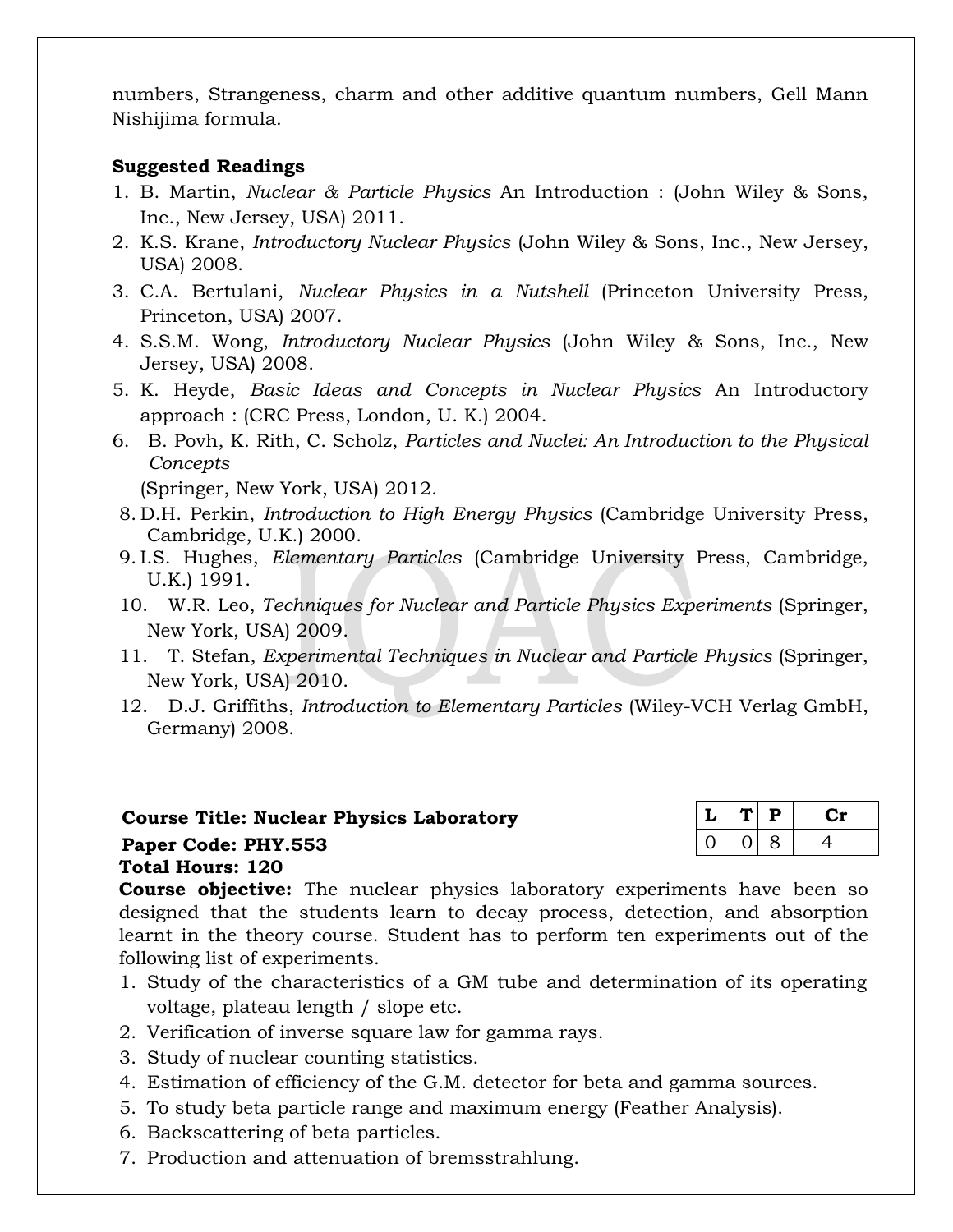- 8. Measurement of short half-life
- 9. Demonstration of nucleonic level gauge principle using G.M counting system and detector.
- 10. Beam interruption detection system to check packs for content level, or counting of individual items.
- 11. Scintillation detector: energy calibration, resolution and determination of gamma ray energy.
- 12. Alpha spectroscopy using surface barrier detectors.
- 13. Study of energy resolution characteristics of a scintillation spectrometer as a function of applied high voltage and to determine the best operating voltage
- 14. Measurement of resolution for a given scintillation detector using Cs-137 source.
- 15. Finding the resolution of detector in terms of energy of Co-60 system.
- 16. Energy calibration of gamma ray spectrometer (Study of linearity).
- 17. Spectrum analysis of Cs-137 and Co-60 and to explain some of the features of Compton edge and backscatter peak.
- 18. Unknown energy of a radioactive isotope.
- 19. Variation of energy resolution with gamma energy.
- 20. Activity of a gamma source (Relative and absolute methods).
- 21. Measurement of half value thickness and evaluation of mass absorption coefficient.
- 22. Back scattering of gamma Rays.

- 1. G.F. Knoll, *Radiation Detection and Measurement* (John Wiley & Sons, Sussex, U.K.) 2010.
- 2. W.R. Leo, *Techniques for Nuclear and Particle Physics Experiments: a how-to approach* (Springer, New York, USA) 2012.
- 3. K. Beach, S. Harbison, A. Martin, *An Introduction to Radiation Protection* (CRC Press, London, U.K.) 2012.
- 4. N. Tsoulfanidis, S. Landsberger, *Measurement and Detection of Radiation* (CRC Press, London , U.K.) 2010.
- 5. H. Nikjoo, S. Uehara, D. Emfietzoglou, *Interaction of Radiation with Matter* (CRC Press, London, U.K.) 2012.

# **Course Title: Advanced Solid State Physics Paper Code: PHY.554**

| Г | ш |  |
|---|---|--|
| ш |   |  |

### **Total Lectures: 60**

**Course Objective:** The purpose of this course is to introduce students to the fundamental and advanced concepts of solid state physics. The topics include Fermi surfaces and its determinations, band gap in semiconductor, Plasmons, Dielectric, Ferroelctrics and optical processes in crystalline and amorphous solids.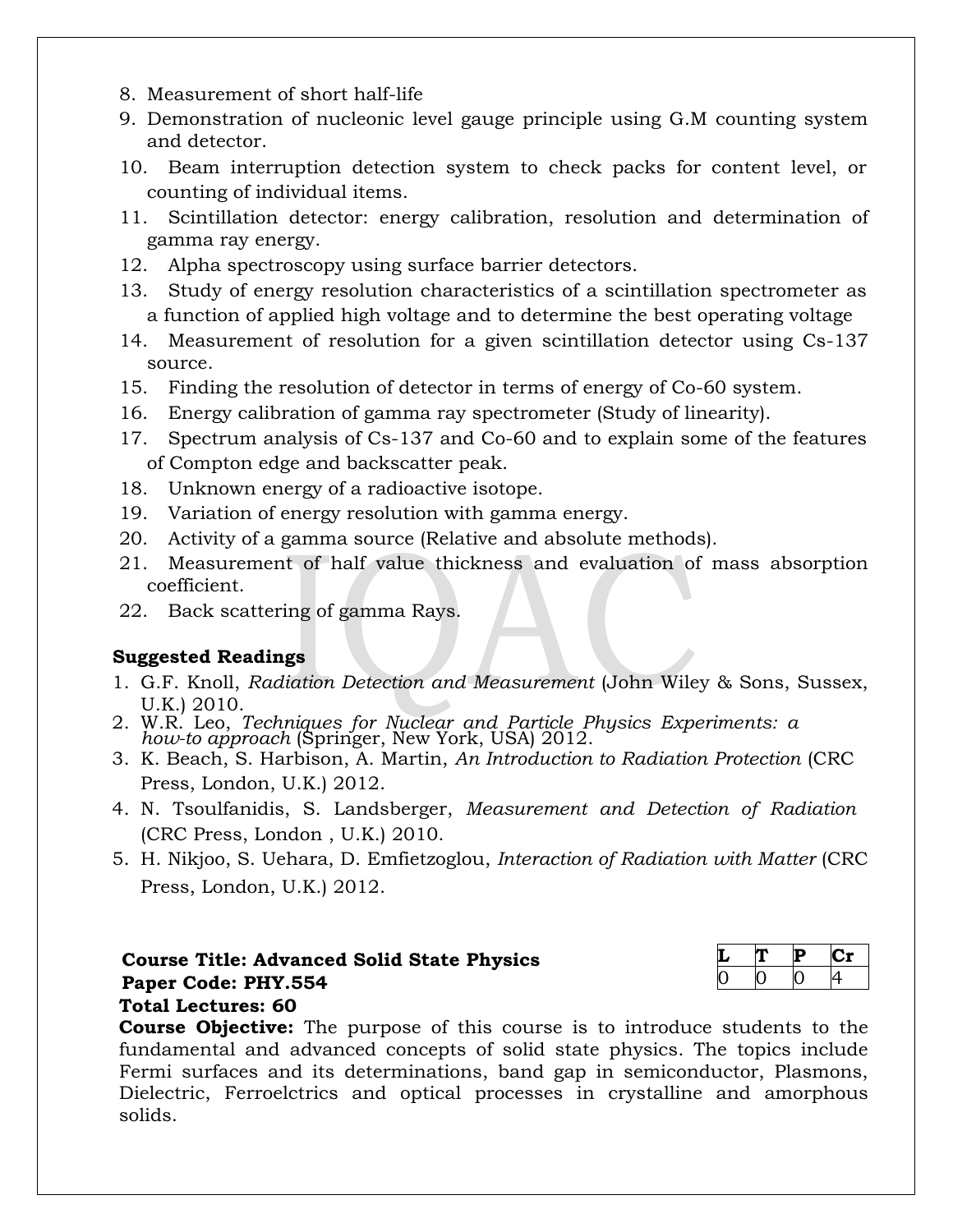### **Unit-I 13 hours**

**Fermi Surfaces and Metals:** Zone schemes, Construction of Fermi surfaces, Electron orbits,

Hole orbits and open orbits, Calculation of energy bands: Wigner-seitz Method, Pseuopotential Method, Experimental methods in Fermi surface studies: De Haasvan Alphen Effect, Fermi Surface of Cu and Au, Magnetic Breakdown.

### **Unit-II 13 hours**

**Semiconductor Crystals**: Direct and indirect band gap, Equation of motion, Intrinsic and extrinsic semiconductors, Physical interpretation of effective mass, Effective masses in semiconductors, Cyclotron resonance, Intrinsic carrier concentration, Fermi level and electrical conductivity, Metal-metal contacts, Thermoelectric effects: Diode and transistors.

### **Unit-III 15 hours**

**Dielectrics and Ferroelectrics:** Local field, Clausius-Mossotti relation, Components of polarizability: Electronic, Ionic, Orientational, Measurements of dielectric constant, Pyroelectric and ferroelectric crystals and classification, Electrostatic screening, Plasma oscillations, Transverse optical modes in plasma, Interaction of EM waves with optical modes: Polaritons, LST relation, Electronelectron interaction, Electron-phonon interactions: Polarons.

**Unit-IV 19 hours Plasmons and Optical Processes:** Connection between optical and dielectric constants, Optical reflectance, Optical properties of metals, Luminescence, Types of luminescent systems, Electroluminescence, Color centers, Production and properties, Types of color centers, Excitons (Frenkel, Mott-Wannier), Experimental studies (alkali halide and molecular crystals), Raman effect in crystals, Diffraction pattern and low energy excitations in amorphous solids

### **Suggested Readings**

- 1. J. Ziman, *Principles of the Theory of Solids* (Cambridge University Press, Cambridge, U.K.) 2011.
- 2. C. Kittel, *Introduction to Solid State Physics* (Wiley India (P) Ltd., New Delhi, India) 2007.
- 3. R.J. Singh, *Solid State Physics* (Pearson, New Delhi, India) 2011.
- 4. A.J. Dekker, *Solid State Physics* (Macmillan, London, U.K.) 2012.
- 5. N. W. Ashcroft and N. D. Mermin, *Solid State Physics* (Thomson Press), 2003.

### **Course Title: Nuclear Techniques-I L T P Cr Paper Code: PHY.555 Total Lectures: 60**

**Course Objective**: This course aims to introduce different techniques use to study nuclear physics starting from design of different radiation source, detection, interaction and its applications.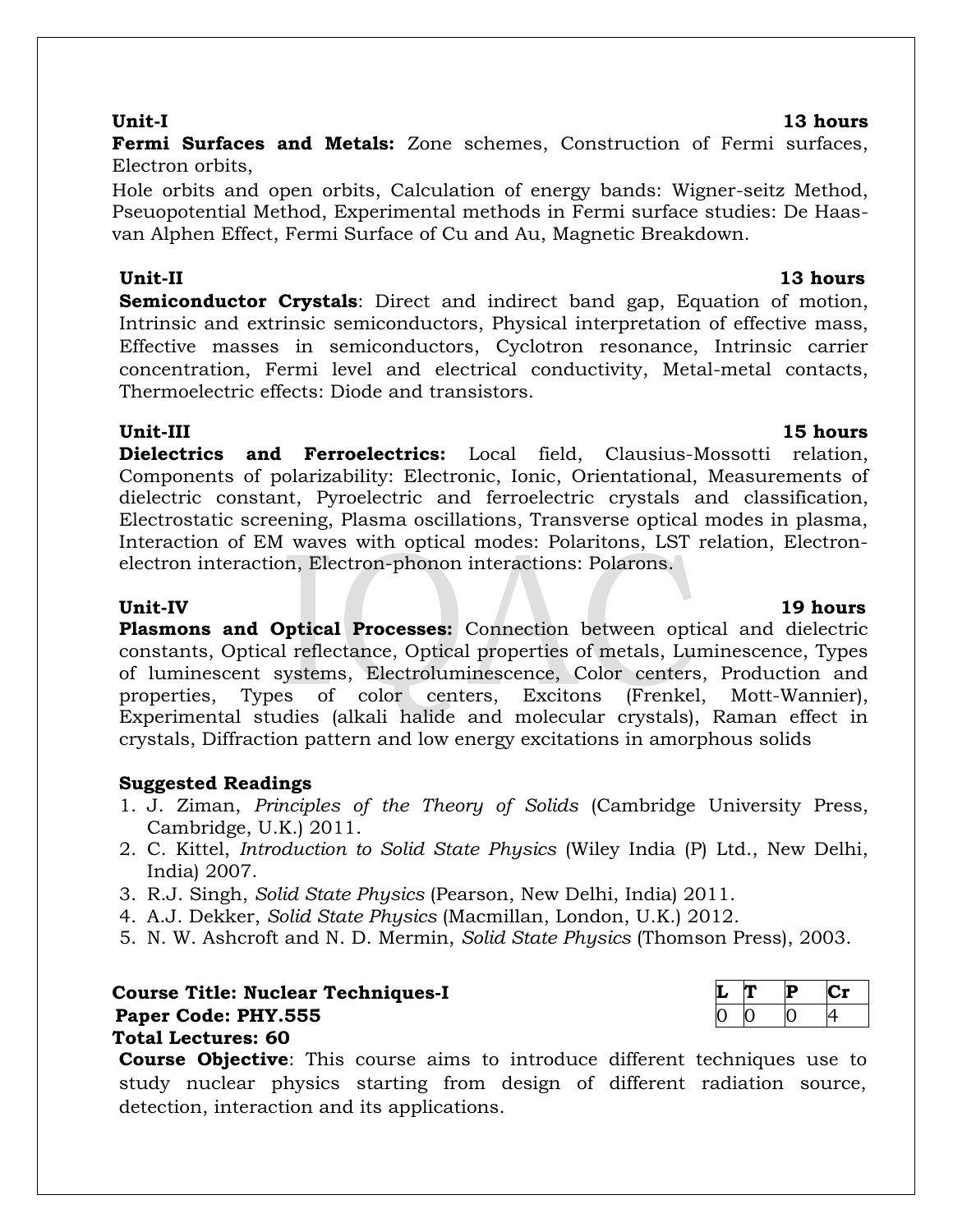**Accelerators:** Motion of charged particles in electric and magnetic fields, Axial and radial magnetic field distributions in dipole, quadrupole and hexapole arrangement, Equipotential lines in different electrodes arrangement, Particle trajectory in electric and magnetic field, Electron sources, ion sources, Van de Graaf generator, DC linear accelerator, RF linear accelerator, Cyclotron, Microtone, introduction to advance accelerator (LHC)

**Interaction of radiation with matter**: General description of interaction processes, photoelectric effect, Compton Effect, pair production, interactions of directly ionizing radiation, stopping power, linear energy transfer, range of particles, interaction of indirectly ionizing radiation attenuation coefficient. Origin and characteristics of X-Rays, beta rays, alpha particles, and gamma-rays, Estimation of energies of charged particles from their trajectories in magnetic fields, Interaction of electrons, positrons, heavy ions, gamma rays and neutrons with matter.

**Nuclear Electronics:** Preamplifier, amplifier, pulse shaping networks, biased amplifier, pulse stretchers delay lines, discriminator. Pulse height analysis and coincidence technique, D/A, A/D converter, Single channel analyzer, multichannel analyzer, pulse shape discrimination, coincidence units, slow-fast coincidence circuits, anticoincidence circuit, Multichannel Analyzer Applications of radiation, gamma-ray and neutron radiography.

**Dosimetry and radiation protection units:** Roentgen, RAD, Gray, Sievert, RBE, BED, REM, REP, kerma, Cema, energy deposit and energy imparted, exposure, absorbed dose, equivalent dose, radiation protection, organ dose, effective dose equivalent effects and dose limits, assessment of exposure from natural manmade sources and working principle of pocket dosimeter.

# **Suggested Readings**

- 1. Nuclear radiation detectors, S. S. Kappor and V. S. Rmanurthy. (Wiley Eastern Limited, New Delhi,) 1986.
- 2. Introduction to radiation protection dosimetry, J. Sabol and P. S. Weng, (World Scientific), 1995.
- 3. Techniques for nuclear and particle physics, W. R. Len (Springer), 1955.
- 4. Nuclear radiation detection, W. J. Price, (McGraw-Hill, New York), 1964.
- 5. Alphas, beta and gamma-ray spectroscopy, K. Siegbahn, (North Holland, Amsterdam), 1965.
- 6. Introduction to experimental nuclear physics, R. M. Singru, (John Wiley and Sons), 1974.

### **Unit: 1 15 hours**

### **Unit: 3 15 hours**

# **Unit: 4 15 hours**

### **Unit: 2 15 hours**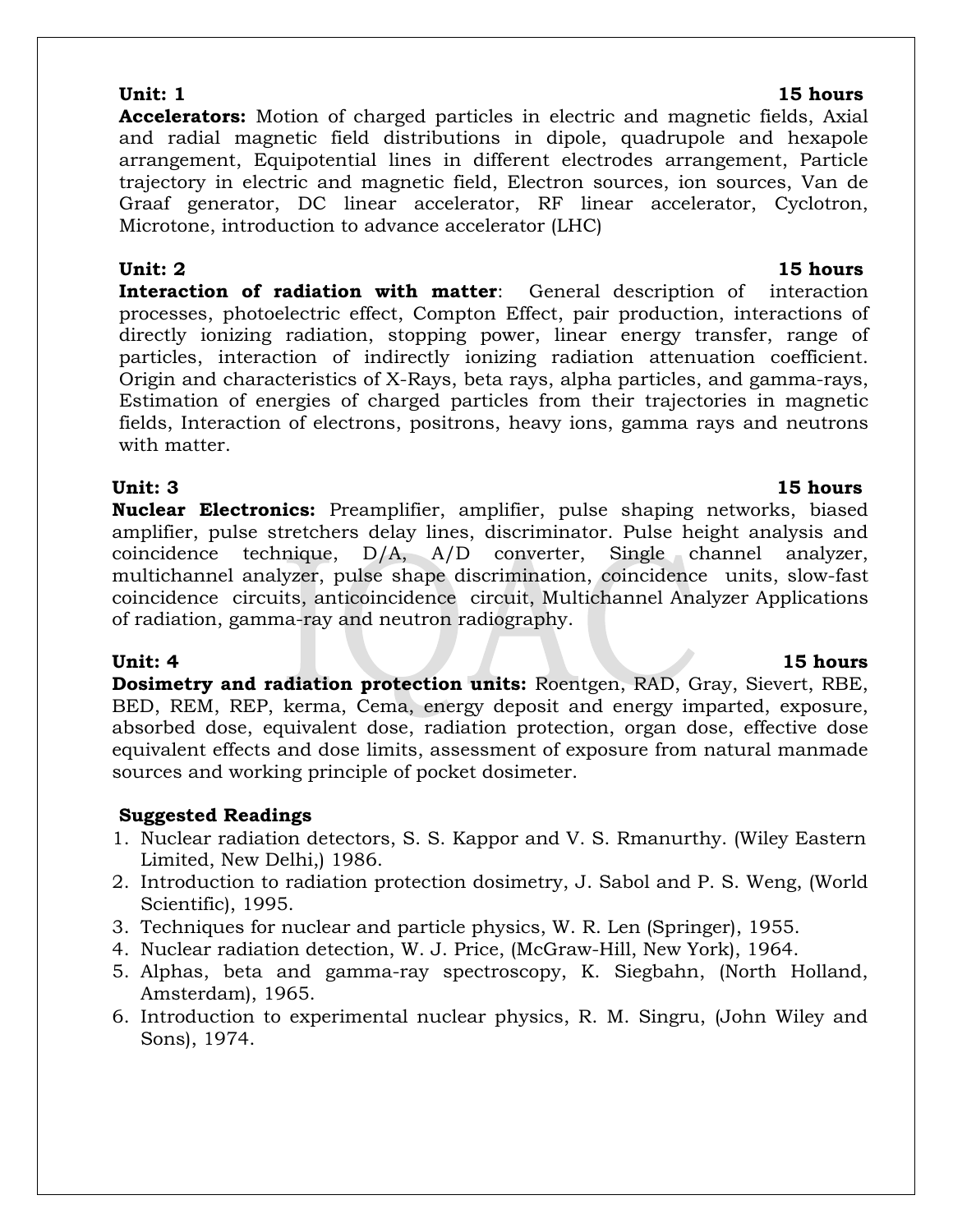# **Course Title: Introduction to Computational Materials Physics Paper Code: PHY.556**

# **Total Hours: 30**

**Course Objective:** The aim of the course is to outline nuts and bolts of physics required to compute the properties of materials using modern computational methods. It is possible to compute the properties of materials by applying laws of quantum physics and using concepts of solid state physics. This course will introduce about basics of density functional theory for electronic structure problems, pseudopotential approach, plane waves and localized orbitals basis sets methods.

**Elementary Density Functional Theory (DFT):** Electron density in DFT, Hohenberg-Kohn theorems, Kohn Sham approach, Exchange-correlation functionals: local density approximation and genitalized gradient approximation, Solving Kohn-Sham equations, Extension and limitations of DFT.

### **Unit-II 7 hours**

**Treatment of Solids:** Pseudopotential approach, Types of pseudopotentials, Reducing the calculation size: supercell approach, irreducible brillouin zone, kpoint sampling, Periodic boundary conditions and slab model; Some practical topics: energy cutoff and smearing; Electronic and Ionic minimization, Crystal structure prediction, Phase transformations, Surface relaxation, Surface reconstruction.

### **Unit III** 8 hours

**Electronic Structure of Solids**: Origin of energy gap, Wave equation of electron in periodic potential, empty lattice approximation, Electronic structure of metals and semiconductors, Optical processes: Kramers-Kronig relations, electronic interband transitions, Dielectric functions and absorption spectra, Excitons, Energy loss of fast particles in a solid.

**Unit IV 7 hours Electronic Structure Methods:** Bloch theorem: Fourier expansion and Fast Fourier transformation, Matric expression for Kohn-Sham equations, Tight binding method, Determination of electronic structure: plane waves and localized orbitals methods.

# **Suggested Readings**

- 1. June Gunn Lee, *Computational Materials Science: An Introduction*, (CRC Press 2011)
- 2. Efthimious Kaxiras, *Atomic and Electronic Structure of Solids* (Cambridge Unive. Press) 2007.
- 3. Richard M. Martin, *Electronic Structure: Basic Theory and Practical Methods*(Cambridge University Press) 2008.
- 4. David S. Sholl and Janice A. Steckel, *Density Functional Theory: A Practical Introduction* (John Wiley and Sons, 2009).
- 5. Feliciano Giustino, *Materials Modelling Using Density Functional Theory: Properties and Predictions*, Wiley (2009).

| L | Æ | Р | Сr  |
|---|---|---|-----|
| 2 | 0 |   | ' ' |

### **Unit-I 8 hours**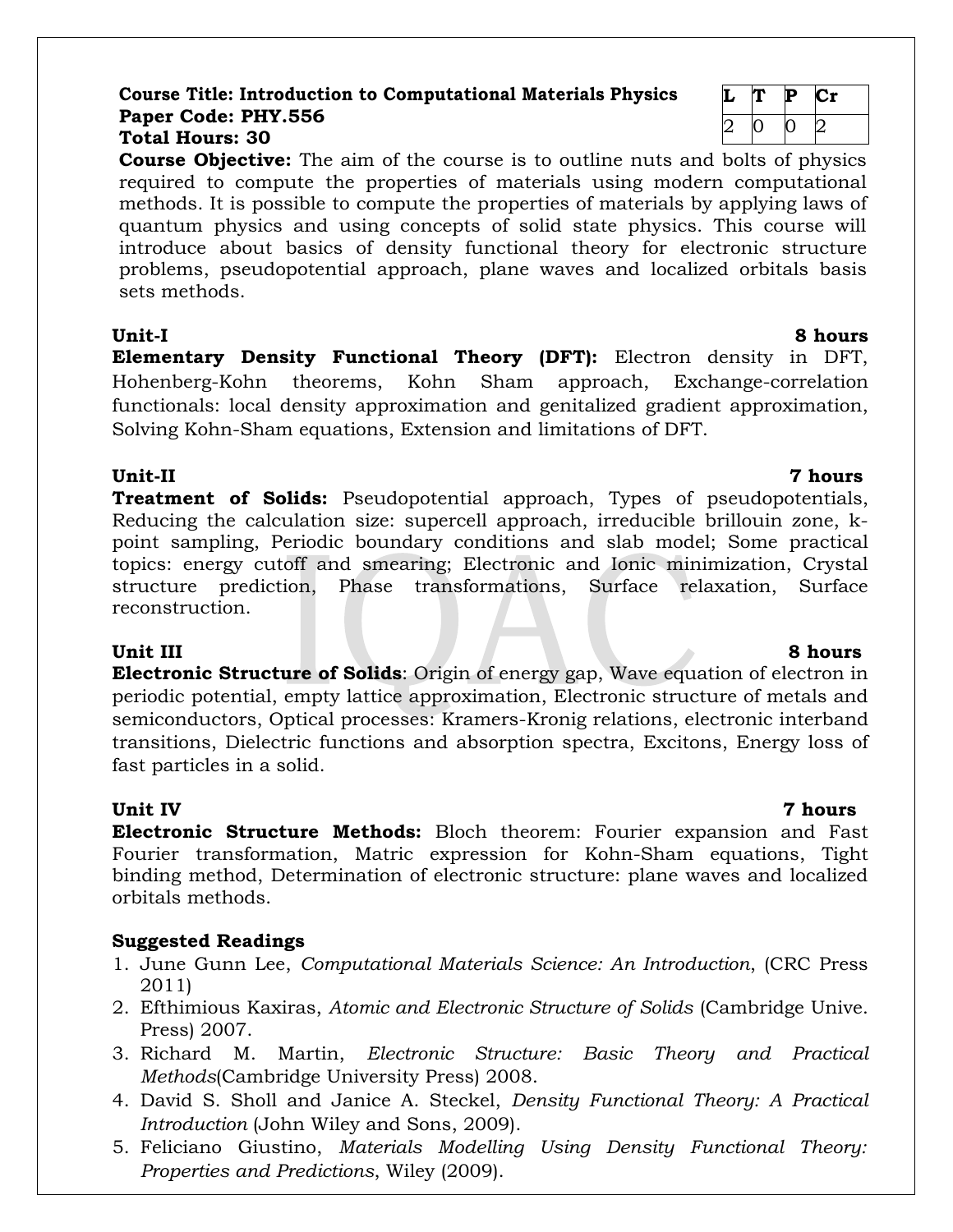6. Rajendra Prasad, *Electronic Structure of Materials*, Taylor and Francis (2013).

### **Course Title: Computational Materials Physics Laboratory Paper Code: PHY.558(a) Total Hours: 60**

| ι. | υ |  |
|----|---|--|
|    |   |  |

**Course Objective:** The modelling and simulation laboratory experiments have been so designed that the students learn materials modelling and simulations using first principles method.

### **List of Practical's**

- 1. Plot Total Energy Vs k-points for different Bulk materials to test the convergence of your result.
- 2. To find the optimized geometry of Bulk materials such Fe, Au, Co, NaCl and etc.
- 3. Compute and analyze the electronic structure of semiconductors such as Si and Ge.
- 4. Compute and analyze the electronic structure of metals such as Au and Pt.
- 5. Electronic structure of graphene using density functional calculations.
- 6. Electronic structure of 1D lattice such as Carbon nanotube
- 7. Determine the magnetic ground state of different magnetic systems.

# **Suggested Readings**

- 1. June Gunn Lee, *Computational Materials Science: An Introduction*, (CRC Press 2011)
- 2. Efthimious Kaxiras, *Atomic and Electronic Structure of Solids* (Cambridge Unive. Press) 2007.
- 3. Richard M. Martin, *Electronic Structure: Basic Theory and Practical Methods*(Cambridge University Press) 2008.
- 4. David S. Sholl and Janice A. Steckel, *Density Functional Theory: A Practical Introduction* (John Wiley and Sons, 2009).
- 5. Feliciano Giustino, *Materials Modelling Using Density Functional Theory: Properties and Predictions*, Wiley (2009).
- 6. Rajendra Prasad, *Electronic Structure of Materials*, Taylor and Francis (2013).

### **Course Tile: Functional Materials and Devices Paper Code: PHY.557 Total Lectures: 60**

|  | D |  |
|--|---|--|
|  |   |  |

**Course Objective:** Physicists and Chemists are now playing an important role in the growing field of materials research. The aim of this course is to introduce students to this area of modern materials. This class will review the fundamental principles of various advanced functional materials and Devices.

### **Unit-I 15 hours Advanced Ceramic and Smart Materials:** Ceramic Materials: Classification, Preparation and Properties, Composites, Smart Materials exhibiting: Ferroelectric,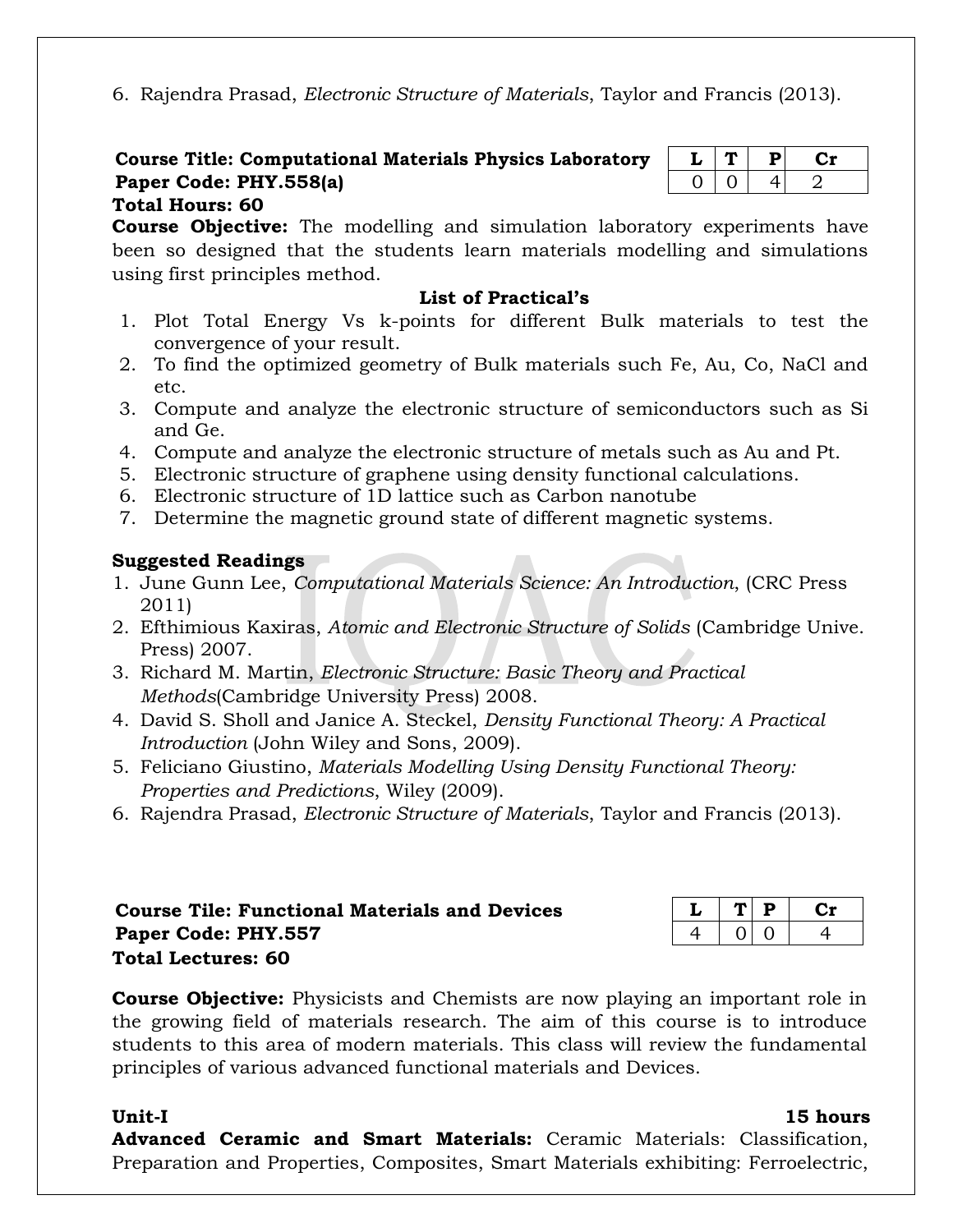**Unit-IV 15 hours**

Dielectrics, Piezoelectric, Thermoelectric, Luminescence, Photocromics, Thermocromics and Electrocromic Materials, Phase Change Material, Shape Memory Alloys, Smart Structure and Robotics.

**Magnetic and Multiferroics Materials:** Ferrites, Gaint magnetoresistance (GMR), Magnetic materials for recording and computers., Spin Polarization, Colossal Magnetoresistance (CMR), La and Bi-based Perovskite, Spin- Glass, Spintronics: Magnetic tunnel junction, Spin transfer torque, Applications, Multiferroics: Types and Mechanism, BiFeO3 and BaTiO3 Multiferroics.

### **Unit-III 15 hours**

**Polymers and Composites:** [Basic Concepts on Polymers,](javascript:loadvideo() Polymers (Insulating, electronic and functionalized), Polymer Configuration (Tacticity), Polymer Conformation (Trans, Staggered, Gauche, Eclipsed), Polymer processing: Hot molding, Film blowing, Melt spinning etc Composites: Varieties, Role of Matrix Materials, Mixing Rules, Polymer composites and nanocomposites (PNCs), PNCs for Li-ion battery, Supercapacitor, fuel cell, LED's and solar cell, synthesis and [engineering of PNCs.](javascript:loadvideo()

**Devices:** Photovoltaic, Solar Energy, Nanogenerators, LED, Electrochromic displays (n & p-type materials, electrolytes, device fabrication and property measurements), Resistive switching, Supercapacitor and Li-ion batteries (Types and Properties: Crystallinity, Free ions and ion pair's contribution, Ionic radii of migrating species, Ionic Conductivity, Transport parameters, Transference Number, Thermal Stability, Porosity and Electrolyte Uptake/Leakage, Thermal Shrinkage, Glass transition temperature, Electrochemical Stability, Mechanical Stability) Advantages and Disadvantages, Ragone plot, Nyquist plot, Chargingdischarging. Fuel Cell (Alkaline Fuel Cell, Polymer Electrolyte Membrane Fuel Cell, Direct Methanol Fuel Cell, Solid Oxide Fuel Cell,).

### **Suggested Readings**

- 1. Mel Schwartz, Smart Materials, CRC Press, Boca Raton, 2009
- 2. Handbook of Inorganic Electrochromic Materials, by C.G. Granqvist; Elsevier Science, 1995.
- 3. Lithium Batteries: Advanced Technologies and Applications, by Bruno Scrosati, K. M. Abraham, Walter Van Schalkwijk, and Jusef Hassoun; John Wiley & Sons, Inc, 2013.
- 4. Advanced functional materials: a perspective from theory and experiment. Edited by Biplab Sanyal, and Olle Eriksson
- 5. S.B. Ogale, T.V. Venkatesan, M. Blamire, *Functional Metal Oxides* (Wiley-VCH Verlag GmbH, Germany) 2013.
- 6. S. Banerjee and A.K. Tyagi, *Functional Materials: Preparation, Processing and Applications* (Elsevier, Insights, Massachusetts, USA) 2011.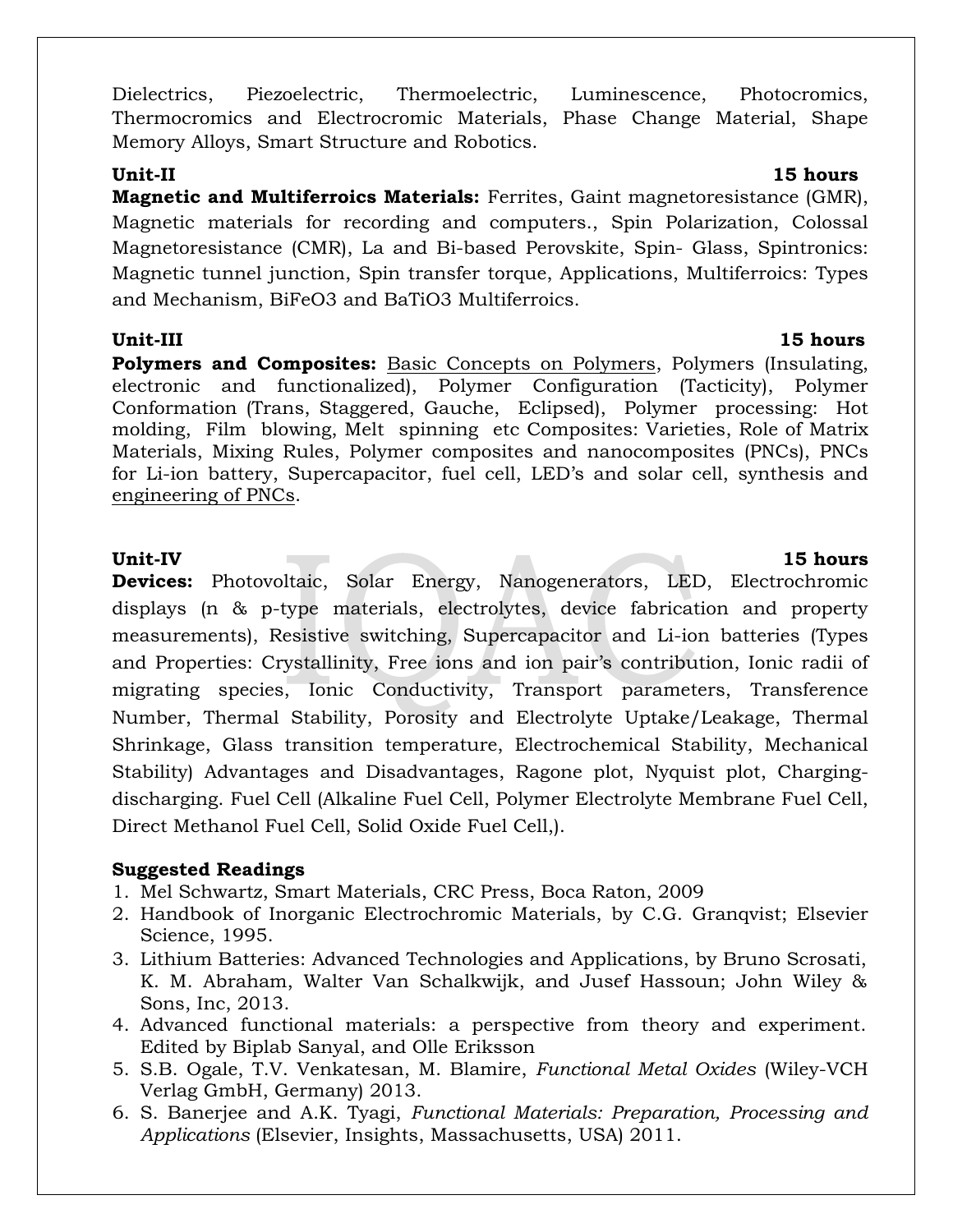- 7. D.D.L. Chung, *Composite Materials: Functional Materials for Modern Technologies* (Springer, New York, USA) 2003.
- 8. Deborah D. L. Chung, *Functional Materials: Electrical, Dielectric, Electromagnetic, Optical and Magnetic Applications* (World Scientific Publishing Company, Singapore) 2010.
- 9. B.D. Cuility and C.D. graham, *Introduction to Magnetic Materials* (Willey, New Jersey) 2009.
- 10. K.C. Kao, *Dielectric Phenomena in Solids* (Elsevier, Academic Press, London, U. K.) 2004.
- 11. S. O. Kasap, *Principles of Electronic Materials and Devices* (McGraw Hill Publications)
- 12. [B E Conway Brian E Conway Conway,](http://www.flipkart.com/author/b-e-conway-brian-e-conway-conway) *Electrochemical Supercapacitors: Scientific Fundamentals and Technological Applications* (Springer) 1999.

# **Course Title: Seminar-I Paper Code: PCP.543 Total Hours: 15**

**Course Objective:** Seminar has been introduced to make students well versed with the communication and presentations skills. Students will make presentation on the Physical concepts and research related topics.

# **Course Title: Project Work-I L T P Cr Paper Code: PHY.599**

The time allowed to project work-I is equivalent to the one and half practical laboratory course per week. The topic of the project will be decided by concerned supervisor and students will review literature in details. Students will also learn the nuts and bolts required to execute project work.

| <b>Course Title: XXX</b> |  | $T$ $P$ $Cr$ |
|--------------------------|--|--------------|
| <b>Paper Code: XXX</b>   |  | I - I - I 1  |
| <b>Total Hours: 15</b>   |  |              |

**Course Objective:** This course is introduce to enhance the value education among the students.

Students have to choose one of the courses from the pool of courses designed at university level.

|   | l, |  |
|---|----|--|
| - | -  |  |

| u | D |     |
|---|---|-----|
| - |   | . . |

|  | u |  |
|--|---|--|
|  |   |  |

|  | e Title: Project Work-I |  |  |
|--|-------------------------|--|--|
|  |                         |  |  |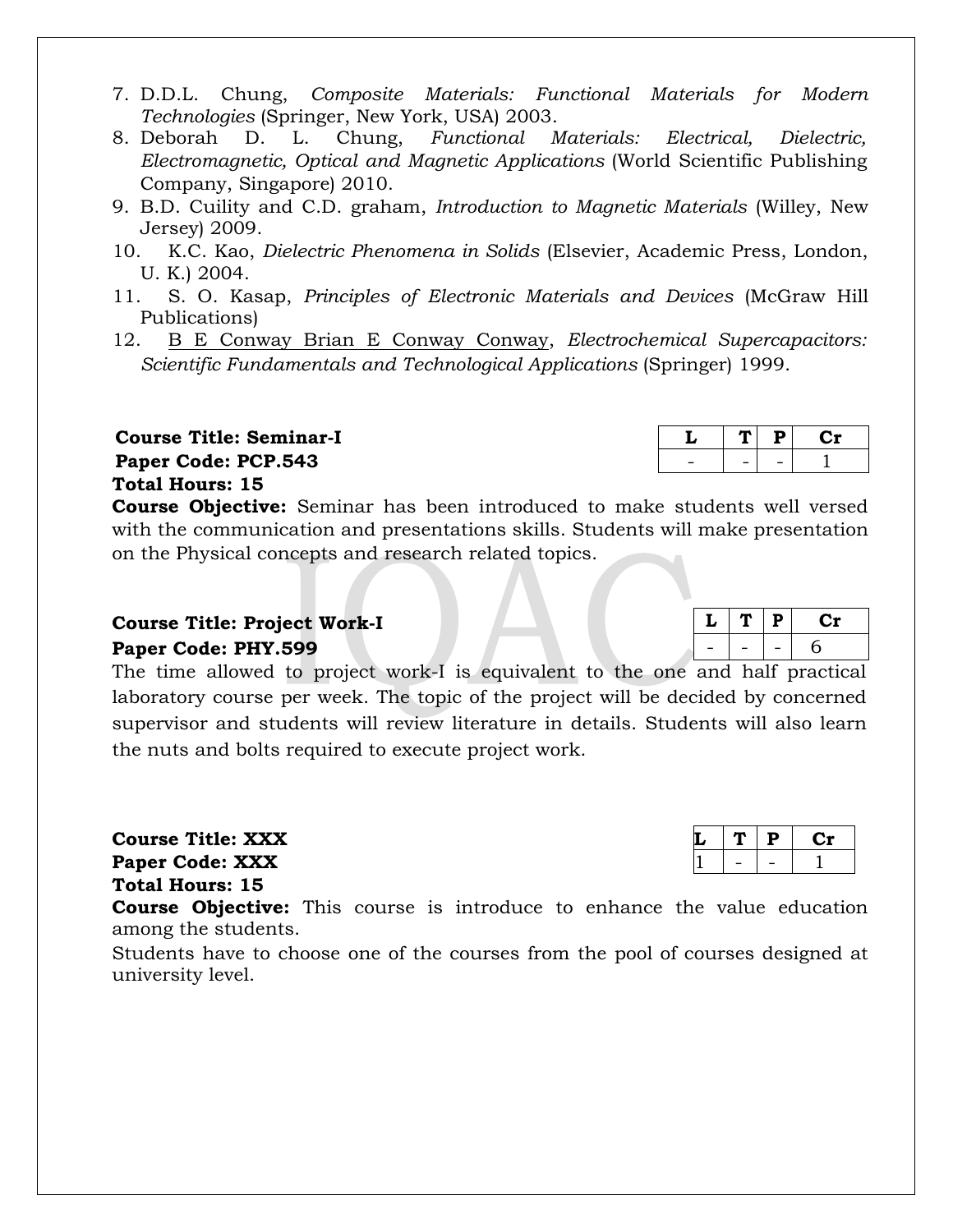### **Semester IV**

### **Course Title: Research Methodology L T P Cr Paper Code: PHY.571** 4 0 4 4 0 4 4 **Total Lectures: 60**

**Course Objective:** The course Research Methodology has been framed to introduce basic concepts of Research Methods. The course covers preparation of research plan, reading and understanding of scientific papers, scientific writing, research proposal writing, ethics, plagiarism, laboratory safety issues and intellectual property rights etc.

### **Unit-I 15 hours**

**General principles of research:** Meaning and importance of research, Different types and styles of research, Role of serendipity, Critical thinking, Creativity and innovation, Formulating hypothesis and development of research plan, Review of literature, Interpretation of results and discussion.

**Bibliographic index and research quality parameters**- citation index, impact factor, *h* index, i10 index, etc. Research engines such as google scholar, Scopus, web of science, Scifinder etc.

### **Unit-II 15 hours**

**Technical & scientific writing**- theses, technical papers, reviews, electronic communication, research papers, etc., Poster preparation and presentation, and Dissertation. Making R and D proposals, Reference management using various softwares such as Endnote, reference manager, Refworks, etc. Communication skills–defining communication; type of communication; techniques of communication, etc.

**Data Analysis:** Graph plot, Error analysis, Curve fitting: linear and nonlinear.

**Unit-III 15 hours Library:** Classification systems, e-Library, Reference management, Web-based literature search engines.

**Laboratory Safety Issues:** Lab, Workshop, Electrical, Health and fire safety, Safe disposal of hazardous materials, Radiation safety.

**Entrepreneurship and Business Development:** Importance of entrepreneurship and its relevance in career growth, Types of enterprises and ownership.

### **Unit-IV 15 hours**

**Plagiarism:** Plagiarism, definition, Search engines, regulations, policies and documents/thesis/manuscripts checking through softwares, Knowing and Avoiding Plagiarism during documents/thesis/manuscripts/ scientific writing.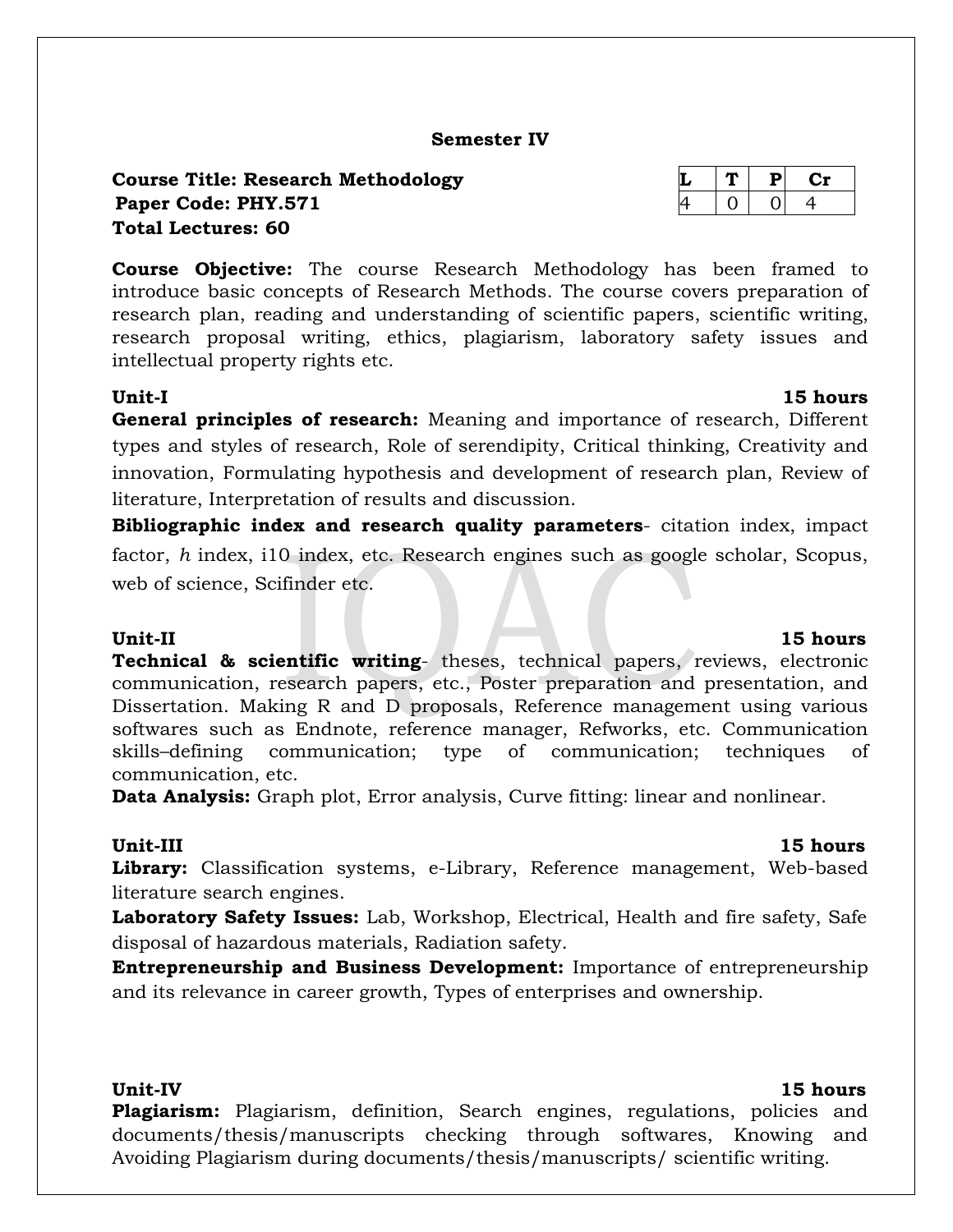**Intellectual Property Rights:** Intellectual Property, intellectual property protection (IPP) and intellectual property rights (IPR), WTO (World Trade Organization), WIPO (World Intellectual Property Organization), GATT (General Agreement on Tariff and Trade), TRIPs (Trade Related Intellectual Property Rights), TRIMS (Trade Related Investment Measures) and GATS (General Agreement on Trades in Services), Nuts and Bolts of Patenting, Technology Development/Transfer Commercialization Related Aspects, Ethics and Values in IP.

### **Suggested Readings**

1.S. Gupta, *Research Methodology and Statistical techniques* (Deep and Deep Publications (P) Ltd. New Delhi, India) 2005.

2.C. R. Kothari, *Research Methodology* (New Age International, New Delhi, India) 2008.

3.Web resources**:** www.sciencedirect.com for journal references, www.aip.org and www.aps.org for reference styles.

4.Web resources**:** www.nature.com, www.sciencemag.org, [www.springer.com,](http://www.springer.com/) www.pnas.org, www.tandf.co.uk, www.opticsinfobase.org for research updates.

### **Course Title: Introduction to Mesoscopic Physics Paper Code: PHY:574 Total Lectures: 60**

|              | ш |  |
|--------------|---|--|
| $\leftarrow$ |   |  |

### **Course Objective:** Mesoscopic physics is the area of solid state physics that covers the transition regime between macroscopic and microscopic object. The purpose of this course is to introduce the physical concepts underlying the phenomena in this field. In the mesoscopic regime, new topics arises such as: quantization of electrical conductance, Coulomb Blockade, quantum capacitance and etc.

### **Unit I 15 hours**

Introduction, Why Electrons Flow, Conductance Formula, Ballistic Conductance, Diffusive Conductance, Connecting Ballistic to Diffusive, Dispersion Relation, Drude Formula

### **Unit II 15 hours**

Counting States, Density of States, Number of Modes, Electron Density, Conductivity vs. Electron Density, Quantum Capacitance, What and Where is the Voltage, A New Boundary Condition, Current from Quasi-Fermi Levels, Electrostatic Potential

Boltzmann Equation, Semiclassical Model,Quantum Model, Landauer Formulas, NEGF Equations, Self-Energy, Surface Green's Function, Current Operator, Scattering Theory, Transmission, Golden Rule, Quantum Master Equations

## **Unit III 15 hours**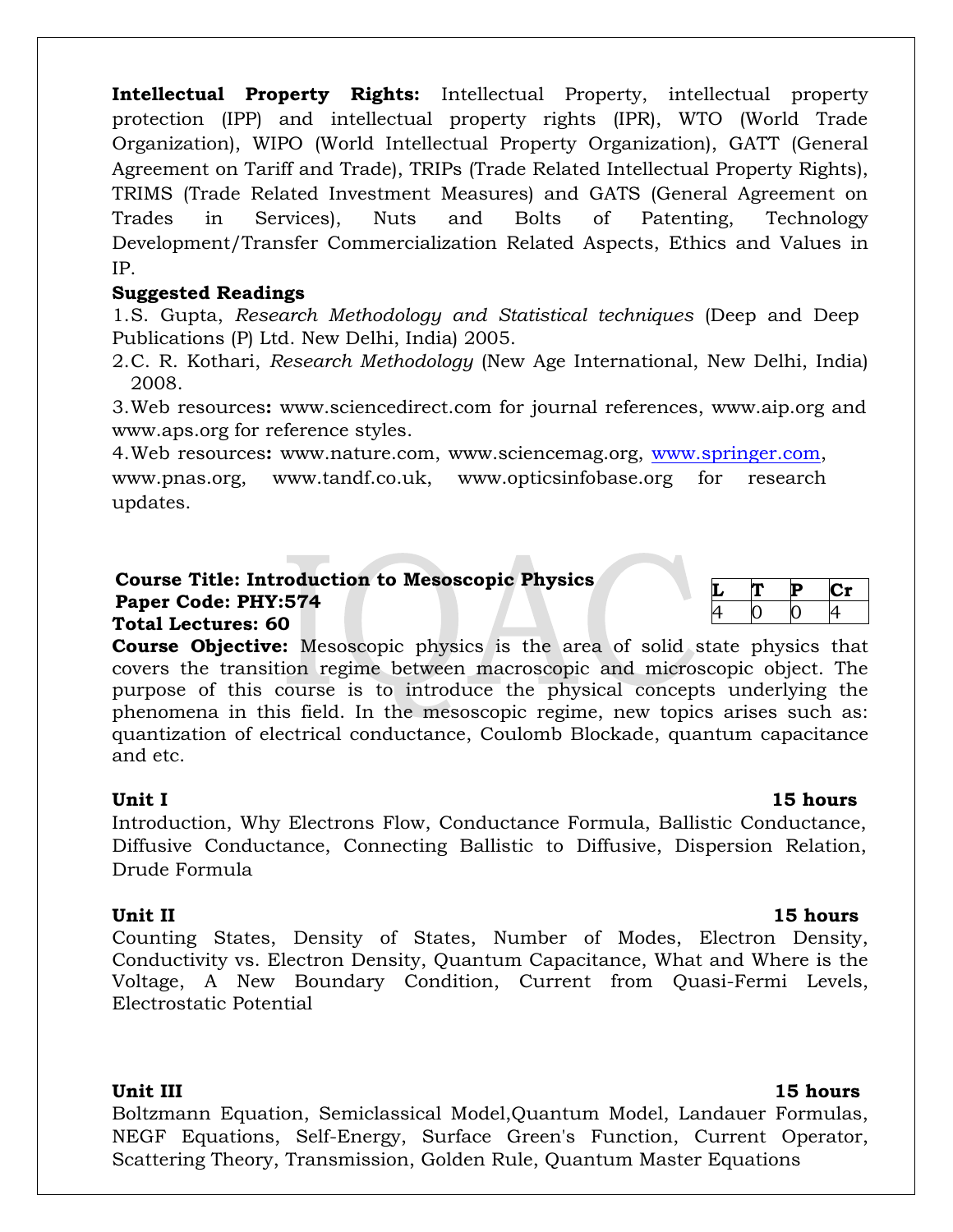Electronic Spin-Orbit Coupling, Spin Hamiltonian, Spin Density/Current, Spin Voltage, Spin Circuits, Seebeck Coefficient, heat Current, One-level Device, Second Law, Entropy

## **Suggested Readings**

- 1. Quantum Transport Atom to Transistor by Supriyo Datta (CAMBRIDGE)
- 2. Lessons from Nanoelectronics: A New Perspective on Transport: Volume 1 & 2 by Supriyo Datta (World Scientific)
- 3. Theory of Quantum Transport at Nanoscale: An Introduction by Dmitry A Ryndyk (Springer)
- 4. Quantum Transport: Introduction to Nanoscience by Yuli V. Nazarov and Yaroslav M. Blanter ( CAMBRIDGE)

# **Course Tile: Nuclear Techniques-II Paper Code: PHY: 575**

| L | ∙ ∎∙ | P | Сr |
|---|------|---|----|
| 4 | 0    | 0 | 4  |

**Total Lectures: 60**

**Course Objective**: This course aims to introduce different techniques use to study nuclear physics starting from design of different radiation source, detection, interaction and its applications.

### **Unit: 1**

**Neutron Sources and Reactors**: Neutron sources, radioactivity based neutron sources and laboratory neutron sources, Thermal and fast neutron detectors, Q values, Fission, Fusion, production of radioisotopes, Reactor operation, Power reactors.

# **Unit: 2**

**Measurement of Lifetime and Nuclear Levels**: Basic concepts of half-life, mean lifetime of radioactive nuclei, Excited states of nuclei; Measurement of lifetime of the nuclear excited states, covering range from picoseconds to years using techniques such as recoil distance, delayed coincidence, activity measurement and others.

# **Unit: 3**

**Radiation detectors:** Basic principle and design of radiation detectors, Gaseous detectors, Ionization chamber, proportional counter and GM counter, scintillation detectors, semiconductor detectors, surface barrier detector, Si(Li), Gel(Li), HPGe and detection efficiency for various types of radiations

# **Unit: 4**

**Applications**: Elemental analysis by neutron activation analysis, proton induced X-ray emission, Nuclear Reaction analysis, Rutherford backscattering, Resonance nuclear reaction, Elastic RDA, ion scattering and Neutron Depth Profile,

### **Unit IV 15 hours**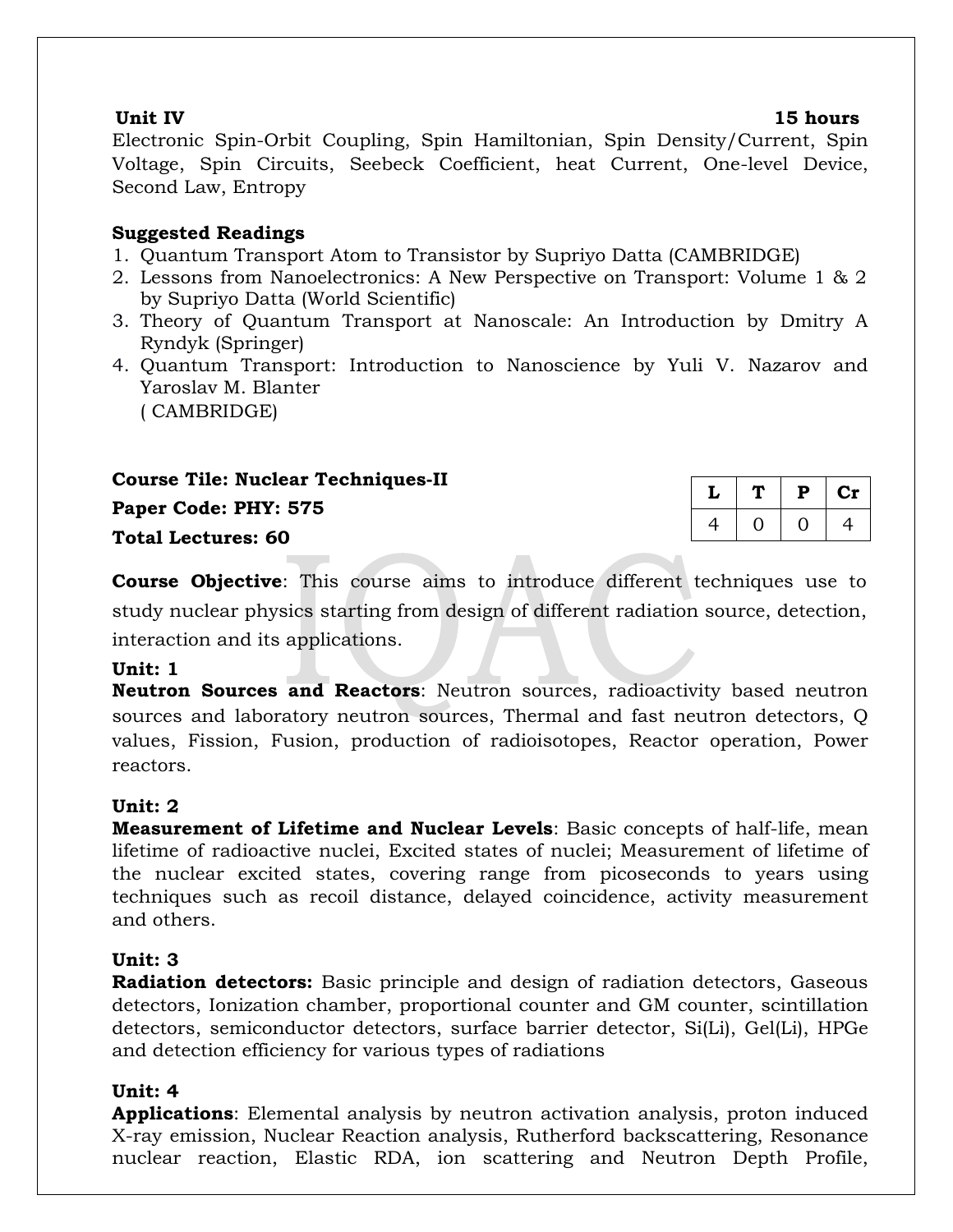applications of radioisotopes in medical field, industries and agriculture, dating of archaeological and other ancient object, Carbon-14 and potassium-argon dating 39,40 method trace element studies, radiotherapy for cancer treatment.

### **Suggested Readings**

- 1. Nuclear radiation detectors, S. S. Kapoor and V. S. Ramamurthy (Wiley Eastern Limited, New Delhi).
- 2. Introduction to radiation protection dosimetry, J. Sabol and P. S. Weng (World Scientific).
- 3. Techniques for nuclear and particle physics, W. R. Leo (Springer).
- 4. Nuclear Measurement Techniques, K. Sriram (Affiliated East-West Press, New Delhi).
- 5. Fundamentals of surface and thin analysis, Leonard C. Feldman and James W. Mayer (North Holland, New York).
- 6. Introduction to nuclear science and technology, K. Sriram and Y. R. Waghamare (A. M. Wheeler).
- 7. Nuclear radiation detection, W. J. Price (McGraw-Hill, New York).
- 8. Alpha, beta and gamma-ray spectroscopy, K. Siegbahn (North Holland, Amsterdm).
- 9. Introduction to experimental nuclear physics, R. M. Singru (John Wiley and Sons).
- 10. Radioactive isotopes in biological research, William R. Hendee (John Wiley and Sons).

| <b>Course Title: Nanostructured Materials</b> | $\blacksquare$ |  |
|-----------------------------------------------|----------------|--|
| Paper Code: PHY.576                           |                |  |
| <b>Total Lecture: 60</b>                      |                |  |

**Course Objective:** It aims to introduce basics of nanomaterials, their properties and synthesis via different methods and the applications of nanomaterials.

**Unit I 15 hours**

**Nanomaterials, Their Properties and Applications:** Low-dimensional materials: Qunatum dot, tube and well, Some special nanomaterials: Synthesis, properties and applications of Fullerenes, Carbon Nanotubes (SWCNT and MWCNT) and Nanowires, Graphene, Porous materials: Porous silicon, Aerogel, Quantum size effect, Self assembly of Nanomaterials, Structural, Electrical, optical, mechanical, chemical, and magnetic properties at nanoscale, Applications and benefits of nanotechnology, Nanotechnology Ethics and Environment, Challenges and Future of nanotechnology.

**Synthesis of Nanomaterials:** Fabrication methods i.e. top-down and bottom-up approach, Synthesis of nanomaterials by Physical, Chemical and Biological methods, Thin Film nanomaterials, Electrolytic deposition, Thermal evaporation, Spray pyrolysis, Sputtering, Pulse laser deposition, LB, Spin coating, Dip coating, Solution cast, Tape casting, Sol gel, Chemical vapour deposition, Molecular beam

### **Unit II 15 hours**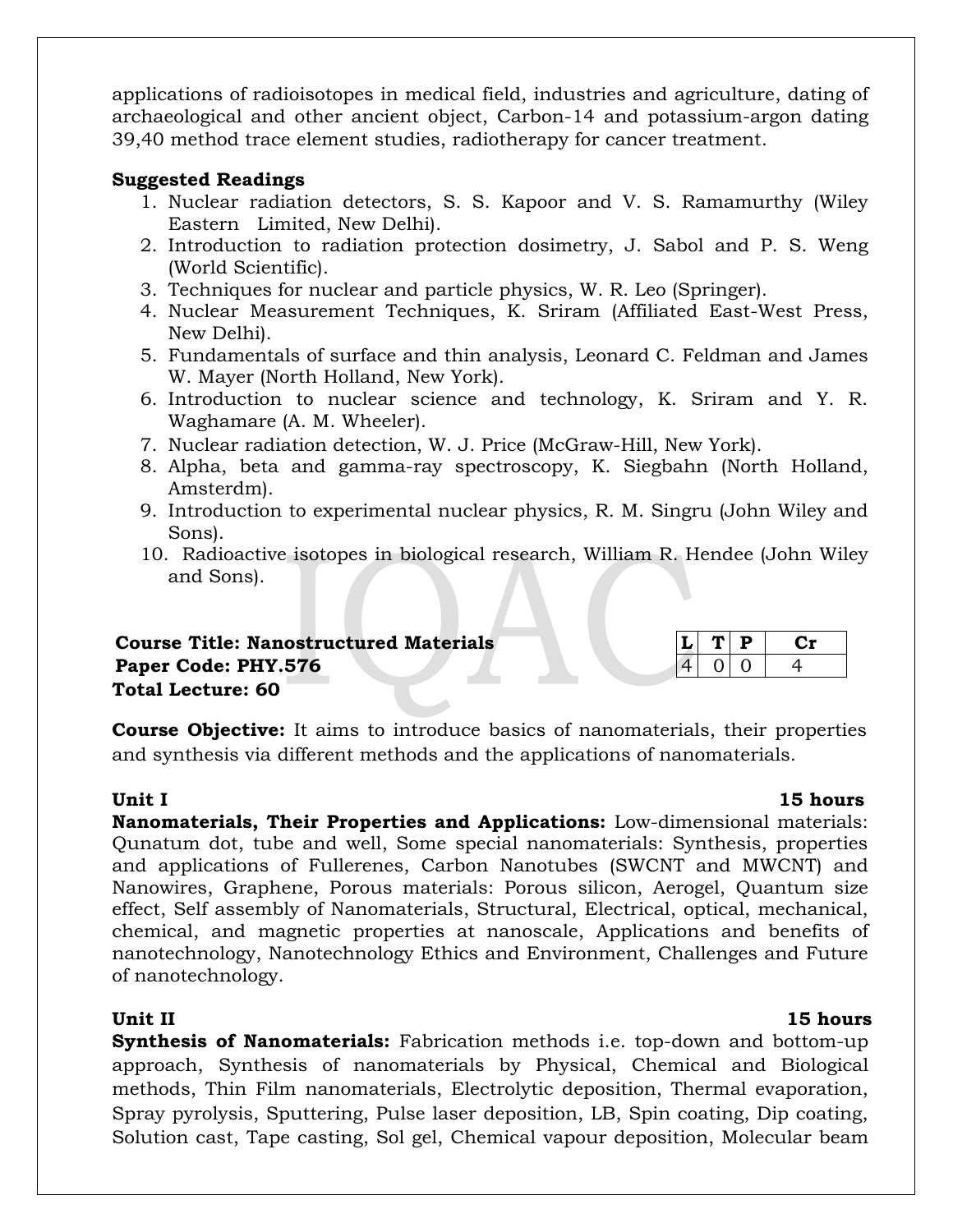epitaxy, Cluster beam evaporation, Ion beam deposition, Chemical bath deposition with capping techniques.

**Unit III 15 hours Microscopy:** Light Microscopy (Bright field, dark field, phase contrast), Fluorescence (wide-field, confocal, 2-photon) microscopy, Field Emission Scanning Electron Microscopy (FESEM), Energy-dispersive X-ray spectroscopy (EDS), Transmission Electron Microscopy (TEM), High resolution TEM, Selected area electron diffraction (SAED).

**Surface Probe Analysis:** Atomic Force Microscope (AFM), Scanning Tunnelling Microscope (STM), spectroscopy, X-ray photoemission spectroscopy (XPS).

### **UNIT-IV 15 hours**

**Diffraction Methods:** Generation and detection of X-rays, Diffraction of X-rays, Xray diffraction techniques, Electron diffraction.

**Spectroscopy:** IR Spectroscopy, FTIR, UV-Visible spectroscopy, Raman Spectroscopy, Auger Spectroscopy, Impedance Spectroscopy, Dielectric Spectroscopy.

### **Suggested Readings**

- 1. Functional Metal Oxides: New Science and Novel Applications by S. B. Ogale, T. V. Venkatesan, and M. G. Blamire, Wiley-VCH (2013)
- 2. Physical Metallurgy, Vol. 1 and Vol. 2 by R. W. Chan and P. Hassen North Holland Publishing Company, New York, (1983).
- 3. Modern Physical Metallurgy and Materials Engineering 6th Edition by R. E. Smallman, Butterworth-Heinemann, (1999)
- 4. Atomic Force Microscopy: Understanding Basic Modes and Advanced Applications by Greg Haugstad (John Wiley & Sons, 2012).
- 5. Textbook of Nanoscience and Nanotechnology by B.S Murty, P.Shankar, B. Raj, B. B. Rath, and J. Murday (Springer, 2013).
- 6. [Handbook of Nanophysics](http://www.taylorandfrancis.com/books/details/9781420075465/) by [Klaus D. Sattler \(](http://www.taylorandfrancis.com/books/search/author/klaus_d_sattler/)CRC press, 2010).
- 7. Nanostructured Materials and Nanotechnology by Claudia Gutirrez-Wing, Jos Luis Rodrguez-Lpez, Olivia A. Graeve, and Milton Muoz-Navia (Cambridge University Press, 2013).

# **Course Title: Materials Characterizations Paper Code: PHY:577 Total Lecture: 60**

| L | т. | D | τn |
|---|----|---|----|
| 4 | 0  |   |    |

**Course Objective:** It aims to make students familiar with the basic characterizations used for the different information and purpose of the prepared nanomaterials/thin films.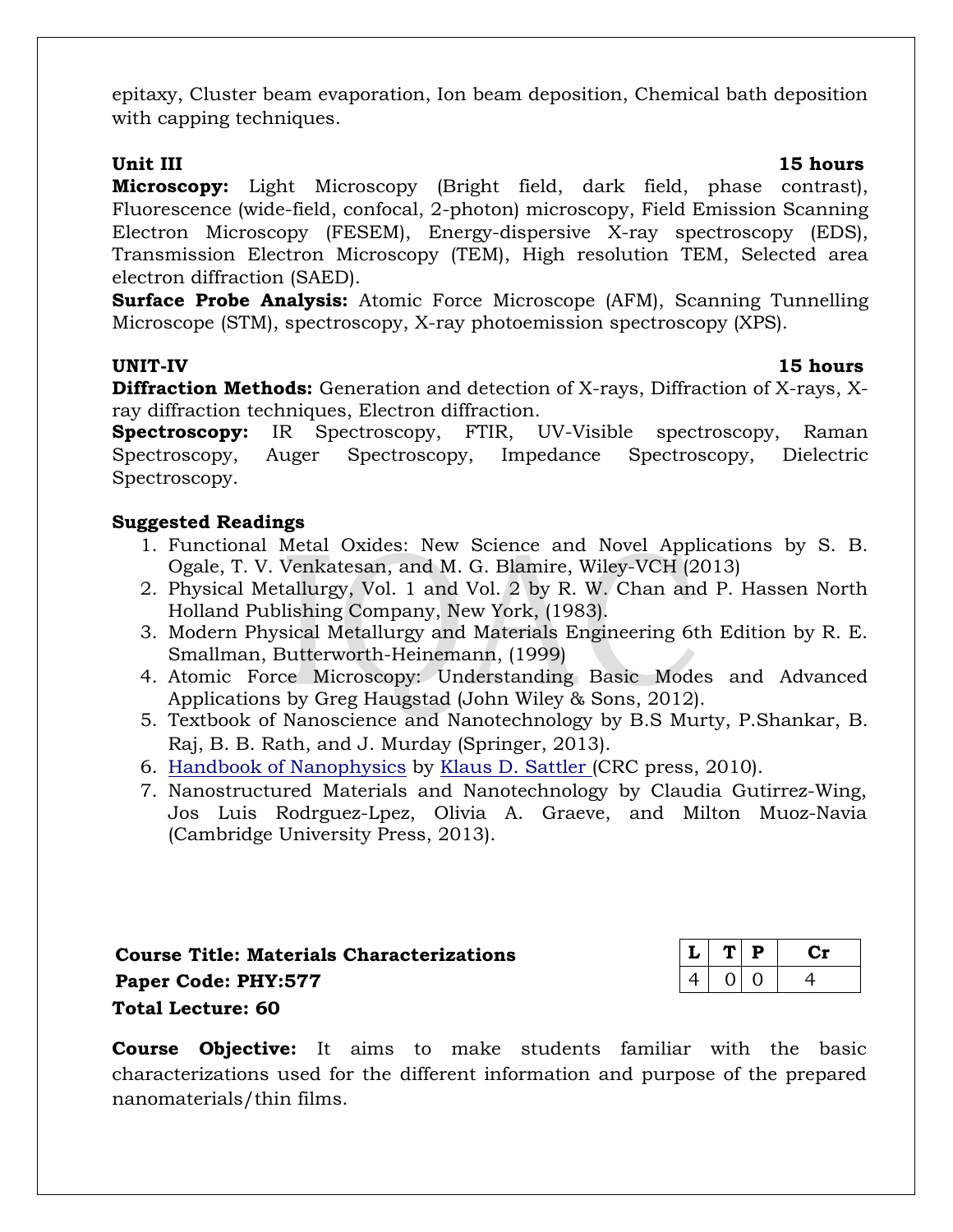**Unit I 15 hours Microscopy:** Optical Microscopy, Scanning Electron Microscopy (SEM), Field Emission Scanning Electron Microscopy (FESEM), Energy-dispersive X-ray spectroscopy (EDS), Transmission Electron Microscopy (TEM), High resolution TEM, Selected area electron diffraction (SAED).

**Diffraction Methods:** Generation and detection of X-rays, Diffraction of Xrays, X-ray diffraction techniques, Electron diffraction.

# **Unit II** 15 hours

**Surface Probe Analysis:** Atomic Force Microscope (AFM), Scanning Tunneling Microscope (STM), X-ray photoemission spectroscopy (XPS), Angle Resolved XPS (ARPS), Rutherford Back Scattering, Carbon Dating, Ion Beam (Low energy and high energy) irradiation.

# **UNIT III 15 hours**

**Spectroscopy:** IR Spectroscopy, FTIR, UV-Visible spectroscopy, Raman Spectroscopy, Auger Spectroscopy, Impedance Spectroscopy (Nyquist Plot, Bode Plot, Electrical  $\langle$ : electronic, ionic, cationic $\rangle$  conductivity estimation, ac conductivity and Jonscher Power law), Dielectric Spectroscopy (Cole-Cole Plot, Cole-Davidson plot, Debye Plot, loss tangent, sigma representation, relaxation time), Modulus spectroscopy.

**Thermal Analysis:** Thermogravimetric analysis, Differential thermal analysis, Differential Scanning calorimetry, Modulated DSC, Dynamic Thermal Analysis, Universal tensile testing. **Transport Number Analysis:** Transference Number (Electron, ion, cation transport measurement) Analysis, IV characteristics, Activation Energy Estimation (VTF and Arrhenius), Transport Parameters analysis.

# **Suggested Readings**

- 1. Materials Characterization: Introduction to Microscopic and Spectroscopic Methods, 2nd Edition, by Yang Leng, WILEY (2013).
- 2. Atomic Force Microscopy: Understanding Basic Modes and Advanced Applications, by Greg Haugstad, WILEY (2012)
- 3. Introduction to Scanning Tunneling Microscopy, by C. Julian Chen, Oxford Unive. Press (1993)
- 4. An Introduction to Surface Analysis by XPS and AES, by John F. Watts, and John Wolstenholme, WILEY (2003)

### **Course Title: The Enrich Physics Course-I Paper Code: PHY:576 Total Lecture: 30**

| L | υ | , |
|---|---|---|
| r |   |   |

**Course Objective:** This course aims to enrich students through physics problems and exercises of importance for national level examination.

# **Unit IV 15 hours**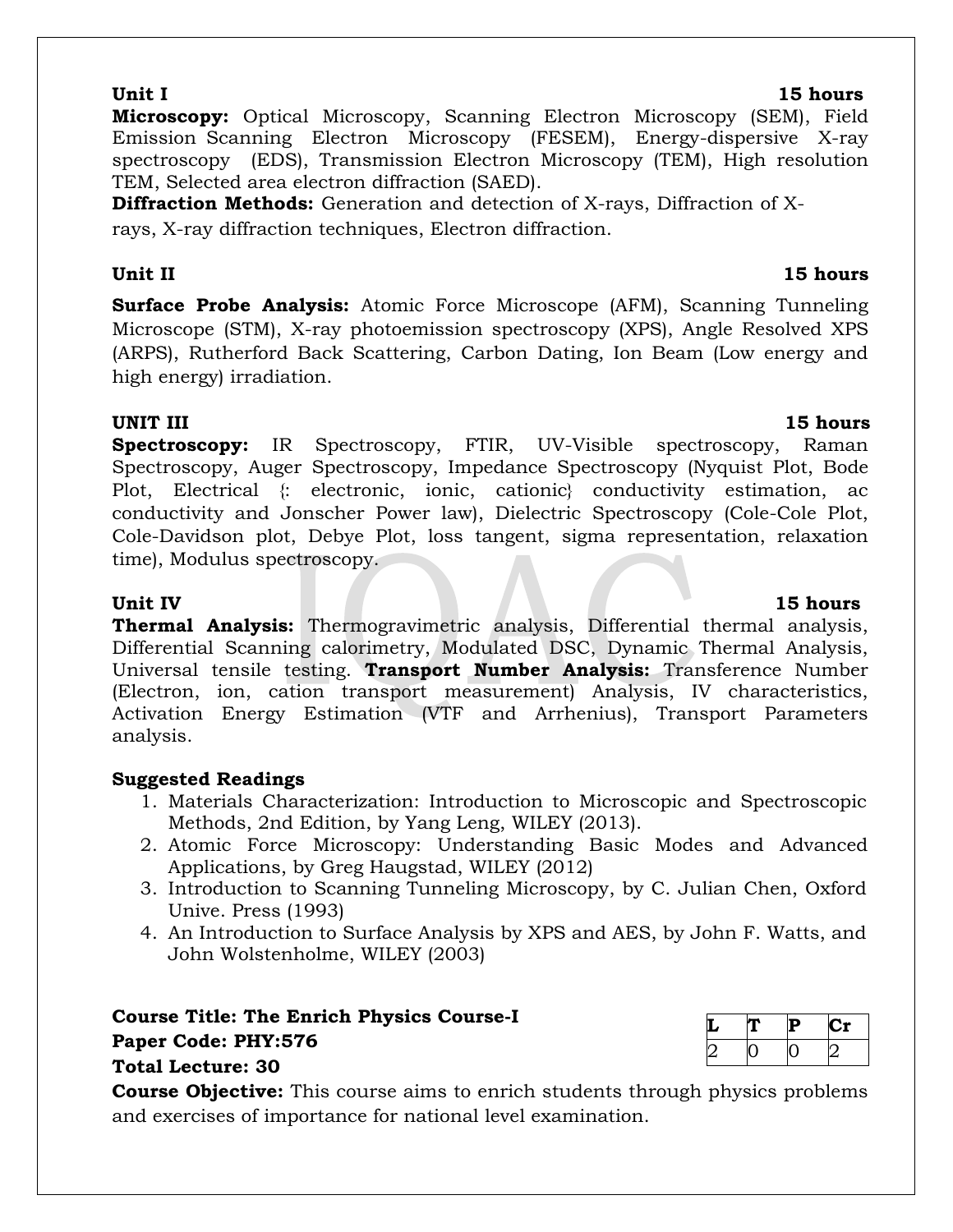|                |  |  |  | 2. P.S. Joag and N.C. Rana, <i>Classical Mechanics</i> (Tata McGraw-Hill, Noida, |  |
|----------------|--|--|--|----------------------------------------------------------------------------------|--|
| India) $1991.$ |  |  |  |                                                                                  |  |
|                |  |  |  | 2 N Zottili Quantum Mechanics Concents and Applications (John Wilsy & Sons       |  |

1. G. Arfken, H. Weber and F. Harris, *Mathematical Methods for Physicists*

- 3. N.Zettili, *Quantum Mechanics-Concepts and Applications* (John Wiley & Sons Ltd., Sussex, U.K.) 2009.
- 4. D. J. Griffiths, *Introduction to Quantum Mechanics*, 2nd Ed. (Pearson Education, India) 2015.
- 5. Fundamentals of Molecular Spectroscopy, C. N. Banwell and E. M. McCash, (Tata, McGraw Hill Publishing Company Limited).
- 6. R.K. Pathria and Paul D. Beale, *Statistical Mechanics* (Elsevier, USA) 2011.

# **Course Title: The Enrich Physics Course-II Paper Code: PHY: 577**

poles, residues and evaluation of integrals.

### **Total Lecture: 30**

**Course Objective:** This course aims to enrich students through physics problems and exercises of importance for national level examination.

### **Unit-I 8 hours**

Electrostatics & magnetostatics, Maxwell's equations, electromagnetic waves, wave guides, radiation.

### **Unit-II 7 hours**

Two Nucleon Problems, Nuclear Decay, Nuclear models, Detectors, Accelerators, Nuclear Reactions,

### **Unit-III 8 hours**

Network Theorems, Semiconductor, transistors, OpAmp, binary and sequential logic

# Vector calculus, matrices, differential equations, Fourier series, analytic functions,

**Unit-II 7 hours** Lagrangian and Hamiltonian formalism,Central force motions, Conservation laws and, cyclic coordinates, Rigid body dynamics, small oscillations.

**Unit-III: 8 hours** Applications of Schrodinger's equation, Angular momentum, Scattering theory and relativistic quantum theory, perturbation theories, Atomic and Molecular Spectra.

Laws of thermodynamics, Ensemble theory, Phase transition, Bose gas, Fermi gas.

(Elsevier Academic Press, Massachusetts, USA) 2012.

### **Unit-IV: 7 hours**

**Suggested Readings**

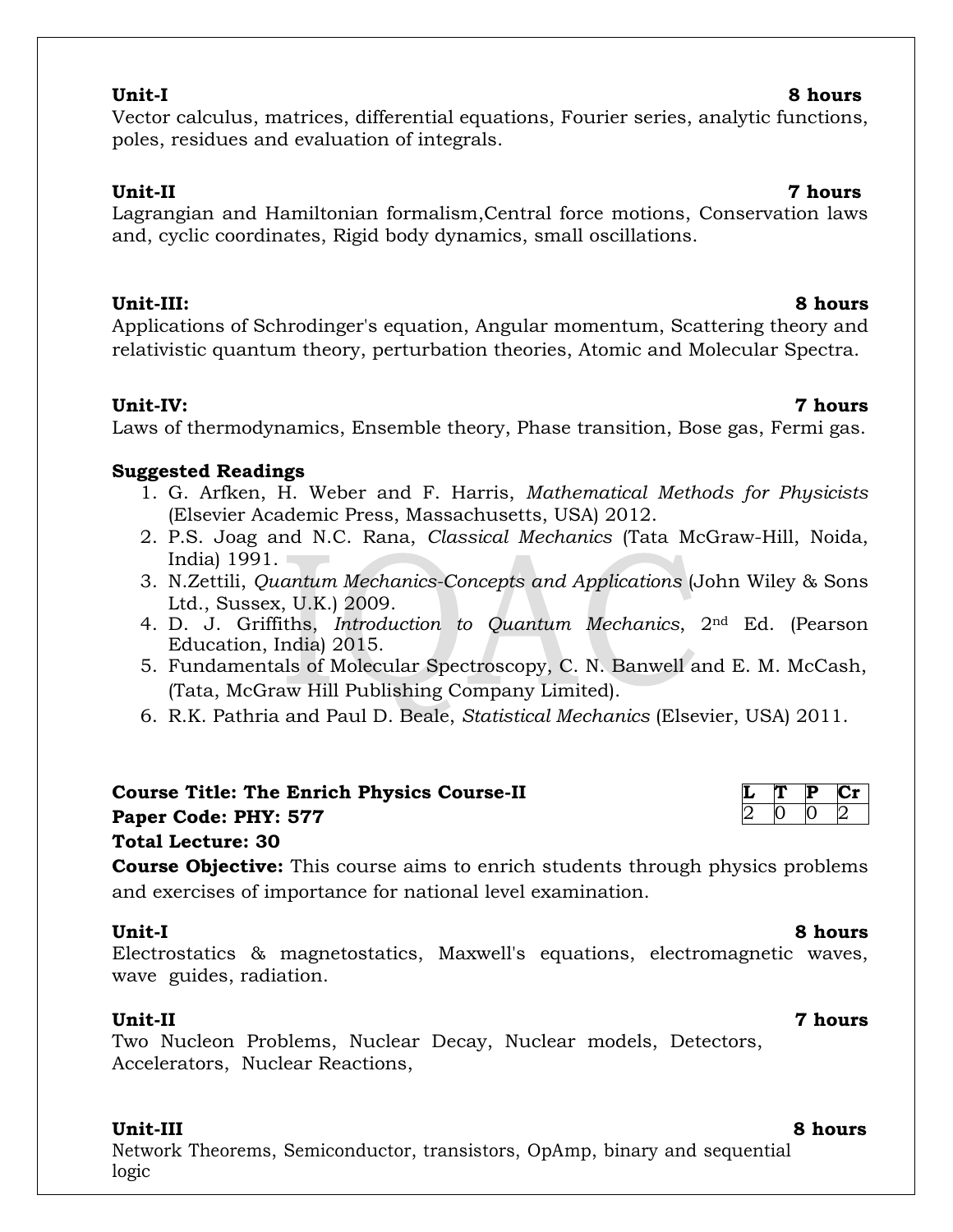### **Unit-IV: 7 hours**

Diffraction and the structure factor, specific heat, Hall effect, band theory of solids, Superconductivity.

# **Suggested Readings**

- 1. D.J. Griffiths, *Introduction to Electrodynamics*, Prentice Hall of India Pvt.Ltd., New Delhi,2012.
- 2. B. Martin, *Nuclear & Particle Physics* An Introduction : (John Wiley & Sons, Inc., New Jersey, USA) 2011.
- 3. J. Millman, C. Halkias and C. Parikh, *Integrated Electronics : Analog and Digital Circuits and Systems* (Tata McGraw - Hill Education, Noida, India) 2009.
- 4. C. Kittel, *Introduction to Solid State Physics* (Wiley India (P) Ltd., New Delhi, India) 2007.

# $C$ ourse Title: Seminar-II **Paper Code: PCP.544 Total Hours: 15**

**Course Objective:** Seminar has been introduced to make students well versed with the communication and presentations skills. Students will make presentation related to their research project.

| <b>Course Title: Basics of Computational Nanoelectronics</b> |  |
|--------------------------------------------------------------|--|
| Paper Code: PCP.576                                          |  |
| <b>Total Hours: 60</b>                                       |  |

**Course Objective:** The purpose of this course is to introduce the physical concepts underlying the phenomena in the mesoscopic systems. The aim of the course is, how to model and solve nanojunctions. In this course, students will learn some new advanced topics such as: quantization of electrical conductance, Coulomb Blockade, quantum capacitance and etc.

### **Unit I**

Introduction, Two Key Concepts, Why Electrons Flow, Conductance Formula, Ballistic Conductance, Diffusive Conductance, Connecting Ballistic to Diffusive, Drude Formula, Characteristic Length Scale, Transport Regime.

### **Unit II**

Density of States, Number of Modes, Electron Density, Conductivity vs. Electron Density, Quantum Capacitance, Nanotransistors, What and Where is the Voltage, Spin Voltage, Current from Quasi-Fermi Levels, Electrostatic Potential

 $L$  | **T** | **P** |  $Cr$ 

4 0 0 4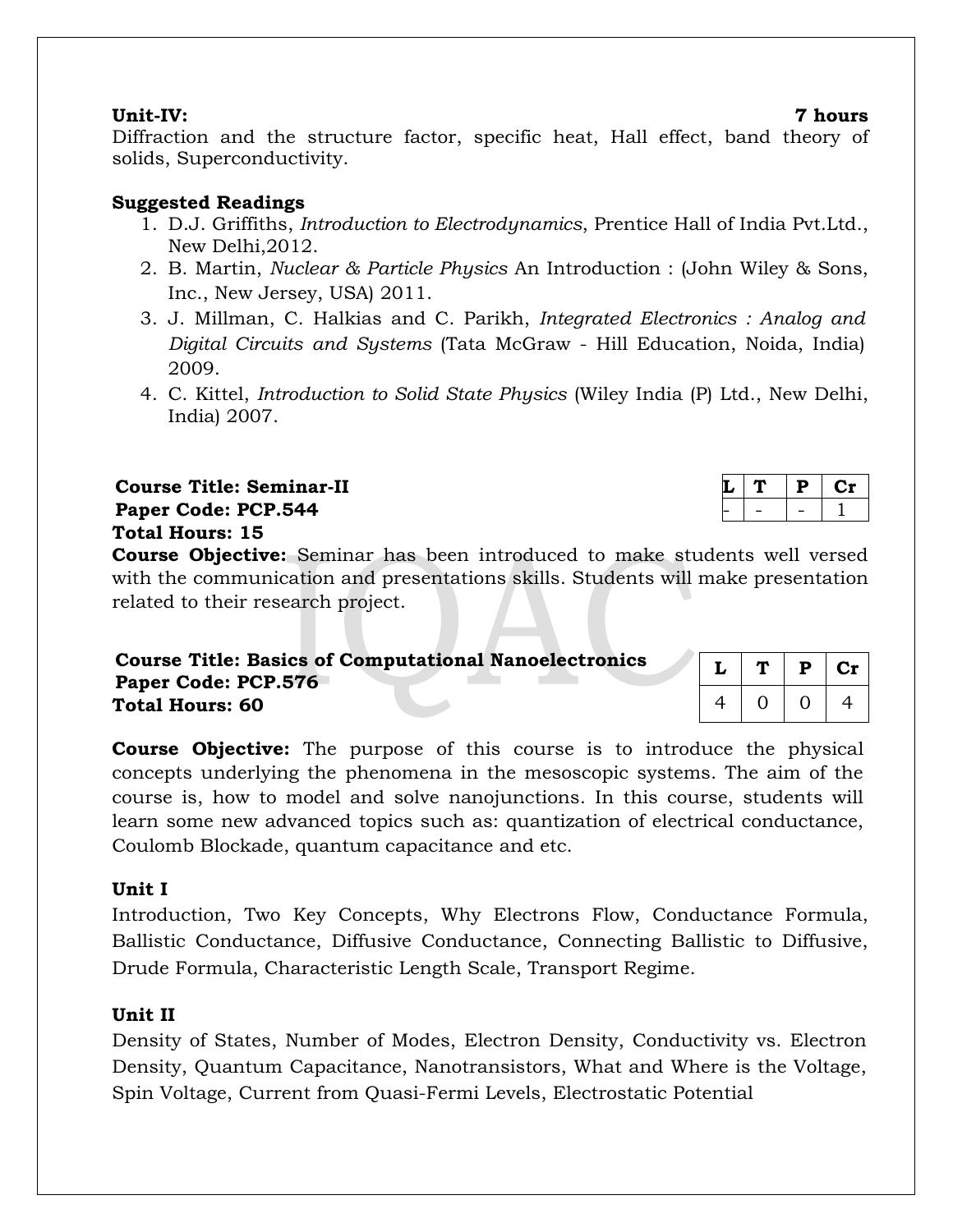### **Unit III**

What a Probe Measures, Boltzmann Equation, Semiclassical Model, Quantum Model, Landauer Formulas, NEGF Equations, Self-Energy, Surface Green's Function, Current Operator, Scattering Theory, Transmission, Rate Equations

### **Unit IV**

Spin Transport, Vectors and Spinors, Spin-Orbit Coupling, Spin Hamiltonian, Spin Density/Current, Seebeck Coefficient, heat Current, Second Law, Entropy, Fuel Value of Information

### **Suggested Readings**

- 1. Quantum Transport Atom to Transistor by Supriyo Datta (CAMBRIDGE), 2013.
- 2. Lessons from Nanoelectronics: A New Perspective on Transport: Vol. 1 & 2 by Supriyo Datta (World Scientific), 2017.
- 3. Theory of Quantum Transport at Nanoscale: An Introduction by Dmitry A Ryndyk (Springer), 2015.
- 4. Quantum Transport: Introduction to Nanoscience by Yuli V. Nazarov and Yaroslav M. Blanter ( CAMBRIDGE), 2009.

### **Course Title: Molecular Simulation Laboratory Paper Code: PCP.572 Total Hours: 60**

|  | Р | $\mathbf{cr}$ |
|--|---|---------------|
|  | Ί | .,            |

**Course Objective and Learning outcomes:** The objective of this subject is to ensure that a student gains practical in-hand experience of various modeling and classical simulation tools, including, but not limited those that are used in macromolecular modeling. The course will help the students learn the use the techniques of molecular simulations, which will enhance their employability in their further potential carrers in academia and industry.

- 1.Linux basics and remote computing
- 2.Coordinate generations and inter-conversions of small molecules
- 3.Energy minimizations and optimization, ab initio methods
- 4.Advanced Visualization Software and 3D representations with VMD
- 5.Introduction to PDB Data
- 6.Secondary Structure Prediction, Fold Recognition
- 7.Molecular Dynamics with GROMACS
- a. Water liquid structure and dynamics
- b. Simulation of Ionic Solutions
- c. Simulation of Protein in Water
- d. Simulation of Membrane Proteins
- e. Simulations of DNA
- 8.Review of Molecular Dynamics Principles

### **Suggested Readings**

Andrew R.Leach Molecular Modelling Principles and applications. (2001) II ed . Prentice Hall.